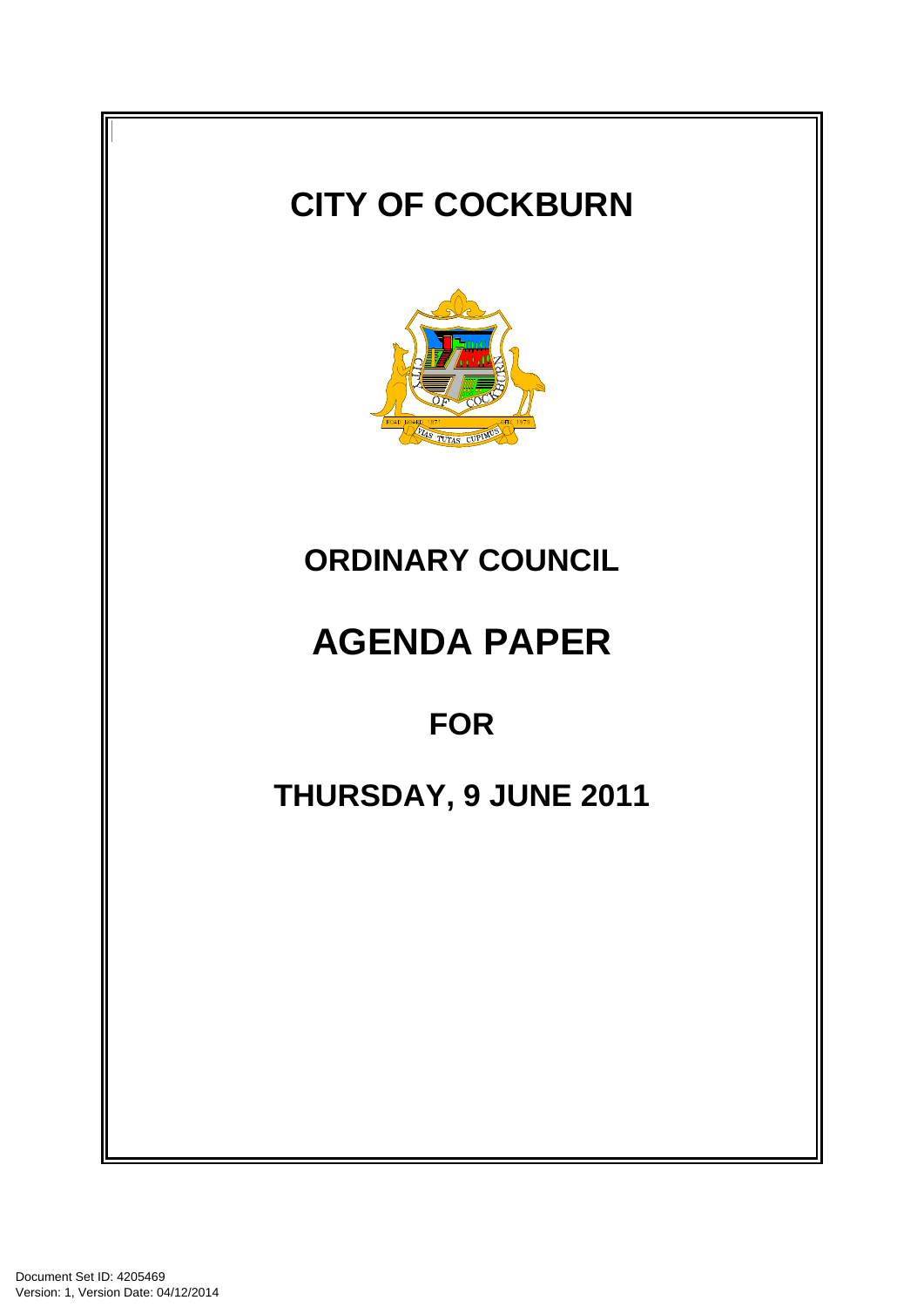# **CITY OF COCKBURN**

### **SUMMARY OF AGENDA TO BE PRESENTED TO THE ORDINARY COUNCIL MEETING TO BE HELD ON THURSDAY, 9 JUNE 2011 AT 7:00 PM**

# **Page**

 $\sim$   $\sim$ 

| 1.               |                                                                                                                     |                                                                                                                                                               |  |
|------------------|---------------------------------------------------------------------------------------------------------------------|---------------------------------------------------------------------------------------------------------------------------------------------------------------|--|
| 2.               | APPOINTMENT OF PRESIDING MEMBER (IF REQUIRED)1                                                                      |                                                                                                                                                               |  |
| 3.               | DISCLAIMER (TO BE READ ALOUD BY PRESIDING MEMBER) 1                                                                 |                                                                                                                                                               |  |
| $\overline{4}$ . | ACKNOWLEDGEMENT OF RECEIPT OF WRITTEN DECLARATIONS OF<br>FINANCIAL INTERESTS AND CONFLICT OF INTEREST (BY PRESIDING |                                                                                                                                                               |  |
| 5.               |                                                                                                                     |                                                                                                                                                               |  |
| 6.               |                                                                                                                     | ACTION TAKEN ON PREVIOUS PUBLIC QUESTIONS TAKEN ON                                                                                                            |  |
| 7 <sub>1</sub>   |                                                                                                                     |                                                                                                                                                               |  |
| 8.               |                                                                                                                     |                                                                                                                                                               |  |
|                  | 8.1                                                                                                                 | (OCM 9/6/2011) - ORDINARY COUNCIL MEETING - 12/05/2011 1                                                                                                      |  |
| 9.               |                                                                                                                     |                                                                                                                                                               |  |
| 10.              |                                                                                                                     |                                                                                                                                                               |  |
| 11.              | BUSINESS LEFT OVER FROM THE PREVIOUS MEETING (IF                                                                    |                                                                                                                                                               |  |
| 12.              |                                                                                                                     | DECLARATION OF COUNCILLORS WHO HAVE NOT GIVEN DUE                                                                                                             |  |
| 13.              |                                                                                                                     |                                                                                                                                                               |  |
|                  | 13.1                                                                                                                | (OCM 12/5/2011) - PROPOSED NEW DELEGATED AUTHORITY<br>LGASFCS 9 'ACQUISITION AND DISPOSAL OF PROPERTY'                                                        |  |
|                  | 13.2                                                                                                                | (OCM 9/6/2011) - REVIEW OF DELEGATED AUTHORITIES                                                                                                              |  |
|                  | 13.3                                                                                                                | (OCM 9/6/2011) - CONSTITUTIONAL RECOGNITION OF LOCAL                                                                                                          |  |
| 14.              |                                                                                                                     |                                                                                                                                                               |  |
|                  | 14.1                                                                                                                | (OCM 9/6/2011) - PROPOSED STRUCTURE PLAN - LOCATION:<br>WATSON ROAD AND VIEW STREET, BEELIAR - OWNER:<br>VARIOUS - APPLICANT: BURGESS DESIGN GROUP (SM/M/047) |  |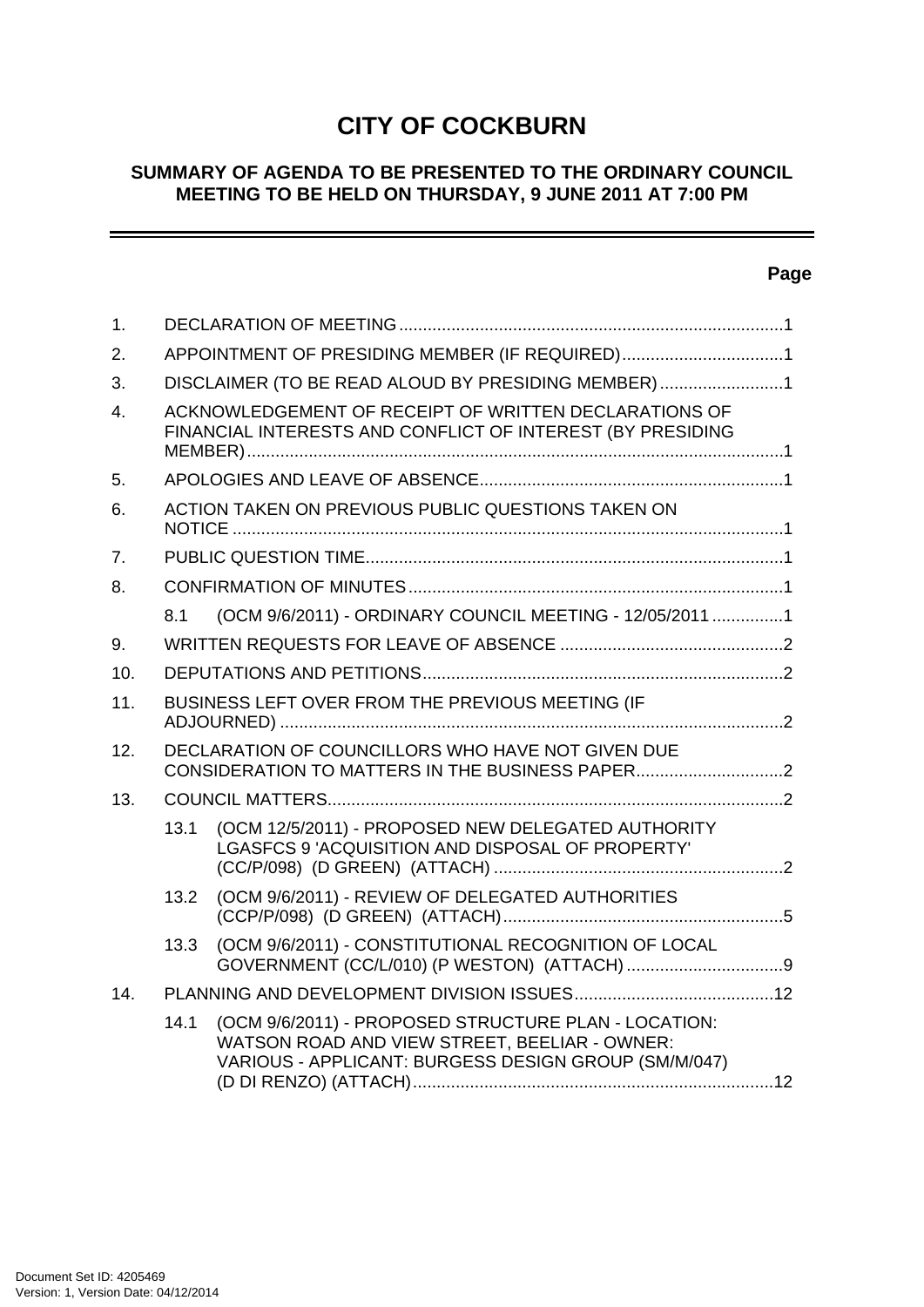|     |      | 14.2 (OCM 9/6/2011) - DRAFT TOWN PLANNING SCHEME<br>AMENDMENT NO. 83 - INSERTING ADDITIONAL USE OF 'SHOP'<br>AT LOTS 7-14 AND 16-24 ON LOT 256, 40 PORT PIRIE STREET,<br>BIBRA LAKE (STOCK ROAD MARKETS) (93083) (C    |  |
|-----|------|------------------------------------------------------------------------------------------------------------------------------------------------------------------------------------------------------------------------|--|
|     | 14.3 | (OCM 9/6/2011) - OFFER TO SELL LAND TO CITY OF COCKBURN<br>- LOCATION: PORTION OF LOT 341 LAKEFRONT AVENUE,<br>BEELIAR - OWNER/APPLICANT: DEPARTMENT OF                                                                |  |
|     | 14.4 | (OCM 9/6/2011) - PROPOSED LOCALITY BOUNDARY<br>AMENDMENT BETWEEN ATWELL AND BANJUP TO REALIGN TO<br>CENTRELINE OF TAPPER ROAD IN VICINITY OF LOT 30 TAPPER<br>ROAD AND LOT 31 MYALL PLACE (SM/L/003) (C CLARK/A        |  |
|     | 14.5 | (OCM 9/6/2011) - CONSENT FOR CROWN EASEMENT OVER<br>PORTION OF RESERVE 47239 LYON ROAD, ATWELL - OWNER:<br>STATE OF WESTERN AUSTRALIA - APPLICANT: WATER                                                               |  |
|     | 14.6 | (OCM 9/6/2011) - OUTBUILDING & MODIFICATION TO BUILDING<br>ENVELOPE - LOCATION: LOT 4 TRIANDRA COURT, BANJUP -<br>OWNER / APPLICANT: JOHN WAGHORN (5519745) (A LEFORT)                                                 |  |
|     | 14.7 | (OCM 9/6/2011) - PROPOSED ALTERATIONS AND ADDITIONS TO<br>EXISTING 'TAVERN' - LOCATION: LOT 22 (NO. 6) COCKBURN<br>ROAD, HAMILTON HILL - OWNER: ALE NOMINEES PTY LTD -<br>APPLICANT: BURGESS DESIGN GROUP (6003372) (M |  |
| 15. |      | FINANCE AND CORPORATE SERVICES DIVISION ISSUES51                                                                                                                                                                       |  |
|     | 15.1 | (OCM 9/6/2011) - LIST OF CREDITORS PAID - APRIL 2011                                                                                                                                                                   |  |
|     | 15.2 | (OCM 9/6/2011) - STATEMENT OF FINANCIAL ACTIVITY AND<br>ASSOCIATED REPORTS - APRIL 2011 (FS/S/001) (N MAURICIO)                                                                                                        |  |
|     | 15.3 | (OCM 9/6/2011) - ADOPTION OF MUNICIPAL BUDGET 2011/12<br>AND ANNUAL BUSINESS PLAN 2010/11 (IM/B/006; IM/B/007) (S                                                                                                      |  |
| 16. |      |                                                                                                                                                                                                                        |  |
| 17. |      |                                                                                                                                                                                                                        |  |
| 18. |      |                                                                                                                                                                                                                        |  |
| 19. |      | MOTIONS OF WHICH PREVIOUS NOTICE HAS BEEN GIVEN 68                                                                                                                                                                     |  |
|     | 19.1 | (OCM 9/6/2011) - NOTICE TO REVOKE SUB-RECOMMENDATION<br>(2) OF PREVIOUS COUNCIL DECISION - 12 NOVEMBER 2009<br>(MINUTE NO.4093) (CC/C/001; FS/P/003) (D GREEN) (ATTACH)68                                              |  |
| 20. |      | NOTICES OF MOTION GIVEN AT THE MEETING FOR CONSIDERATION                                                                                                                                                               |  |
|     |      |                                                                                                                                                                                                                        |  |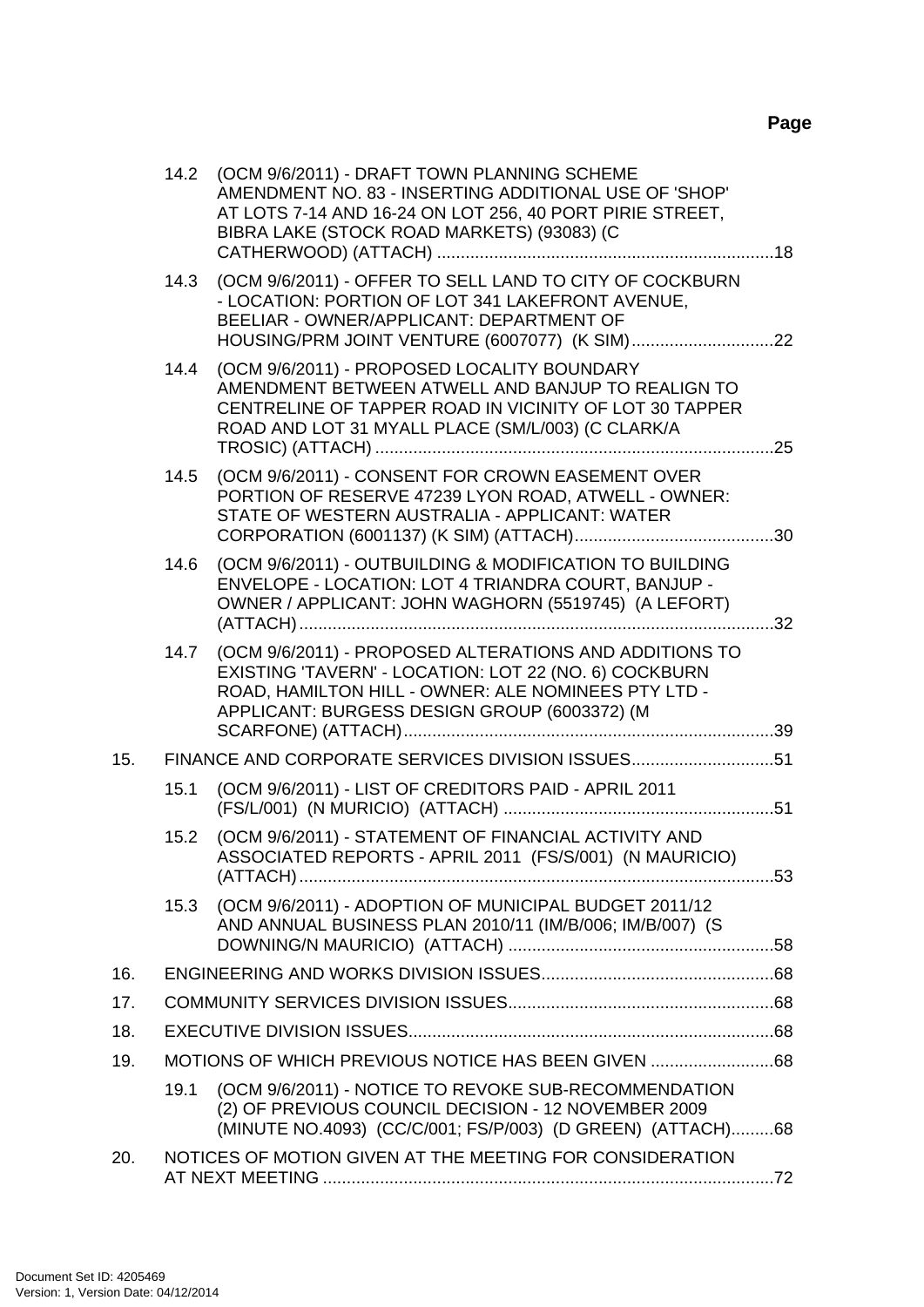# **Page**

|    | 21. NEW BUSINESS OF AN URGENT NATURE INTRODUCED BY          |  |
|----|-------------------------------------------------------------|--|
|    | 22. MATTERS TO BE NOTED FOR INVESTIGATION, WITHOUT DEBATE   |  |
|    |                                                             |  |
| 24 | (OCM 9/6/2011) - RESOLUTION OF COMPLIANCE (SECTION 3.18(3), |  |
|    |                                                             |  |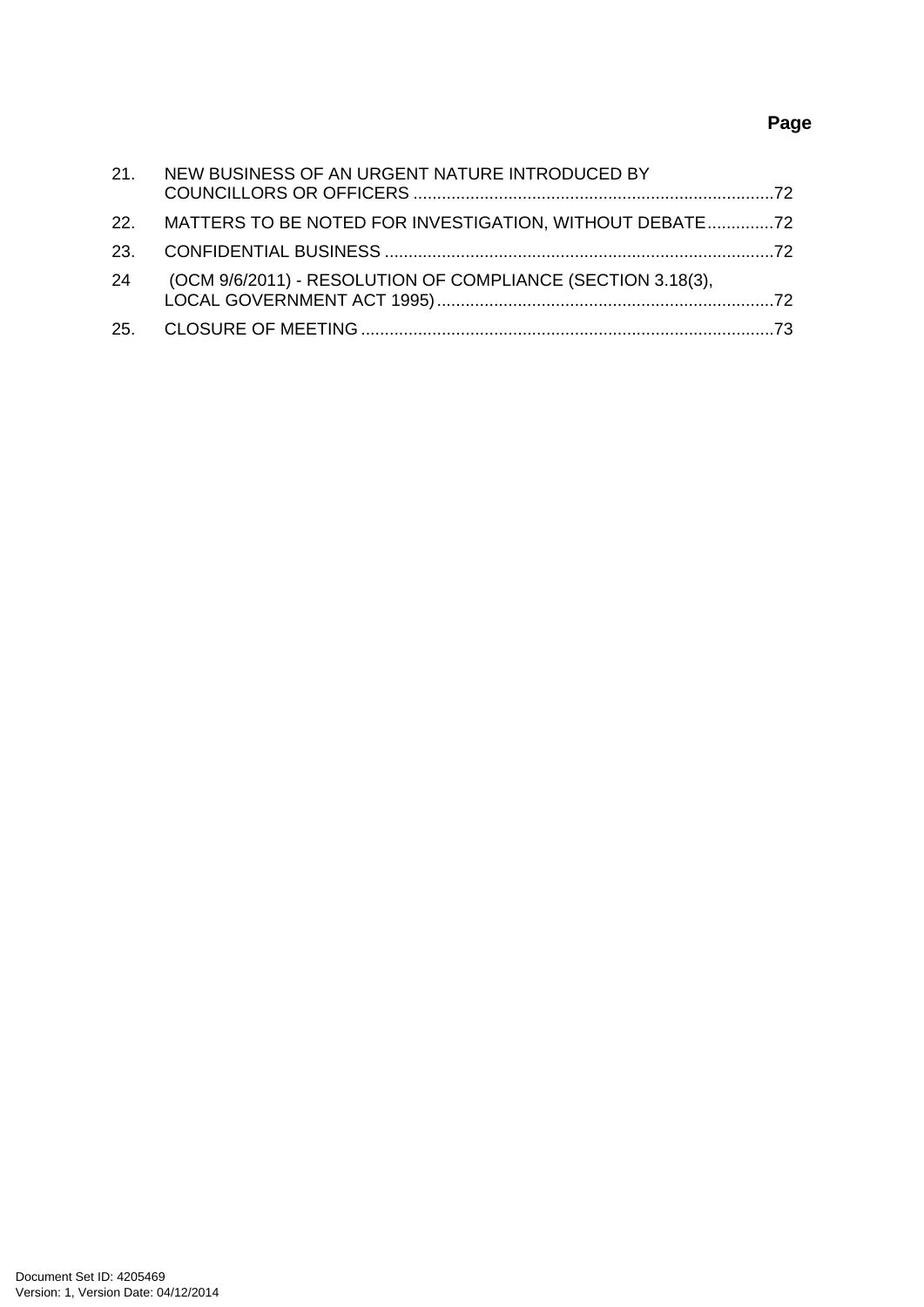# **CITY OF COCKBURN**

# <span id="page-4-0"></span>**AGENDA TO BE PRESENTED TO THE ORDINARY COUNCIL MEETING TO BE HELD ON THURSDAY, 9 JUNE 2011 AT 7:00 PM**

### **1. DECLARATION OF MEETING**

### **2. APPOINTMENT OF PRESIDING MEMBER (If required)**

### **3. DISCLAIMER (To be read aloud by Presiding Member)**

Members of the public, who attend Council Meetings, should not act immediately on anything they hear at the Meetings, without first seeking clarification of Council's position. Persons are advised to wait for written advice from the Council prior to taking action on any matter that they may have before Council.

### **4. ACKNOWLEDGEMENT OF RECEIPT OF WRITTEN DECLARATIONS OF FINANCIAL INTERESTS AND CONFLICT OF INTEREST (by Presiding Member)**

### **5. APOLOGIES AND LEAVE OF ABSENCE**

# **6. ACTION TAKEN ON PREVIOUS PUBLIC QUESTIONS TAKEN ON NOTICE**  Nil

### **7. PUBLIC QUESTION TIME**

### **8. CONFIRMATION OF MINUTES**

**8.1 (OCM 9/6/2011) - ORDINARY COUNCIL MEETING - 12/05/2011** 

### **RECOMMENDATION**

That Council adopt the Minutes of the Ordinary Council Meeting held on Thursday, 12 May 2011, as true and accurate record.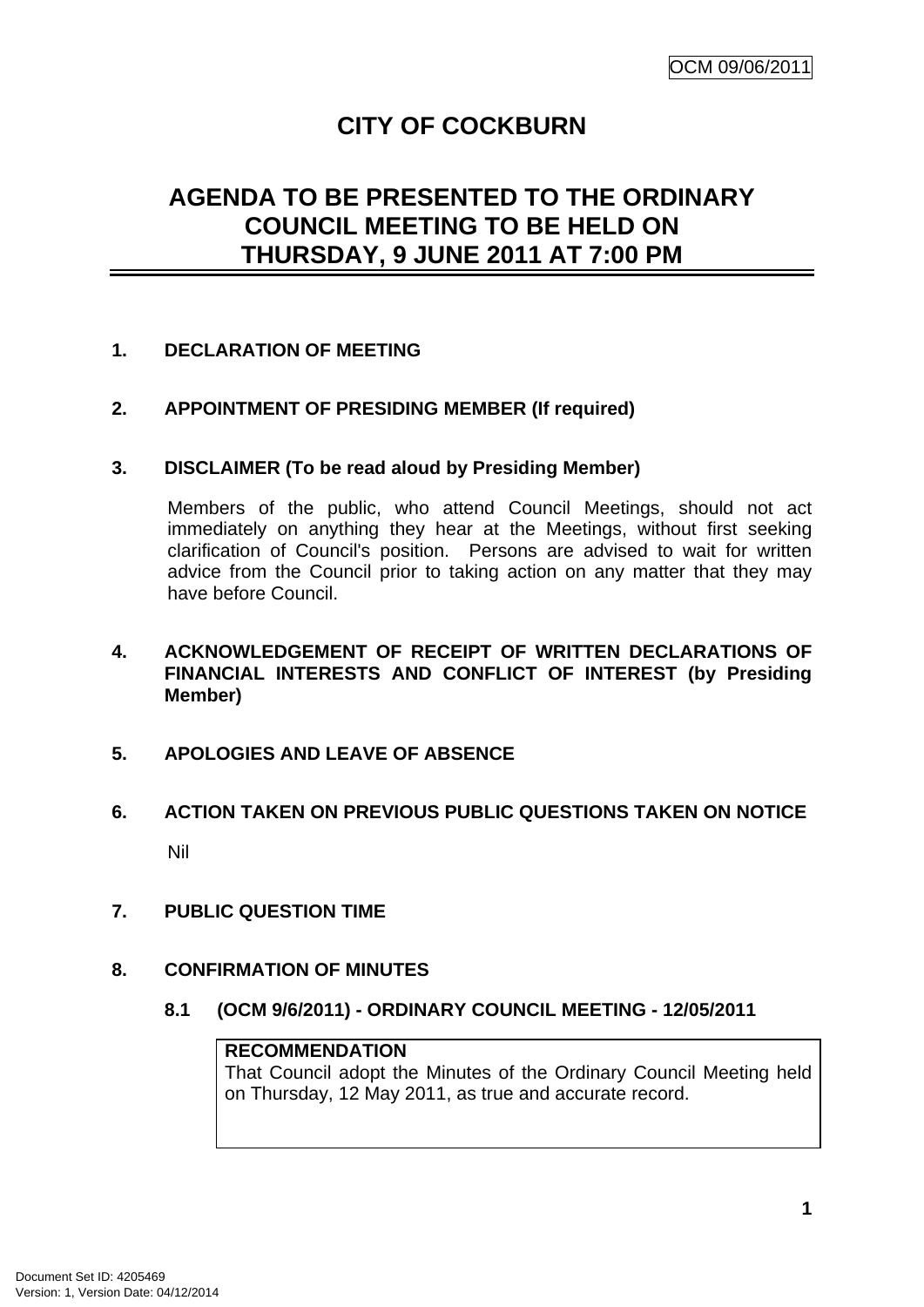### <span id="page-5-0"></span>**COUNCIL DECISION**

### **9. WRITTEN REQUESTS FOR LEAVE OF ABSENCE**

### **10. DEPUTATIONS AND PETITIONS**

**11. BUSINESS LEFT OVER FROM THE PREVIOUS MEETING (If adjourned)**  Nil

### **12. DECLARATION OF COUNCILLORS WHO HAVE NOT GIVEN DUE CONSIDERATION TO MATTERS IN THE BUSINESS PAPER**

### **13. COUNCIL MATTERS**

**13.1 (OCM 12/5/2011) - PROPOSED NEW DELEGATED AUTHORITY LGASFCS 9 'ACQUISITION AND DISPOSAL OF PROPERTY' (CC/P/098) (D GREEN) (ATTACH)** 

# **RECOMMENDATION**

- That Council
- (1) adopt proposed new Delegated Authority LGAFCS9 'Acquisition and Disposal of Property', as shown in the attachment to the Agenda; and
- (2) update the Delegated Authority Register accordingly.

**TO BE CARRIED BY AN ABSOLUTE MAJORITY OF COUNCIL**

**COUNCIL DECISION**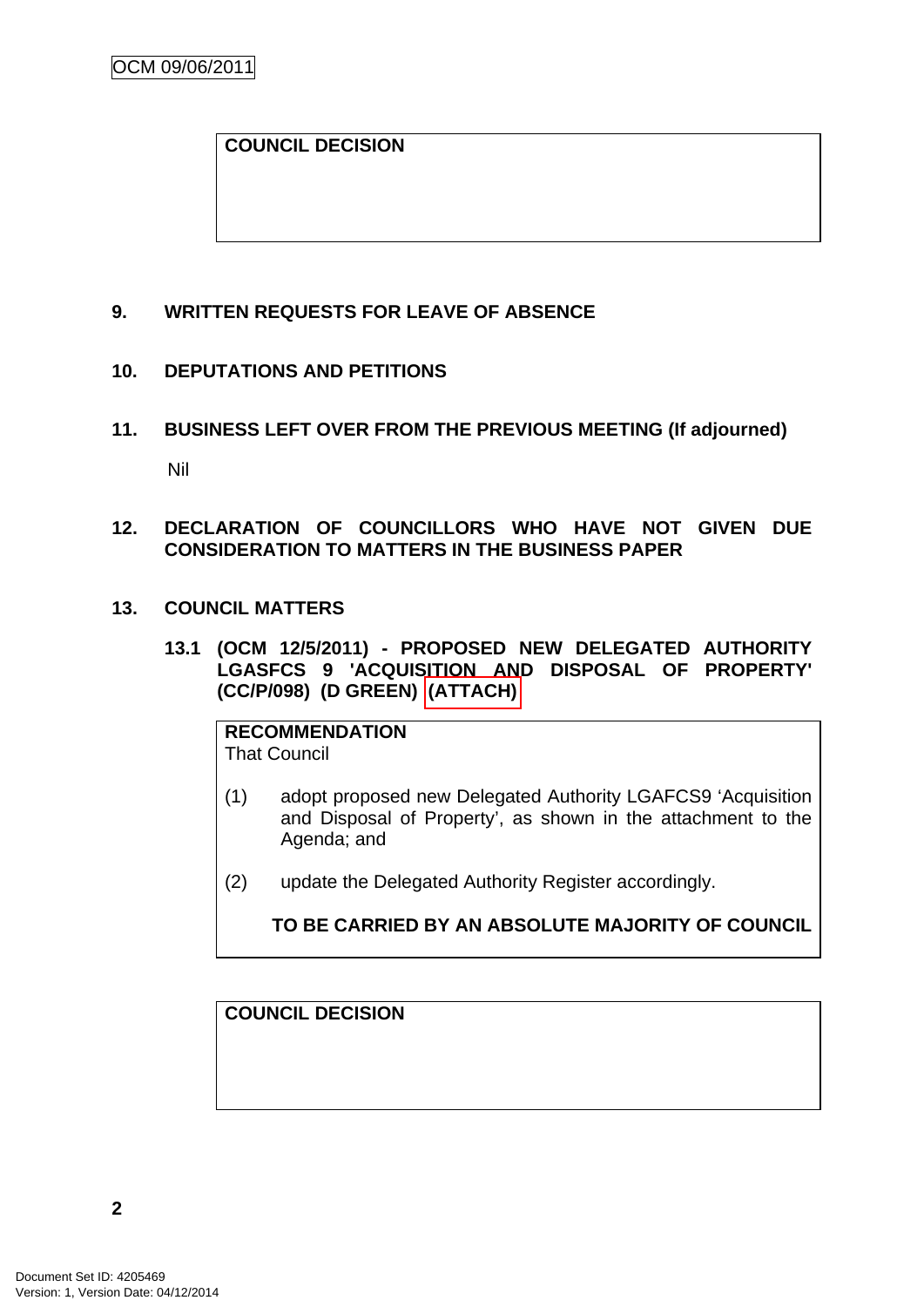# **Background**

At the Council Meeting held on 9 December 2010, Council resolved (in part) as follows:

*(3) subject to final Council approval to construct the Cockburn Integrated Health and Community Facility and in accordance with Sec. 3.58 of the Local Government Act 1995, delegate authority to the Chief Executive Officer to negotiate Agreements to lease and leases for tenancies within the Integrated Health and Community Facility.* 

*It should be noted that sub-recommendation (3) above can only be effected following the determination by Council which sets a limit on the value of transactions delegated to the CEO.* 

Further at the Council Meeting held on 14 April, 2011, council resolved (in part) as follows:

*(5) require a Policy to be presented for consideration at a future meeting to determine the value of land transactions to be delegated for the Chief Executive Officer to negotiate on behalf of Council, in accordance with Section 5.43(d) of the Local Government Act, 1995.* 

# **Submission**

To adopt the instrument of delegation, as attached, which determines the value of transaction which may be considered as a condition of the delegation.

### **Report**

'Acquisition and Disposal' of property, pursuant to the provisions of the Local Government Act, 1995, is defined as 'to sell, lease or otherwise (acquire or) dispose of, whether absolutely or not'.

In order to ascertain the value of transactions which are appropriate for delegations by Council in accordance with this proposal, calculations have been made on typical lease arrangements considered by Council recently.

The calculations relate to offers considered recently by Council and which could be defined as reasonably straight forward in nature.

The total value of these transactions can be between \$500K and \$750K, taking into consideration a typical lease term, occupancy area and rental payable. On this basis it is recommended that the upper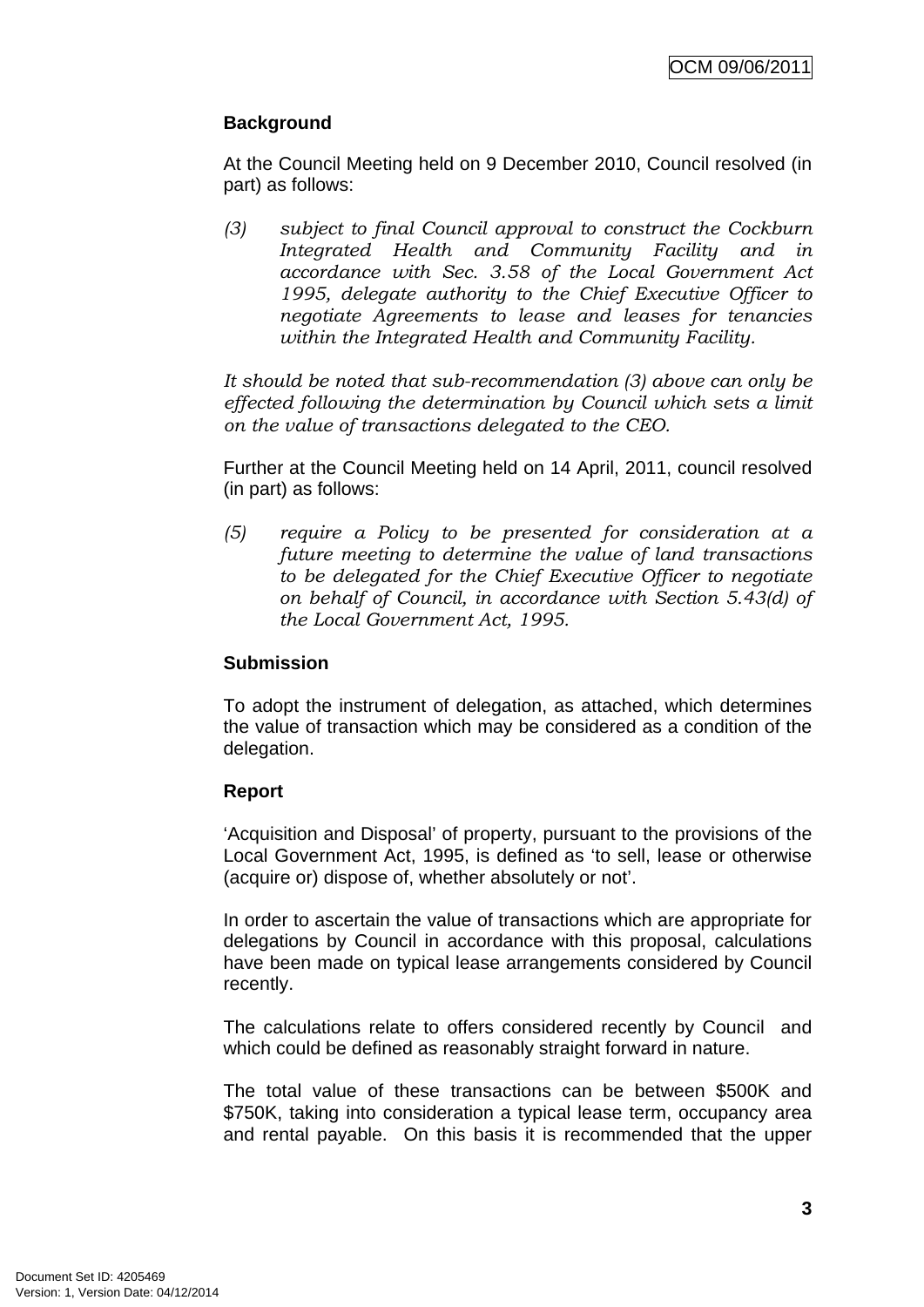limit of this range (ie. \$750K) be the sum up to which the Chief Executive Officer is authorised to conduct these transactions on behalf of Council.

In order to determine the level of impact this decision would have, an investigation into past Council decisions relative to these functions over the previous 5 years was undertaken.

There were 51 such transactions considered by Council. Statistically, these can be categorised as follows:

| Leaseholds/Licences | -33 |
|---------------------|-----|
| Sales/Purchases     | 18  |

The Leasehold/Licence arrangements are identified as:

| <b>Private Arrangements</b>            | 12 |  |
|----------------------------------------|----|--|
| Not-for-profits                        | 9  |  |
| <b>Local Community Groups</b>          | 8  |  |
| Government                             | 4  |  |
| <b>Total</b>                           | 33 |  |
| The Sales/Purchases are identified as: |    |  |

| <b>Private Arrangements</b> | 15 |
|-----------------------------|----|
| Government                  | 3  |
| <b>Total</b>                | 18 |

Of the 51 transactions, 43 had a value of less than \$750,000, with the remaining 8 being above that threshold.

45 of the transactions were adopted by Council in accordance with the officer recommendations, with the remaining 6 being amended, in some form, prior to being adopted by Council.

Given that the Local Government Act, 1995, furthermore defines the value of a 'major land transaction' as one being worth more than \$1 million, it would appear that the subject value being proposed of \$750,000 is reasonable for the purpose of the exercise.

It is contended that this sufficiently demonstrates that there is scope for this task to be conditionally delegated for the approval of the Chief Executive Officer to perform, as an administrative function.

As a condition of this delegation, it is proposed that the details of any transactions be forwarded to Elected Members in advance, thus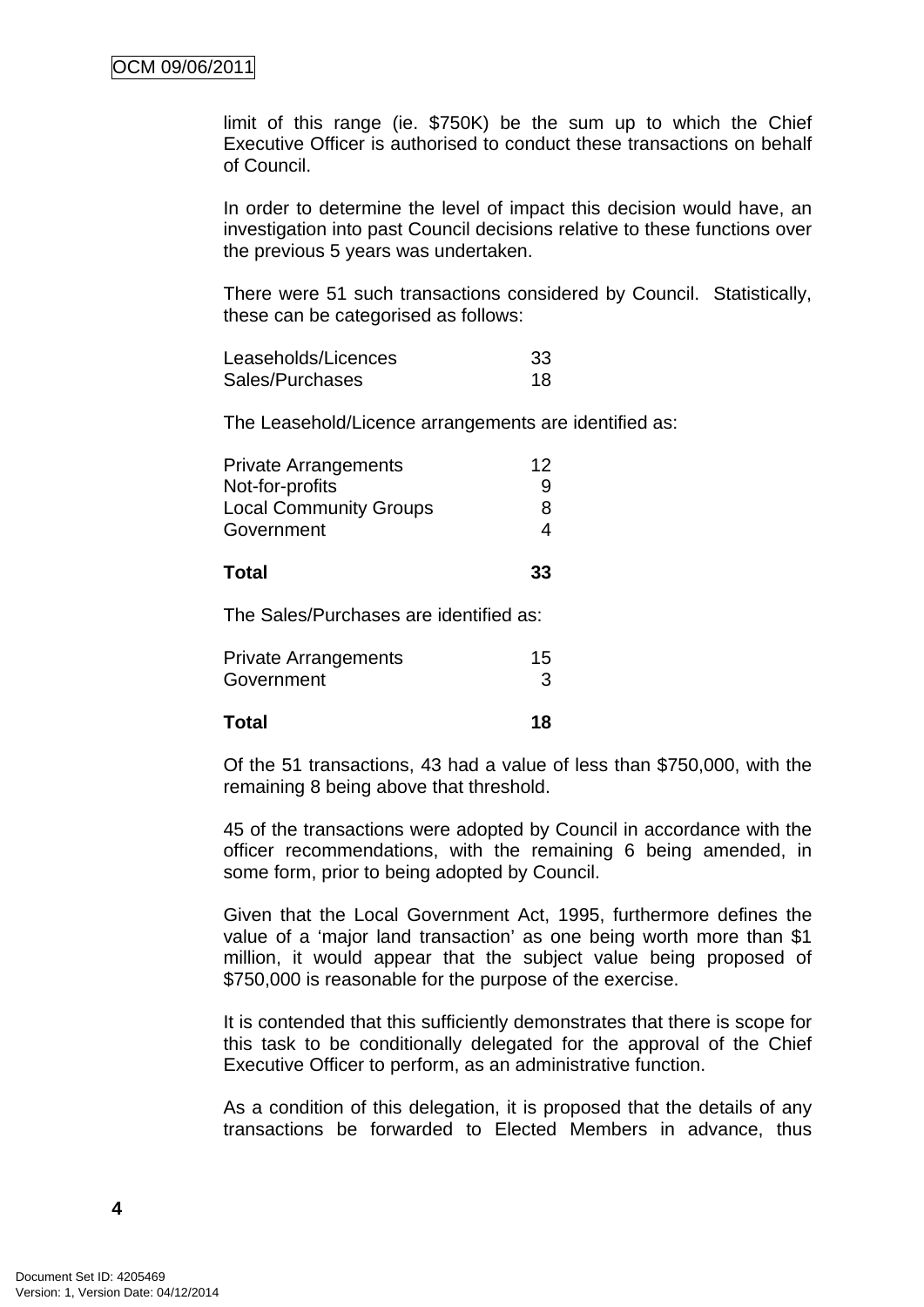<span id="page-8-0"></span>allowing the matter to be considered by Council, should any Elected Member believe it would be more appropriate for Council to decide any particular case.

# **Strategic Plan/Policy Implications**

### **Governance Excellence**

• To develop and maintain a financially sustainable City.

### **Budget/Financial Implications**

N/A

### **Legal Implications**

N/A

### **Community Consultation**

N/A

# **Attachment(s)**

Proposed new Delegated Authority LGAFCS9 'Acquisition and Disposal of Property'.

# **Advice to Proponent(s)/Submissioners**

N/A

**Implications of Section 3.18(3) Local Government Act, 1995**

Nil

### **13.2 (OCM 9/6/2011) - REVIEW OF DELEGATED AUTHORITIES (CCP/P/098) (D GREEN) (ATTACH)**

| <b>RECOMMENDATION</b><br>That Council: |    |                                                                                                 |  |
|----------------------------------------|----|-------------------------------------------------------------------------------------------------|--|
| (1)                                    |    | adopt proposed amendments to the following Delegated<br>Authorities, as attached to the Agenda: |  |
|                                        | 1. | LGAES11 – Local Government Act 1995 – Execution of<br>Documents;                                |  |
|                                        | 2. | LGAFCS1 - Local Government Act 1995 - Advertising<br><b>Proposed Differential Rates;</b>        |  |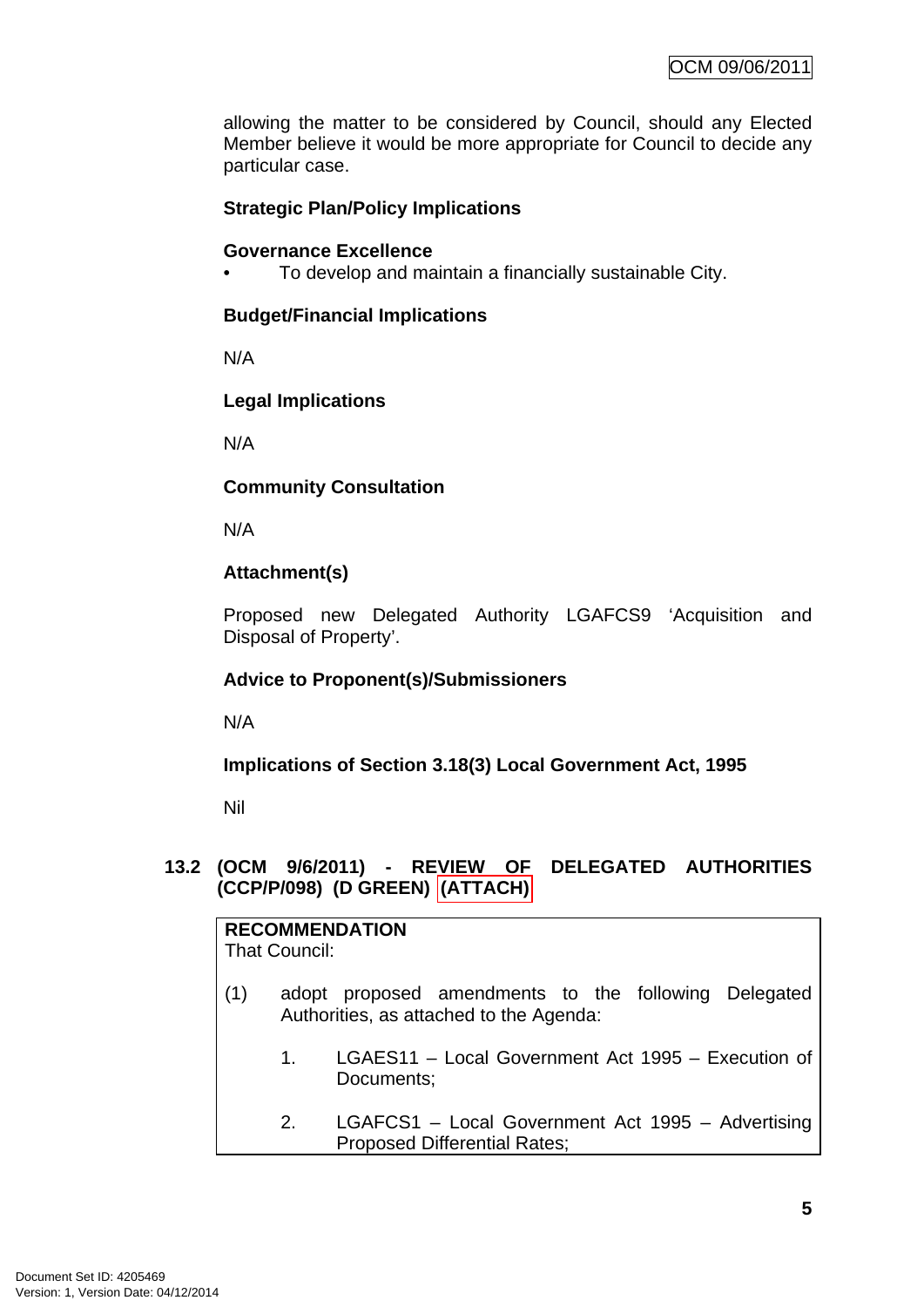| 3. | LGAFCS4 - Local Government Act 1995 - Payments<br>from Municipal and Trust Funds;                   |
|----|-----------------------------------------------------------------------------------------------------|
| 4. | LGAFCS5 - Local Government Act 1995 - Recovery of<br>Rates and Service Charges - Leased Properties; |
| 5. | LGAFCS8 - Local Government Act 1995 - Corporate<br>Credit Cards;                                    |
| 6. | SFCS1 - Investments;                                                                                |
| 7. | AFCS2 – Leasing of Controlled Land;                                                                 |
| 8. | AFCS3 – Disposal of Assets;                                                                         |

- 9. AFCS7 Use of Cab Charge Vouchers; and
- (2) update the Delegated Authority Register accordingly.

# **TO BE CARRIED BY AN ABSOLUTE MAJORITY OF COUNCIL**

### **COUNCIL DECISION**

# **Background**

It is a requirement to review the Delegated Authority to staff each financial year, pursuant to Sec. 5.46 of the Local Government Act, 1995.

### **Submission**

To adopt the documents containing delegations to staff, as proposed in the attachments.

### **Report**

The instruments of delegation, as attached, have been reviewed by staff and are considered appropriate for Council to adopt in their presented form. Minor amendments, ie. change of title, have been made to delegations as follows: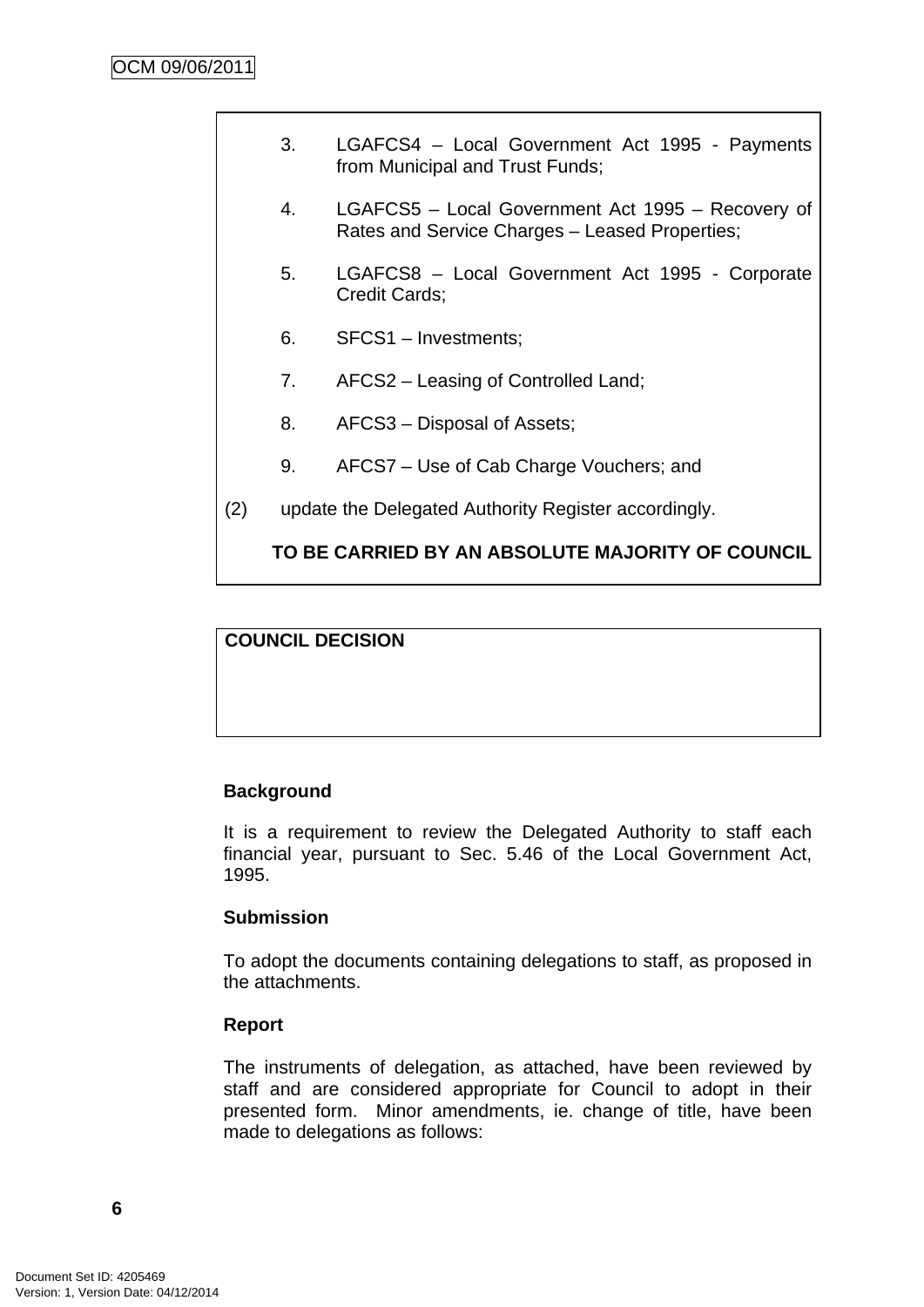- LGAES11 Local Government Act 1995 Execution of Documents – to enable documents requiring execution (without the City Seal) to be signed by Staff other than the Chief Executive Officer.
- LGAFCS1 Local Government Act 1995 Advertising Proposed Differential Rates - change of title of delegate authorised from Manager, Finance to Manager, Financial **Services**
- LGAFCS4 Payments from Municipal and Trust Funds change of title of delegate authorised from Financial Accountant to Accounting and Financial Control Manager and Manager, Budgeting and Management Accounting to Manager, Financial Services.
- **LGAFCS5** Local Government Act 1995 Recovery of Rates and Service Charges – Leased Properties - change of title of delegate authorised from Manager, Budgeting and Management Accounting to Manager, Financial Services.
- **LGAFCS8** Corporate Credit Cards change of title of delegate authorised from Manager, Budgeting and Management Accounting to Manager, Financial Services.
- SFCS1 Local Government Act 1995 Investments change of title of delegate authorised from Manager, Budgeting and Management Accounting to Manager, Financial Services.
- AFCS2 Leasing of Controlled Land change of title of delegate authorised from Manager, Budgeting and Management Accounting to Manager, Financial Services, with a minor amendment to delete reference to the 'Valuer General' and substitute 'Sworn Valuer'.
- AFCS3 Disposal of Assets change of title of delegate authorised from Manager, Budgeting and Management Accounting to Manager, Financial Services.
- AFCS7 use of cab vouchers removal of one delegate.

All other delegations have been reviewed by the Delegator (CEO) and are considered suitable in their current form, as shown in the attachments.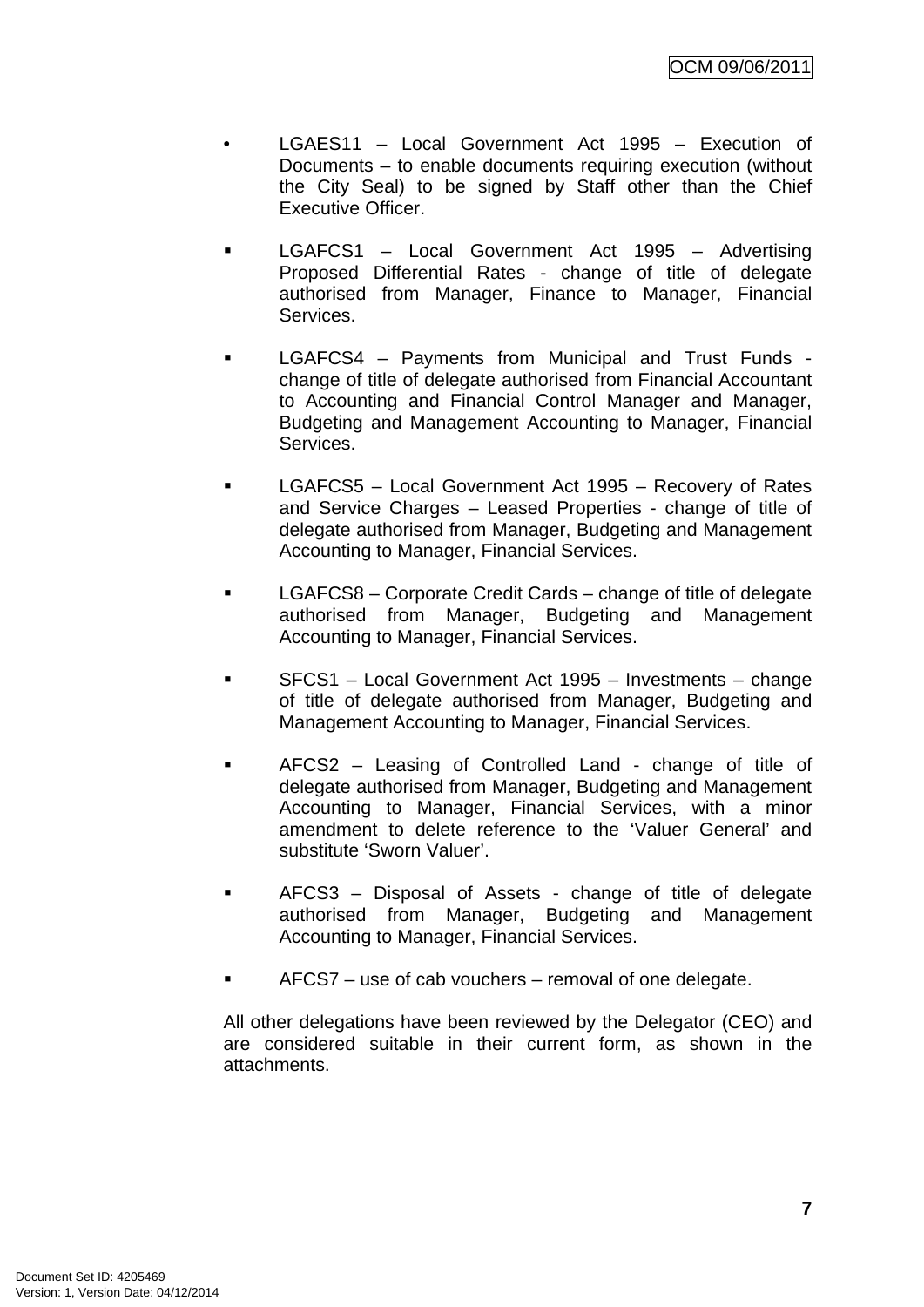# **Strategic Plan/Policy Implications**

### **Governance Excellence**

• To conduct Council business in open public forums and to manage Council affairs by employing publicly accountable practices.

### **Budget/Financial Implications**

All financial implications contained within the reviewed Register of Delegations to Officers are accounted for within the current Budget.

### **Legal Implications**

Sec. 5.46 (2) of the Local Government Act, 1995 refers.

### **Community Consultation**

N/A

# **Attachment(s)**

Various instruments of Delegated Authority, noting the following:

- 1. Proposed amended Delegated Authority LGAES11 'Execution of Documents'.
- 2 Proposed amended Delegated Authority LGAFCS1 'Advertising Proposed Differential Rates'.
- 3 Proposed amended Delegated Authority LGAFCS4 'Payments from Municipal and Trust Funds.
- 4 Proposed amended Delegated Authority LGAFCS5 'Recovery of Rates and Service Charges – Leased Properties'.
- 5 Proposed amended Delegated Authority LGAFCS8 'Corporate Credit Cards'.
- 6 Proposed amended Delegated Authority SFCS1 'Investments'.
- 7 Proposed amended Delegated Authority AFCS2 'Leasing of Council Controlled Land'.
- 8 Proposed amended Delegated Authority AFCS3 'Disposal of Assets'.
- 9 Proposed amended Delegated Authority AFCS7 'Use of Cab Charge Vouchers'.

# **Advice to Proponent(s)/Submissioners**

N/A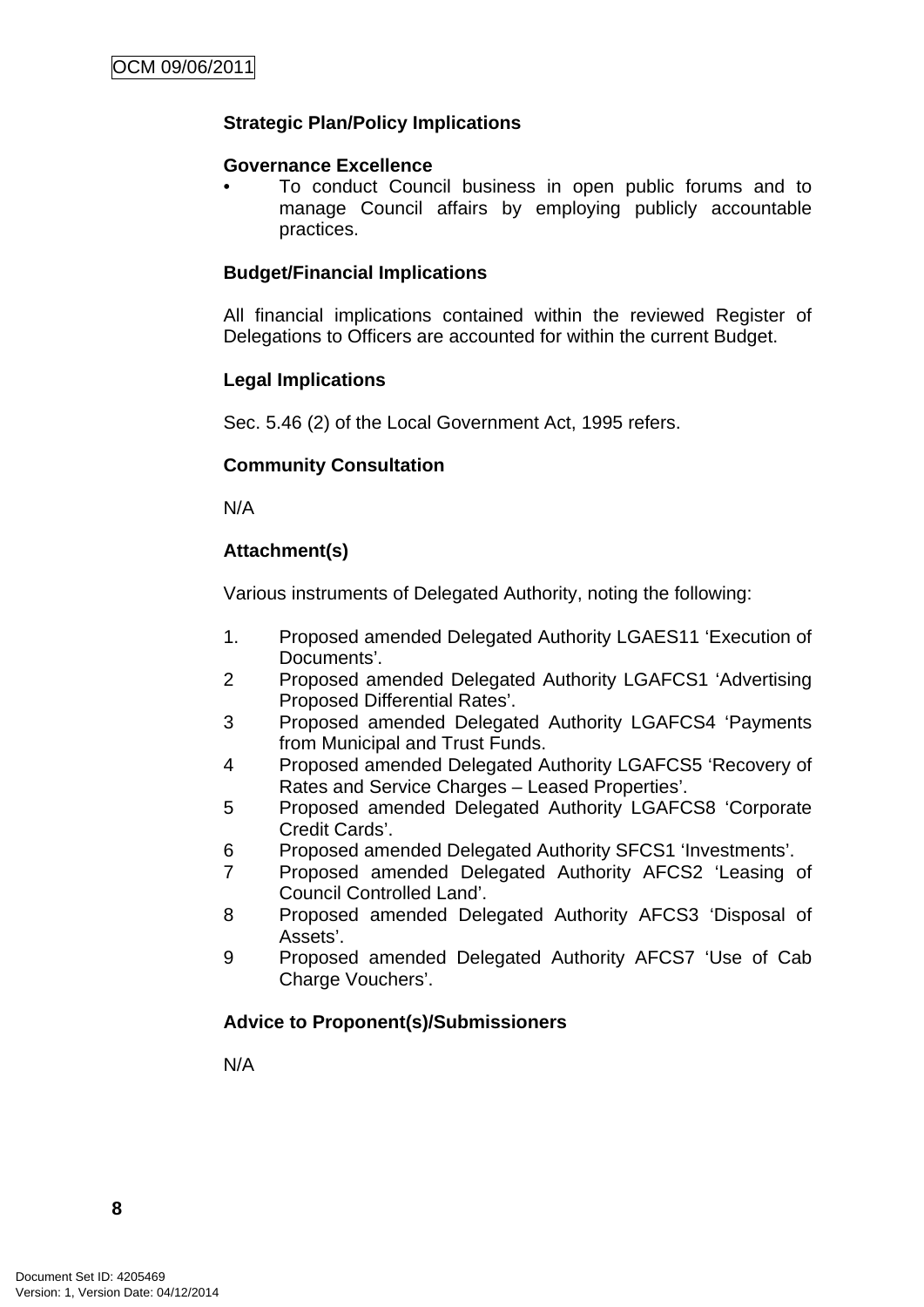# <span id="page-12-0"></span>**Implications of Section 3.18(3) Local Government Act, 1995**

Nil.

# **13.3 (OCM 9/6/2011) - CONSTITUTIONAL RECOGNITION OF LOCAL GOVERNMENT (CC/L/010) (P WESTON) (ATTACH)**

# **RECOMMENDATION**

That Council

- (1) support the position of the Australian Local Government Association (ALGA) that a referendum be held in 2013 for the constitutional recognition of local government; and
- (2) advise the Australian Local Government Association (ALGA) and the Western Australian Local Government Association (WALGA), accordingly.

# **COUNCIL DECISION**

# **Background**

The federal system of government in Australia was established with the assent of the *Commonwealth of Australia Constitution Act 1900 (Cth).* The Constitution provides powers to the Federal Parliament for the establishment of good government and further identifies the powers of, and the relationships between, the Legislative, Executive and Judicial arms of government.

The *Constitution Act 1889 (WA)* provides for the establishment of government in Western Australia. Local governments are established by statute, namely the *Local Government Act 1995 (WA).*

There is no recognition of local government in the Commonwealth Constitution.

There has been a long history of debate on constitutional recognition of local governments in Australia, with referendums having previously been put before the voters in 1974 and 1988, with both being defeated.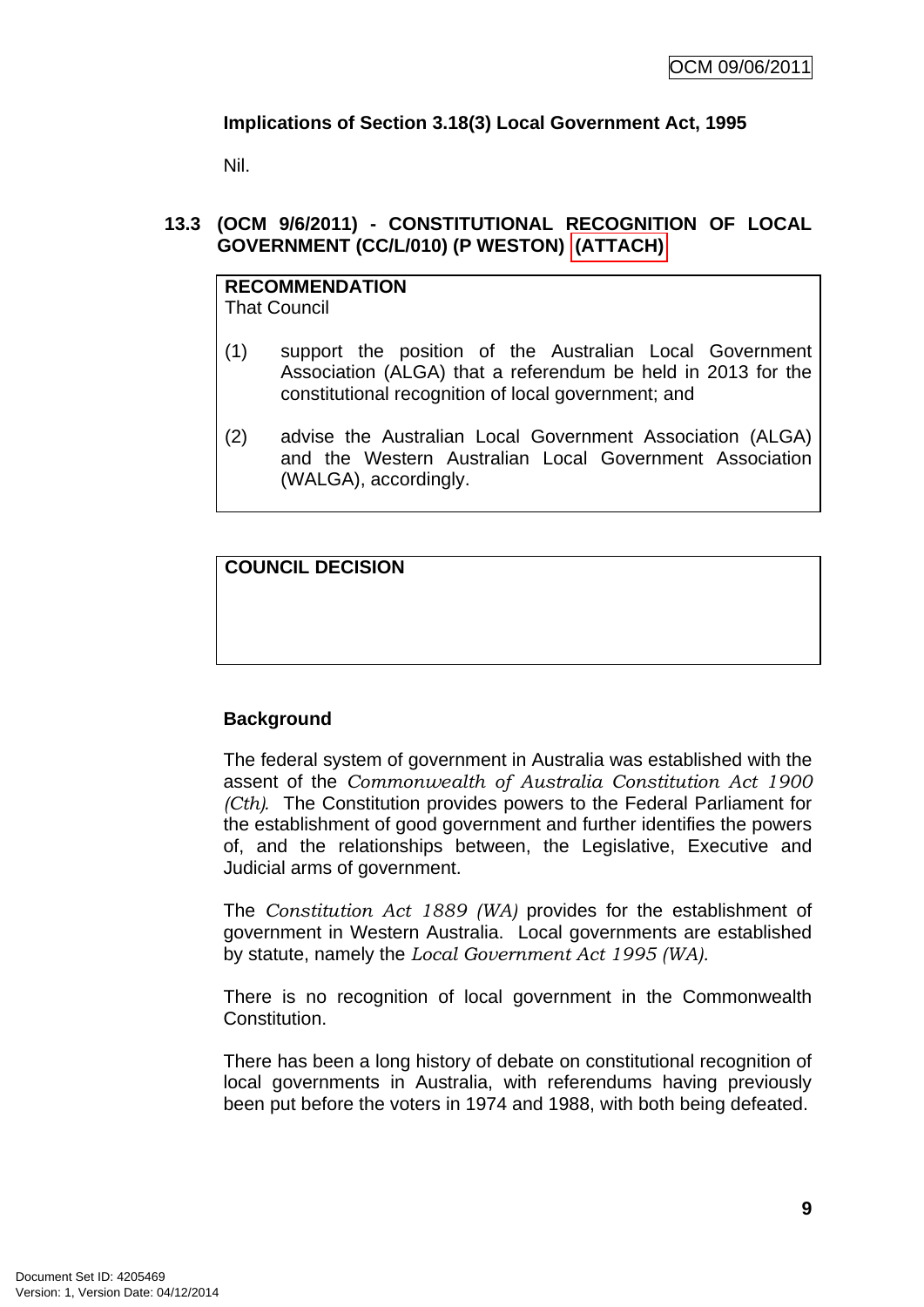## **Submission**

N/A

### **Report**

Following the 2010 Federal Election, the Federal Labor Government committed to holding a referendum for the constitutional recognition of local government. This referendum is likely to be held in conjunction with the 2013 Federal Election.

A national position was developed at the Local Government Constitutional Summit in 2008 which has been refined by the ALGA Board to focus the referendum on financial recognition.

The need for constitutional amendment has been expedited by the High Court case of *Pape v Commissioner of Taxation [2009] HCA 23*.

In this case, a Mr Bryan Pape, barrister and law lecturer, instigated proceedings in the High Court arguing the former Rudd Government did not have the constitutional power to issue the \$900 bonus to 8.7 million taxpayers as part of the government's economic stimulus package.

The outcome of the *Pape* case highlighted the fact that the Federal Government did not necessarily have the constitutional power to provide funding in particular to local governments.

As a result the High Court has set out the limitations of Federal Government power and, in doing so, clearly indicated that they do not have the power to directly fund local governments in specific circumstances.

As there is no recognition of local government in the Constitution, the Federal Government's ability to fund local governments directly is severely limited. It is in the best interest of local communities that Federal Governments have the capacity to fund local governments directly.

ALGA proposes that Section 96 of the Constitution be amended to recognise local governments and allow for direct funding. If there was to be a proposal to recognise local governments in the Preamble to the Constitution, then according to ALGA, this should also be supported. Preamble recognition alone would only provide limited recognition and would not meet local government requirements or address the uncertainty highlighted by the *Pape* case.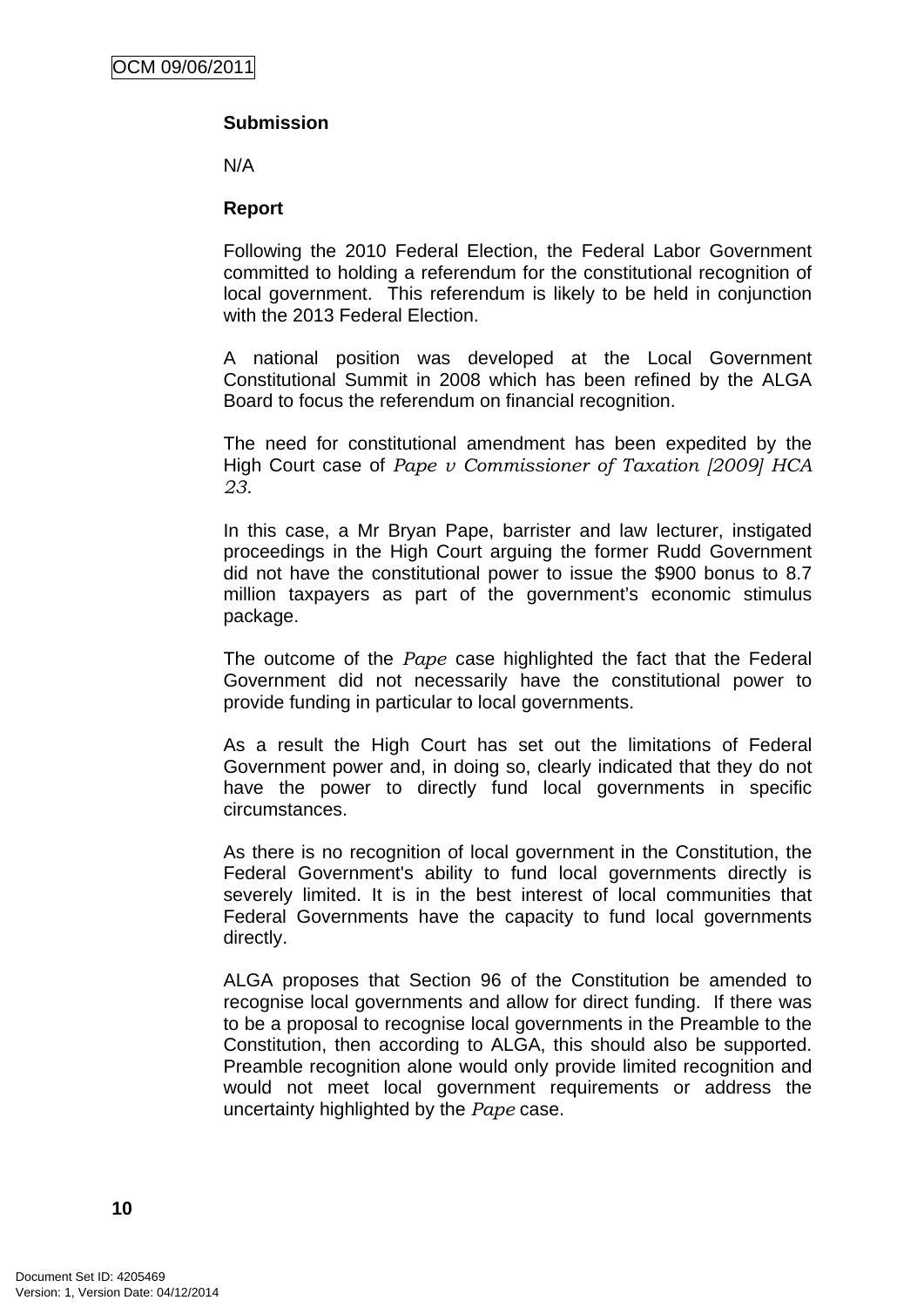The form of financial recognition proposed by ALGA is unlikely to impact on the relationship between local and State governments. In conclusion, it is considered important that Councils support ALGA's proposal in order to demonstrate to both Federal and State governments that it has widespread support within the local government sector.

### **Strategic Plan/Policy Implications**

### **Governance Excellence**

To provide effective monitoring and regulatory services that administer relevant legislation and local laws in a fair and impartial way.

### **Budget/Financial Implications**

N/A

### **Legal Implications**

As provided in the report.

### **Community Consultation**

N/A

# **Attachment(s)**

- 1. Correspondence received from ALGA Constitutional Recognition of Local Government – A role for Councils.
- 2. Correspondence received from WALGA dated 22 March 2011.

# **Advice to Proponent(s)/Submissioners**

N/A

# **Implications of Section 3.18(3) Local Government Act, 1995**

Nil.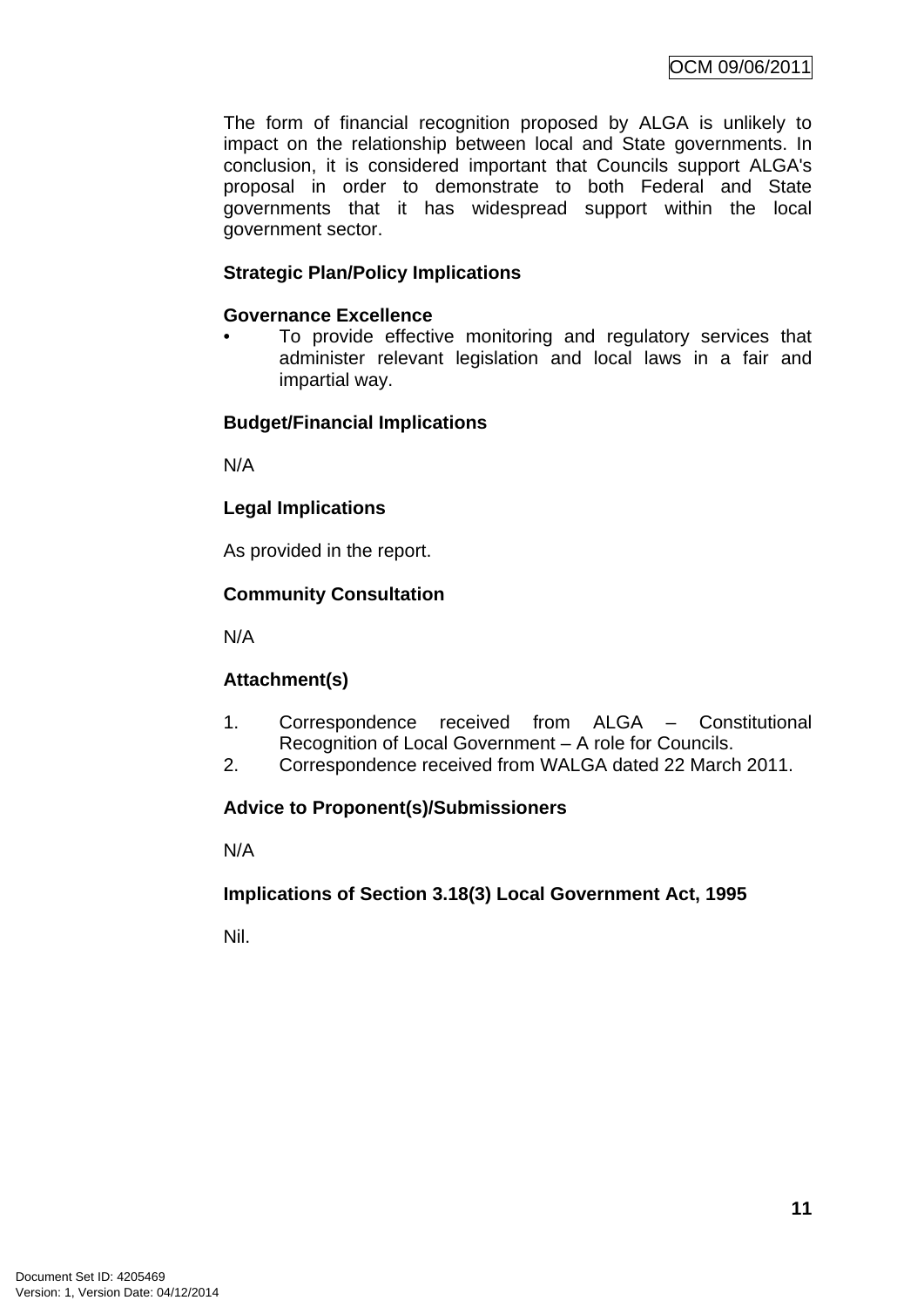### <span id="page-15-0"></span>**14. PLANNING AND DEVELOPMENT DIVISION ISSUES**

### **14.1 (OCM 9/6/2011) - PROPOSED STRUCTURE PLAN - LOCATION: WATSON ROAD AND VIEW STREET, BEELIAR - OWNER: VARIOUS - APPLICANT: BURGESS DESIGN GROUP (SM/M/047) (D DI RENZO) (ATTACH)**

#### **RECOMMENDATION** That Council

- (1) endorse the Schedule of Submissions prepared in respect of the Proposed Structure Plan for Watson Road;
- (2) adopt the Proposed Structure Plan pursuant to Clause 6.2.9.1(a) of City of Cockburn Town Planning Scheme No. 3 ("Scheme") subject to the following modifications being undertaken first:
	- 1. The Water Corporation wastewater sewer main on Lot 82 View Street being incorporated within a widened road verge, as shown in Attachment 3.
	- 2. The proposed lots on Lot 82 View Street, Beeliar being coded 'Residential R40', and annotated as being subject to a Detailed Area Plan as shown in Attachment 3.
	- 3. Inclusion of an annotation on the Structure Plan that uniform fencing is required for the R40 coded lots on Lot 82 View Street adjacent to the widened road reserve.
	- 4. Inclusion of an annotation on the Structure Plan that a wall will be constructed along the boundary adjacent to the Stock Road and Beeliar Drive reservations for noise attenuation purposes.
- (3) refer the Structure Plan to the Western Australian Planning Commission with a request for endorsement in accordance with Clause 6.2.10 of the Scheme; and
- (4) advise the proponent that Council is currently in the final processes of an amendment to the Scheme, which seeks to introduce new developer contribution arrangements across the City towards community infrastructure. Landowners subdividing to create residential allotments and/or developing grouped/multiple dwellings will be required to make contributions in accordance with the new developer contribution arrangements once the Scheme Amendment becomes operational. This is expected mid-2011.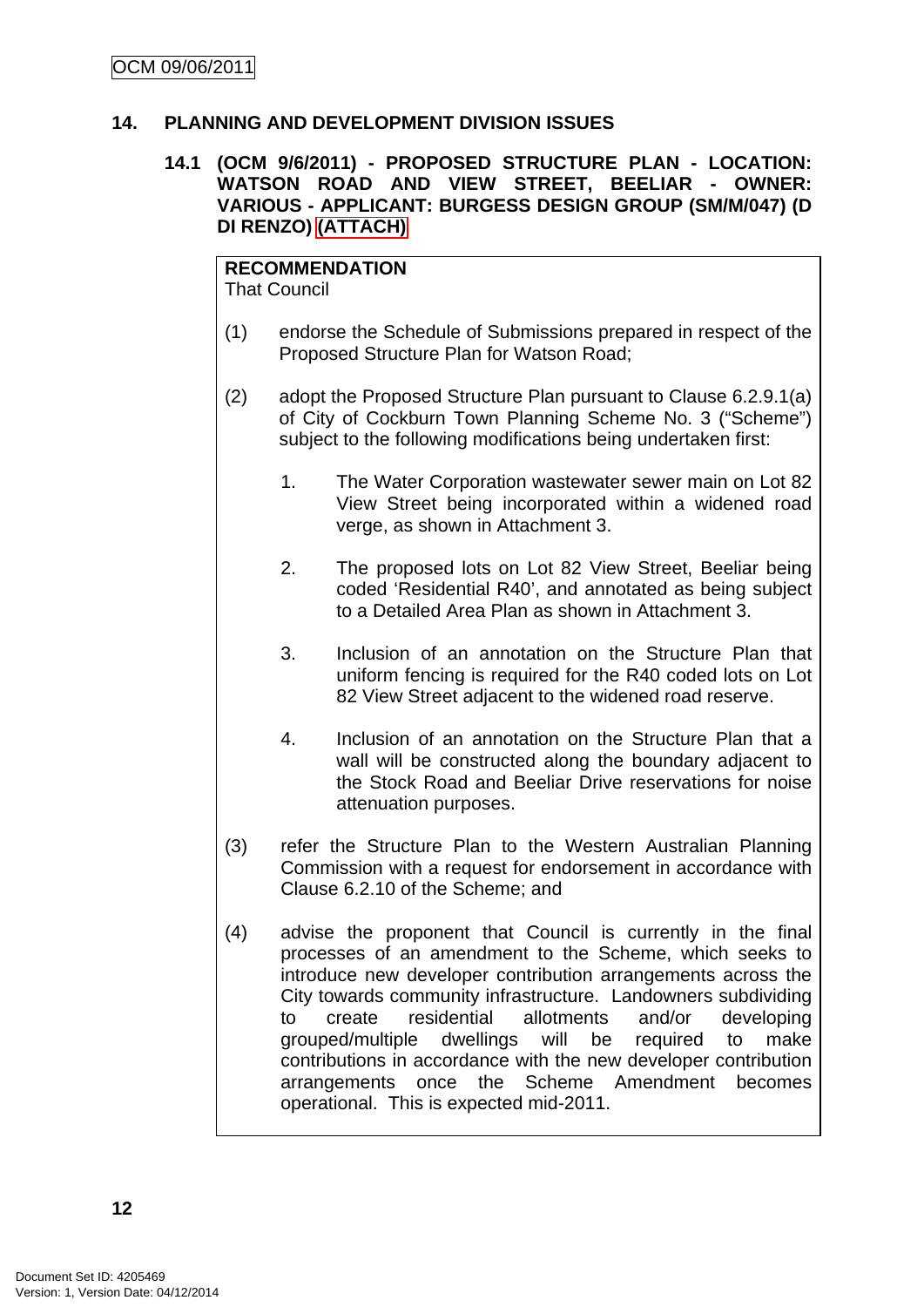### **COUNCIL DECISION**

## **Background**

Council has received a Proposed Structure Plan for the area in Beeliar bound by Beeliar Drive to the North, Watson Road to the east, the 'Primary Regional Roads' reservation to the west, and Lots 82 and 83 Watson Road to the south (refer to location plan within Attachment 1).

The subject land is zoned 'Development' and is within 'Development Area 4' (DA 14) and 'Developer Contribution Area 4' (DCA 4) pursuant to City of Cockburn Town Planning Scheme No. 3 ("Scheme")

A portion of the subject land (the area excluding Lots 82 and 83 View Street) is subject to an endorsed Structure Plan (Pt Lot 451 Watson Road) which was adopted by Council on 11 December 2008, and endorsed by the Western Australian Planning Commission ("WAPC") 22 April 2009 (contained within Attachment 4).

The WAPC subsequently granted subdivision approval on 1 May 2009 for the creation of all lots in accordance with the existing Structure Plan (WAPC Ref No. 139266). Stage 1 of the subdivision has been implemented whereby a grouped housing site (Lot 17 Andy Zuvela Road) and 16 of the single residential lots have now been created in accordance with this subdivision approval. The remaining land, including the proposed public open space ("POS") has been left within a balance lot for stage 2 of the subdivision.

The Proposed Structure Plan incorporates modifications to the stage 2 portion of the existing Structure Plan, and also encompasses the two lots to the south of the exisiting Structure Plan area (Lots 82 and 83 Watson Road, Beeliar).

The Proposed Structure Plan was adopted for community consultation under delegated authority, and was subsequently advertised for a period of 21 days in accordance with the Scheme, ending on 8 March 2011. The purpose of this report is for Council to consider adopting the Proposed Structure Plan for final approval.

### **Submission**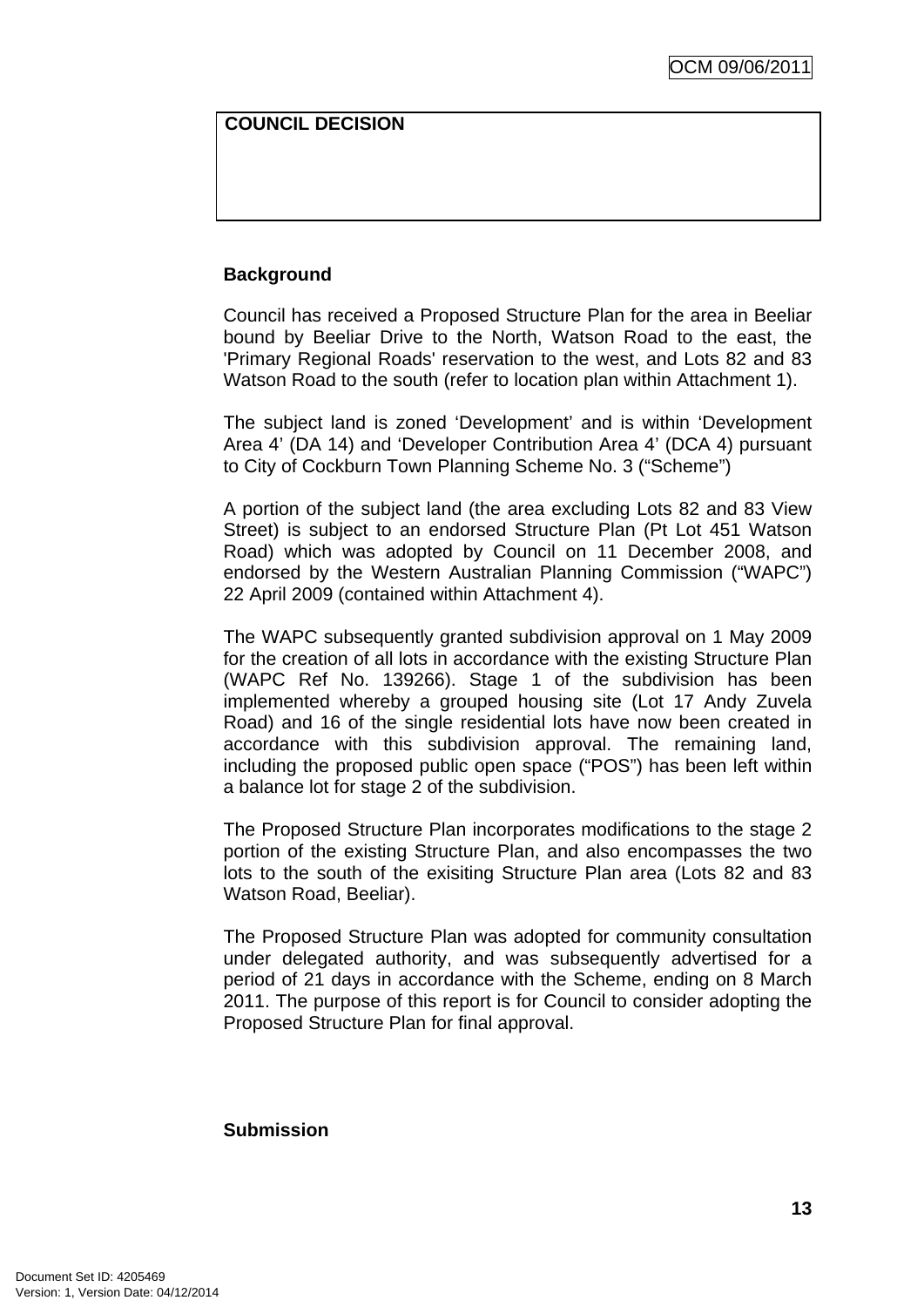The Proposed Structure Plan has been submitted by the applicant in order to facilitate the creation of an additional grouped housing site. It also proposes to make more efficient use of useable land by shifting proposed POS onto land constrained by a Water Corporation wastewater sewer main.

The applicant has submitted a Structure Plan report in support of the proposal.

### **Report**

### **Proposal**

The Proposed Structure Plan (Attachment 2) shifts the central area of POS shown on the existing Structure Plan southward to create an additional grouped housing site immediately adjacent to the existing grouped housing site (Lot 17 Andy Zuvela Road, currently undeveloped) created as part of stage 1. This is part of an agreement between the subject landowners to develop their land in a coordinated manner.

With the exception of the relocation of the POS and the creation of a new grouped housing site, the zonings shown on the existing Structure Plan remain unchanged.

Stage 2 of the subdivision is proposed to include the creation of the POS, the creation of the R30 lots adjacent to Watson Road, and the creation of the additional grouped housing site.

The Proposed Structure Plan (Attachment 2) includes a logical extension of the roads shown on the existing Structure Plan. This will allow the road network to be further extended into future Structure Plan(s) to the south, and the indicative road layout included on the Proposed Structure Plan shows how this could be achieved.

A significant section of Lots 82 and 83 View Street is constrained by a Water Corporation wastewater sewer main. The Proposed Structure Plan (Attachment 2) includes 'Residential R25' over the wastewater sewer main on Lots 82 and 83 View Street. This would facilitate three large lots which incorporate the future easement over the wastewater sewer main, with sufficient area outside the easement for future dwellings and associated structures to be built.

The Proposed Structure Plan (Attachment 2) also includes an R40 grouped housing site adjacent to Watson Road on Lot 83 View Street, on land which is not constrained by the wastewater sewer main.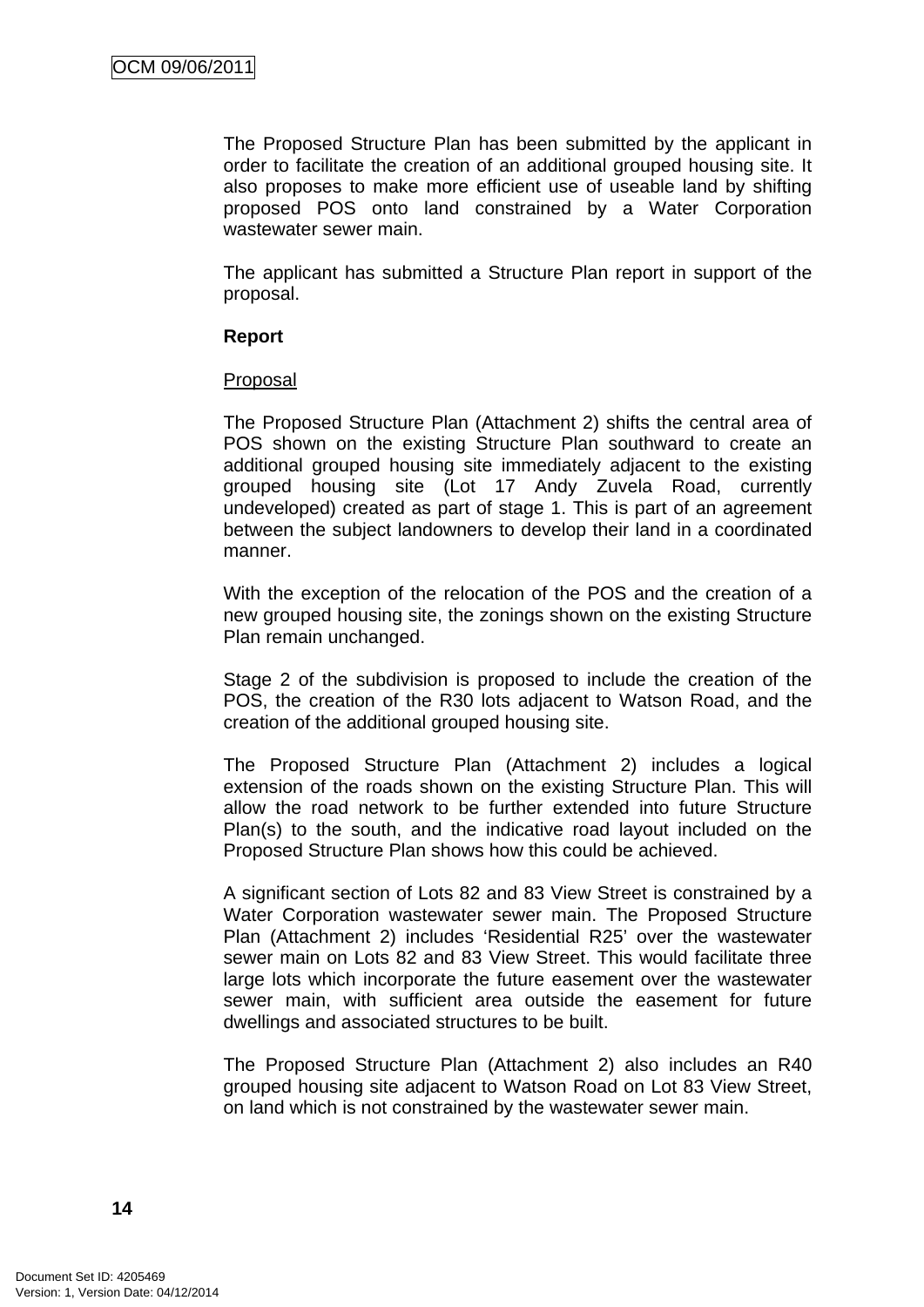### Planning Assessment

The Proposed Structure Plan (Attachment 2) demonstrates adequate provision of POS in accordance with R4 of *Liveable Neighbourhoods*. It achieves a minimum of 10% POS over the stage 1 and 2 areas (to be undertaken by the proponent), as well as across the whole Structure Plan area.

The 655m<sup>2</sup> POS/drainage area adjacent to Watson Road incorporates a stormwater detention area, and is classified as 'Restricted Use POS'. This constitutes less than 2% of the total 10% proposed POS, consistent with *Liveable Neighbourhoods* (R4 and R5).

It is considered that the Proposed Structure Plan (Attachment 2) facilitates more efficient use of urban land by incorporating a portion of the Water Corporation wastewater sewer main within POS (to be contained within an easement). This land is constrained and cannot be developed for residential purposes, therefore incorporating a portion of the future easement into POS is the highest and best use for this land. The Proposed Structure Plan therefore facilitates an additional grouped housing site on unconstrained land.

During the advertising period an objection was received from the Water Corporation advising that they do not support the creation of 'R25' residential lots over the wastewater main sewer, notwithstanding the fact no structures would be built over the easement.

The wastewater main is a key asset transferring wastewater from a large catchment and is approximately 2m in diameter. The Water Corporation require gravity wastewater mains greater than 300mm to have greater levels of protection compared to gravity wastewater reticulation less than 300mm. Accordingly the Water Corporation have advised that they require the wastewater main to be located in the first instance in either a road reserve or in the second instance within POS with a 12m easement.

To address this issue the applicant has proposed a revised Structure Plan which alternatively incorporates the wastewater sewer main on Lot 82 within a widened road verge area (Attachment 3). This verge area would be attractively landscaped, and the applicant has submitted a concept plan demonstrating how this can be achieved (Attachment 6).

Adjacent to this widened road verge (containing the wastewater sewer main) a residential coding of R40 is proposed in the revised Structure Plan (with lots approximately  $250m^2$ ), subject to a Detailed Area Plan. The Detailed Area Plan will specify the design of dwellings on these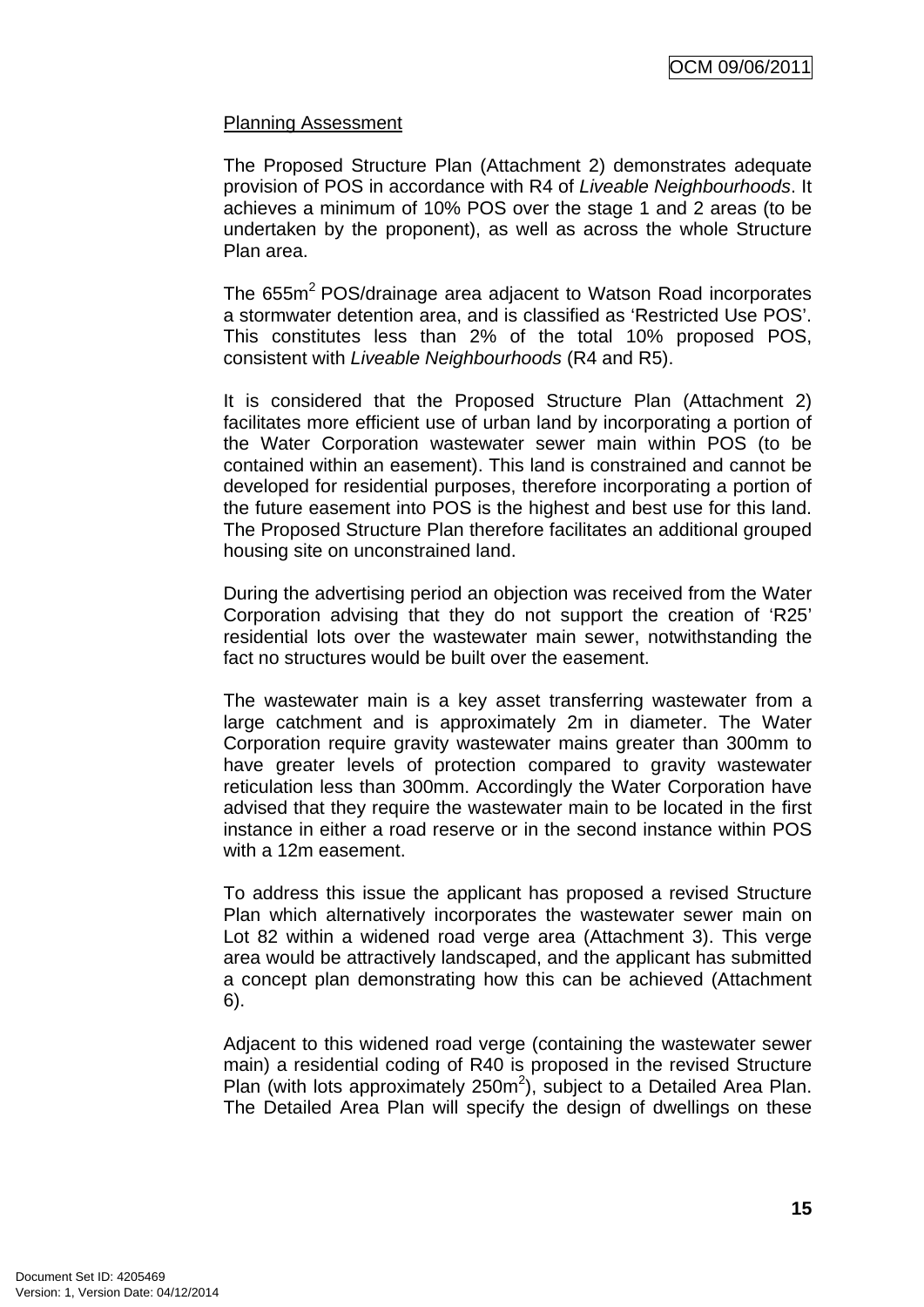lots to ensure an appropriate interface is achieved with the adjacent residential R25 zoned land, and the widened verge area.

It is also recommended that uniform fencing be required adjacent to the proposed widened road reserve, so that an attractive, integrated interface and streetscape is achieved.

The existing Structure Plan (Attachment 4) includes an annotation stating that a wall will be constructed along the boundary adjacent to the Stock Road and Beeliar Drive reservations for noise attenuation purposes. It is recommended that this annotation also be included on the revised Structure Plan to be adopted for final approval.

It is recommended that the proponent be advised that Council is currently in the final processes of an amendment to the Scheme, which seeks to introduce new developer contribution arrangements across the City towards community infrastructure. This amendment will impact on landowners undertaking residential subdivisions and/or developing grouped/multiple dwellings, as they will be required to make contributions in accordance with the new developer contribution arrangements once the Scheme Amendment becomes operational.

### **Conclusion**

The Proposed Structure Plan facilitates more efficient use of urban land by incorporating a portion of the Water Corporation wastewater sewer main within POS, allowing the creation of an additional grouped housing site on unconstrained land.

It is considered that the modifications outlined in the revised Structure Plan (Attachment 3) adequately address the concerns raised by the Water Corporation. Accordingly it is recommended that Council adopt the Proposed Structure Plan for final approval, subject to the modification discussed in this report and outlined in the recommendations.

### **Strategic Plan/Policy Implications**

N/A

### **Demographic Planning**

To ensure the planning of the City is based on an approach that has the potential to achieve high levels of convenience and prosperity for its citizens.

### **Employment and Economic Development**

• To plan and promote economic development that encourages business opportunities within the City.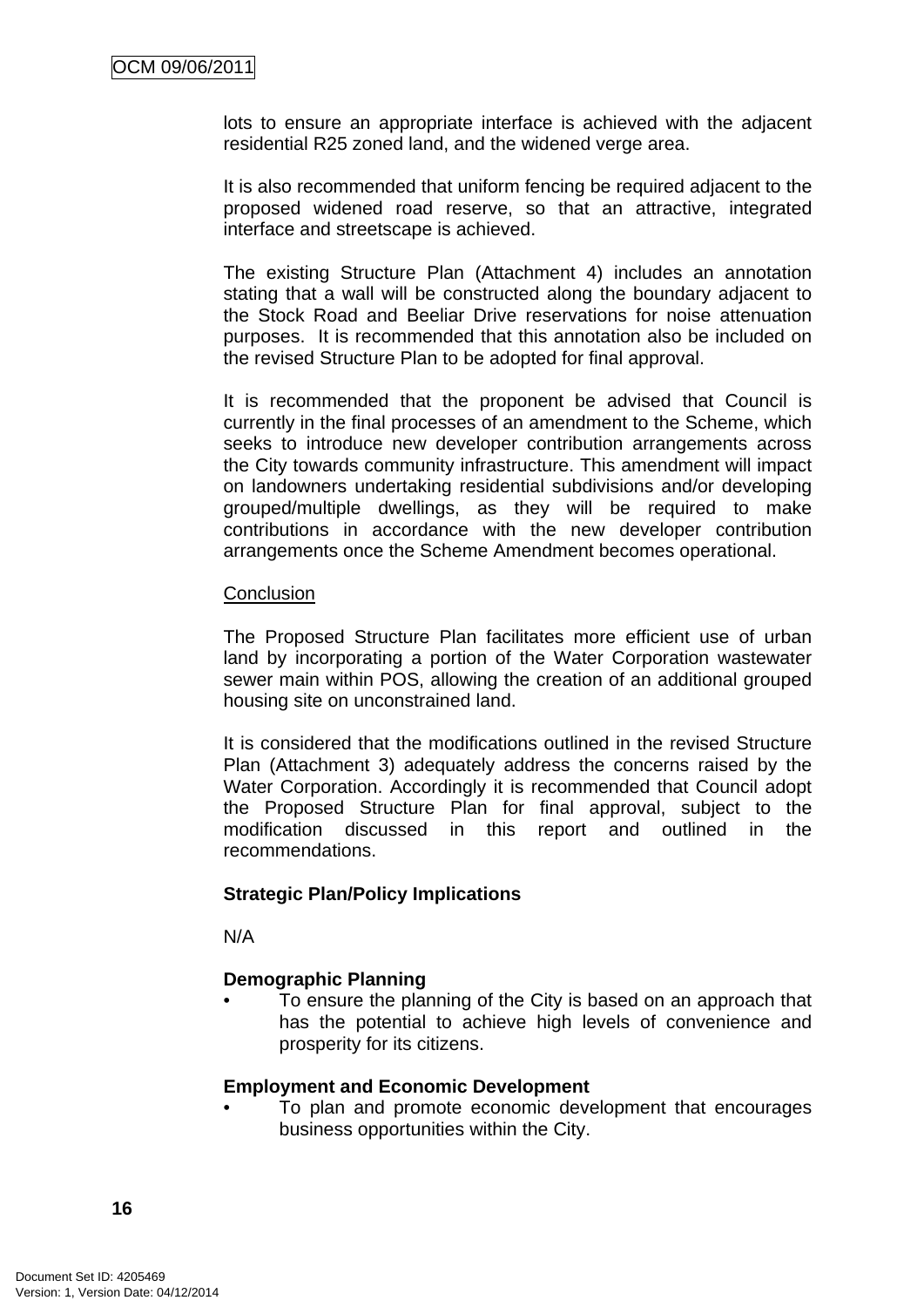### **Transport Optimisation**

To ensure the City develops a transport network that provides maximum utility for its users, while minimizing environmental and social impacts.

### **Budget/Financial Implications**

The Structure Plan fees for this proposal have been calculated in accordance with the *Planning and Development Regulations 2009*, including the cost of advertising and this has been paid by the applicant.

### **Legal Implications**

N/A

### **Community Consultation**

Community consultation was undertaken in accordance with the requirements of the Scheme, and the Proposed Structure Plan was advertised from 15 February 2011 to 8 March 2011. This included letters to surrounding landowners, government agencies, and an advertisement in the Cockburn Gazette on 15 February 2011.

The City received a total of six submissions from government agencies, and no submissions from adjacent landowners or members of the community. There was one objection received from the Water Corporation, and five submissions of support. All of these submissions are outlined and addressed in the Schedule of Submissions (Attachment 5).

### **Attachment(s)**

- 1. Location Plan
- 2. Proposed Structure Plan (as advertised)
- 3. Revised Proposed Structure Plan
- 4. Current Structure Plan (Pt Lot 451 Watson Road)
- 5. Schedule of Submissions
- 6. Verge Landscaping Concept Plan

### **Advice to Proponent(s)/Submissioners**

The Proponent(s) and those who lodged a submission on the proposal have been advised that this matter is to be considered at the 9 June 2011 Council Meeting.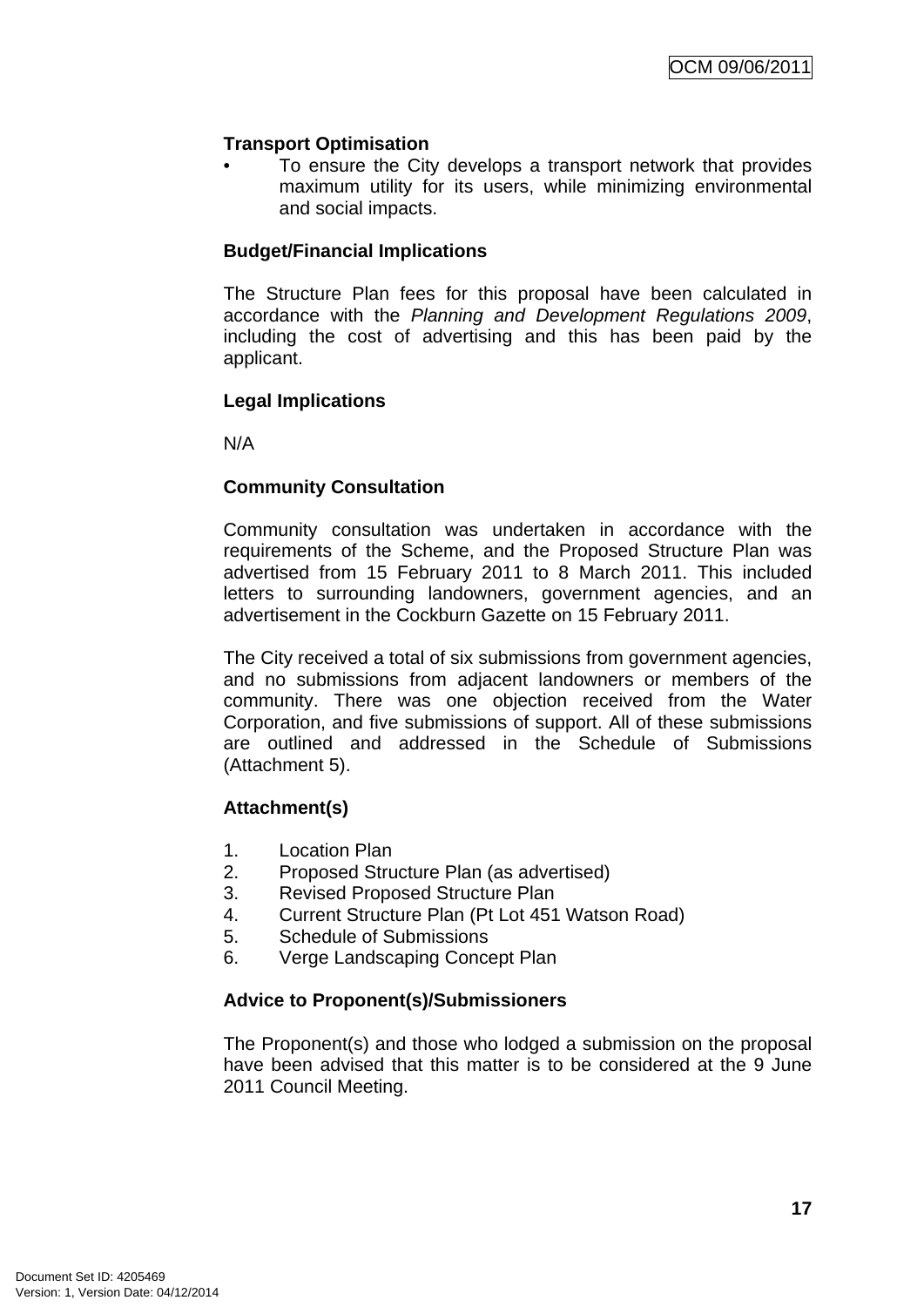## <span id="page-21-0"></span>**Implications of Section 3.18(3) Local Government Act, 1995**

Nil.

**14.2 (OCM 9/6/2011) - DRAFT TOWN PLANNING SCHEME AMENDMENT NO. 83 - INSERTING ADDITIONAL USE OF 'SHOP' AT LOTS 7-14 AND 16-24 ON LOT 256, 40 PORT PIRIE STREET, BIBRA LAKE (STOCK ROAD MARKETS) (93083) (C CATHERWOOD) (ATTACH)** 

# **RECOMMENDATION**

That Council:

- (1) endorse the schedule of submissions prepared in respect of Amendment No. 83 to City of Cockburn Town Planning Scheme No. 3 ("Scheme");
- (2) modify the advertised version of Amendment No. 83 to the Scheme to also include a maximum tenancy size of  $500m^2$  GLA;
- (3) adopt for final approval Amendment No. 83 to the Scheme for the purposes of:
	- 1. Allowing the additional use of shop at Lots 7-14 and 16-24 on Lot 256, 40 Port Pirie Street, Bibra Lake.
	- 2. Inserting the new Additional Use No. 18 provisions into Schedule 2 of the Scheme Text as follows:

| <b>No</b> | <b>Description of</b><br>Land | <b>Additional Use</b>                              | <b>Conditions</b> |
|-----------|-------------------------------|----------------------------------------------------|-------------------|
| AU        | Strata Lots 7-14,             | Shop: subject to the total                         | Planning          |
| 18        |                               | and 16-24 on SP   retail floor space being         | Approval.         |
|           |                               | 20182, 40 Port restricted to a maximum of          |                   |
|           |                               | Pirie Street, Bibra   2000m <sup>2</sup> GLA and a |                   |
|           | Lake.                         | maximum tenancy size                               |                   |
|           |                               | being restricted to 500m <sup>2</sup> .            |                   |

- (4) modify the amendment documentation in accordance with 2, and sign and seal without further modification, then submit the documentation to the Western Australian Planning Commission, along with the endorsed schedule of submissions with a request for the endorsement of final approval by the Hon. Minister for Planning; and
- (5) advise those parties that made a submission of Council's decision accordingly.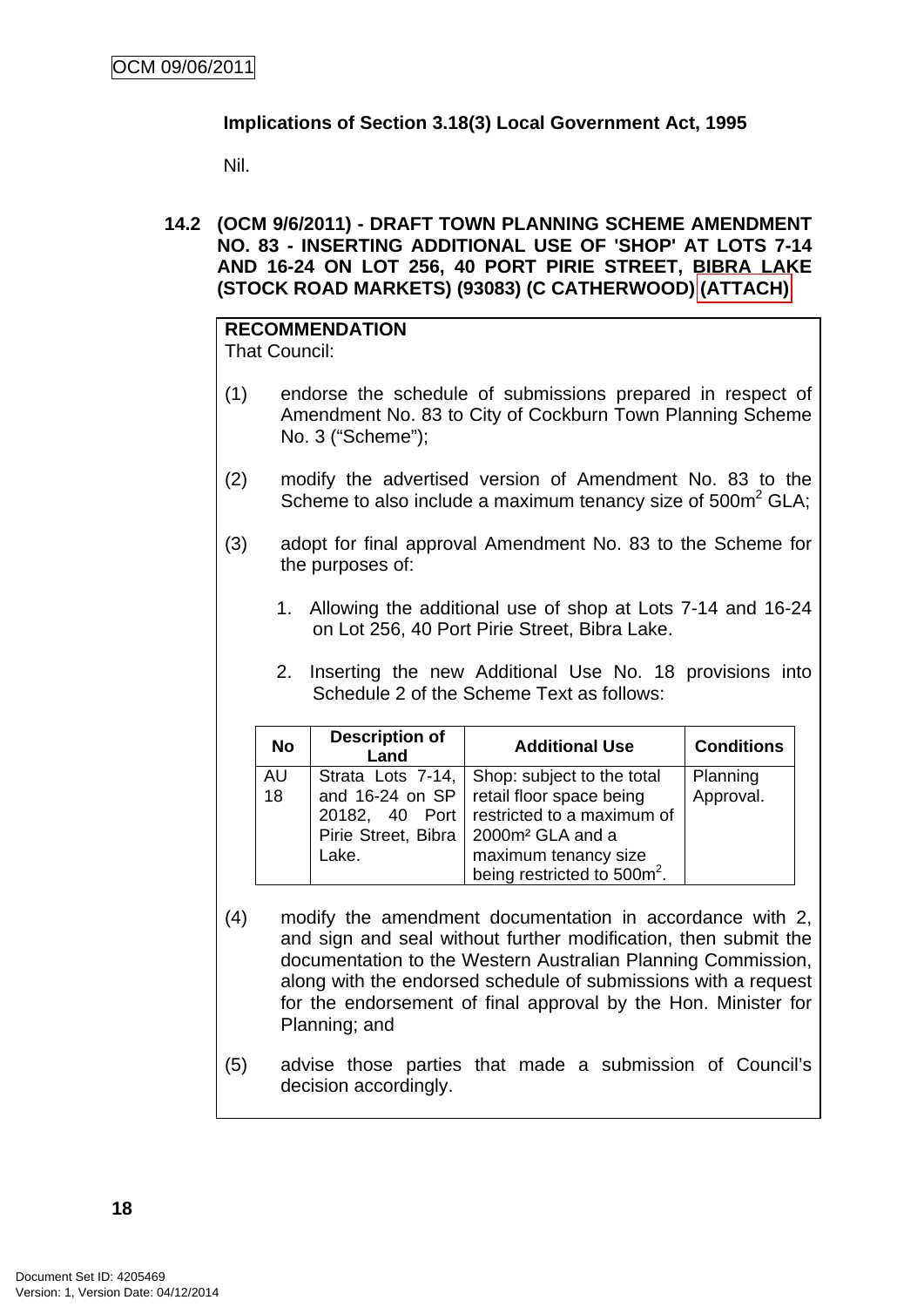# **COUNCIL DECISION**

### **Background**

At its Ordinary meeting held 11 February 2010, Council initiated Amendment No. 83 to City of Cockburn Town Planning Scheme No. 3 ("Scheme") to consider the additional use of 'shop' at Lots 7-14 and 16- 24 on Lot 256, 40 Port Pirie Street, Bibra Lake. These are a selection of tenancies contained within the Stock Road Markets complex.

Community consultation occurred between 15 March and 27 April 2011, a period of 43 days. A number of submissions were received. As per Section 17 of the *Town Planning Regulations 1967*, this matter is now presented for Council's consideration following advertising being undertaken.

### **Submission**

N/A

### **Report**

The report to Council to consider initiating the amendment discussed in significant detail the basis for the amendment, and any planning issues of consequence. It is not intended to repeat all of the above issues in this report, except where they relate to an issue raised in the submission period or where a change is recommended to the amendment from the version advertised.

On review of the submissions received, there appears to be some confusion with what the amendment proposes. The 'market' use remains in place and applies to the larger strata lots (15 and 25) which include the large area beneath the 'big top' building. Market means: *'premises used for the display and sale of goods from stalls by independent vendors'*.

This proposal relates to the other smaller strata tenancies to the west and north of the 'big top' building. It proposes the additional use of 'shop' which means: *'premises used to sell goods by retail, hire goods or provide services of a personal nature (including a hairdresser or beauty therapist) but does not include a showroom, fast food outlet,*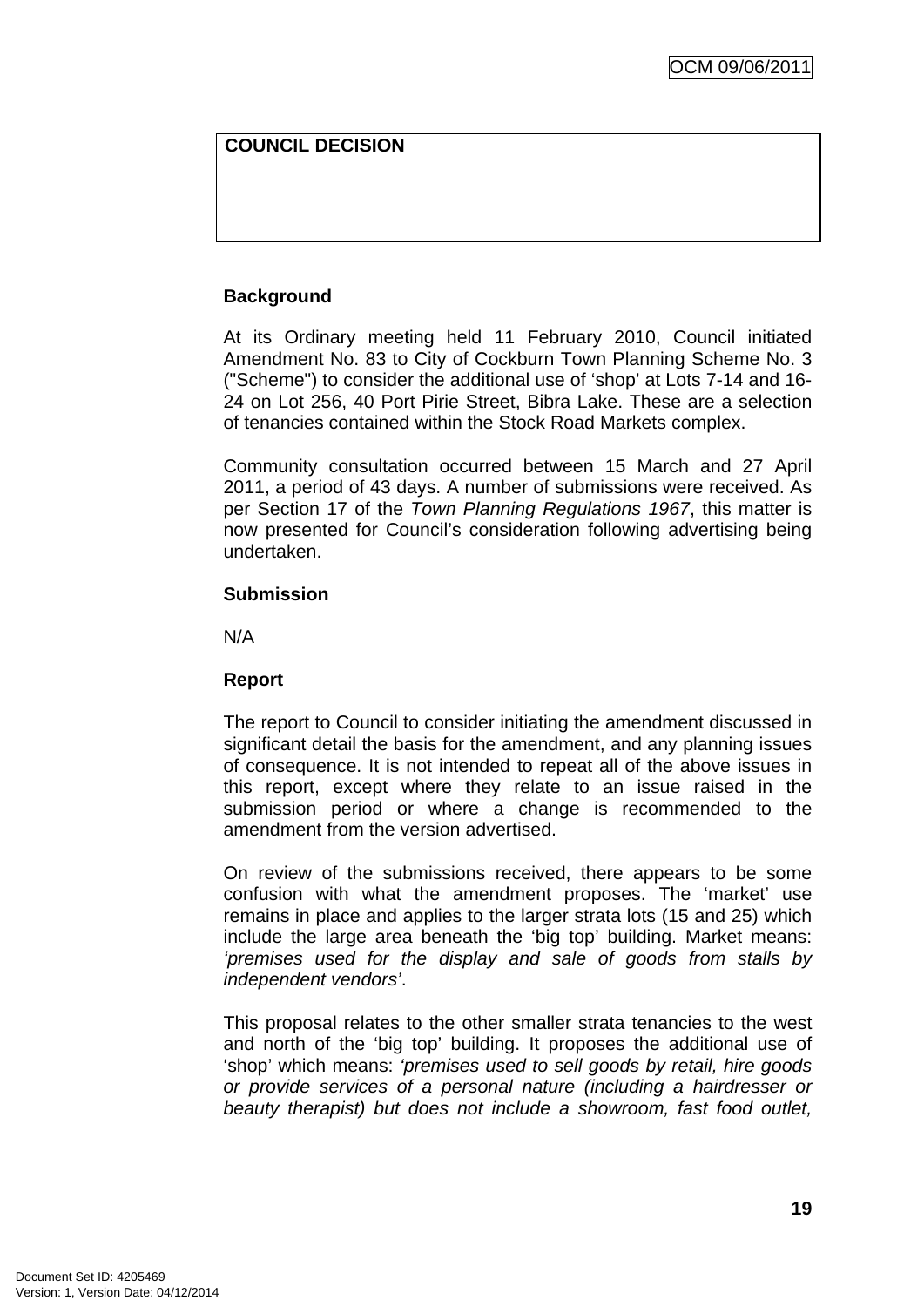*bank, farm supply centre, garden centre, hardware store, liquor store and nursery'*.

A key difference in these uses is the notion of a stall (in the case of a 'market') and premises (in the case of a 'shop'). The strata lots covered by this proposal (7-14 and 16-24) are individual tenancies/premises. It is in this sense that they are different to a 'stall' which could exist under the 'big top' building and what is commonly seen in most markets.

Concern was also raised about the possible redevelopment scenario which could eventuate if the amendment was approved in the current form. In particular, the concern that a small to medium size supermarket could be accommodated especially if a number of adjoining tenancies was grouped together through an acquisition process. This concern is quite valid and this was certainly not the intent of the amendment. In response to this concern, it is recommended that a modification be included to cap the maximum tenancy size as well.

Looking at the current strata plan, the strata lots subject to this amendment average  $361m^2$ . The submission suggests a cap of 400- $500m<sup>2</sup>$  which seems a reasonable figure to use. Four of the strata lots are larger than  $500m^2$  as indicated below. However the building area for three of these is less than  $500m^2$ .

Strata lot  $16 = 811 \text{m}^2$  (total of buildings = 530m<sup>2</sup>)

Strata lot  $17 = 503m^2$  (building = 456m<sup>2</sup>)

Strata lot 23 =  $544m^2$  (building =  $333m^2$ )

Strata lot 24 =  $695m^2$  (building =  $98m^2$ )

The exception being a patio/shed company on strata lot 16 which has a  $collection$  of display structures totalling  $530m^2$ . This business is a showroom so there would be no impact on them.

It is recommended the maximum tenancy size of  $500m<sup>2</sup>$  be included for the proposed additional use of 'shop'. It is recommended this amendment be endorsed by Council, subject to this modification.

### **Strategic Plan/Policy Implications**

### **Demographic Planning**

• To ensure the planning of the City is based on an approach that has the potential to achieve high levels of convenience and prosperity for its citizens.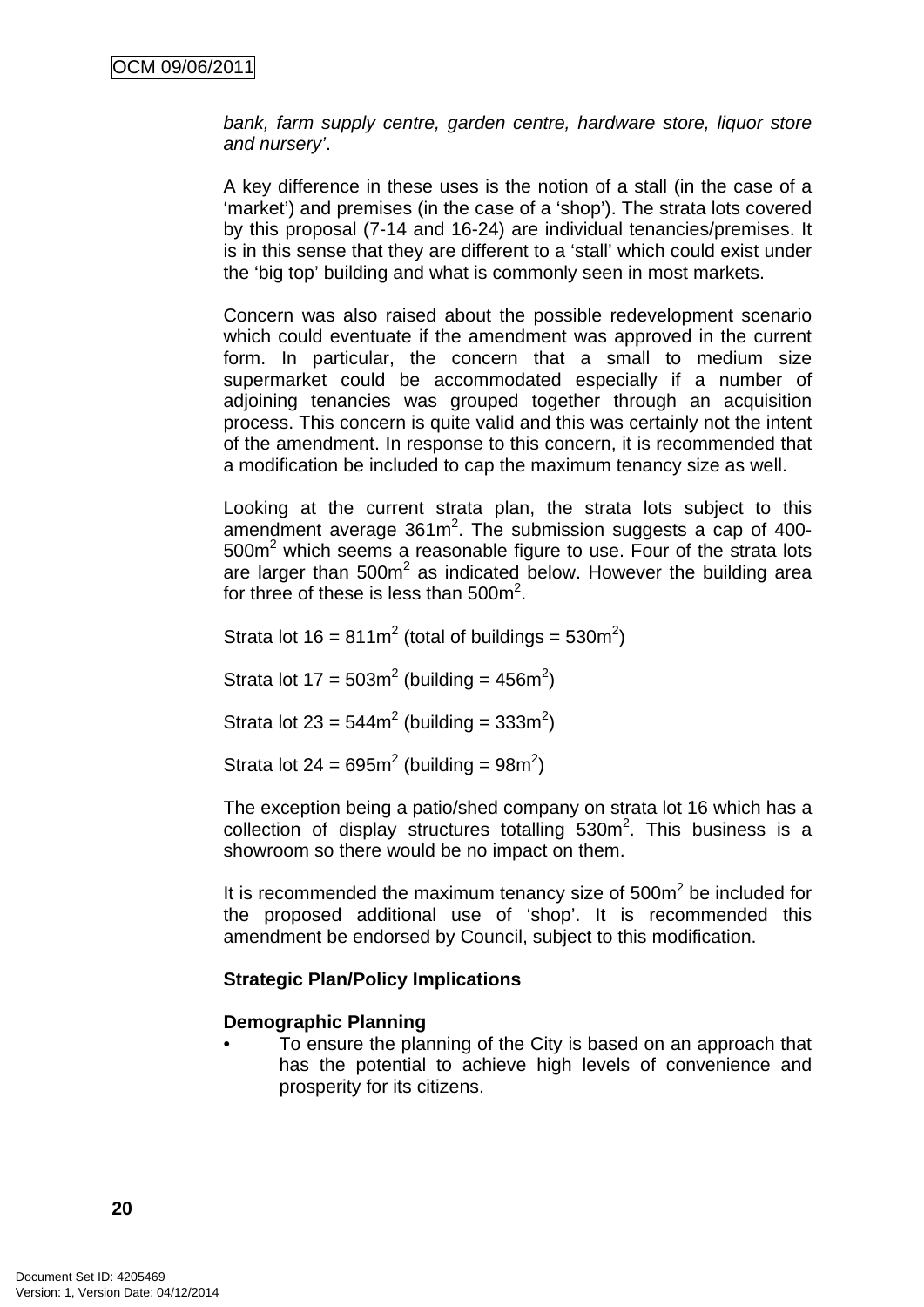## **Employment and Economic Development**

• To plan and promote economic development that encourages business opportunities within the City.

## **Budget/Financial Implications**

N/A

### **Legal Implications**

A number of tenancies are currently undertaking uses without the necessary planning approval. Should Council determine not to proceed with this amendment, there would be compliance actions which would need to resume. While this amendment has been prepared for Council's consideration, no compliance actions have been undertaken.

### **Community Consultation**

### Method of consultation

Community consultation occurred between 15 March and 27 April 2011, a period of 43 days.

Letters were sent to tenants and landowners within the Stock Road Markets site and adjoining landowners at the commencement of this period. An advertisement was also placed in the Cockburn Gazette on 15 March 2011 as well as notification on the 'public consultation' page of the City's website. A project page has also been available on the City's website since late December 2010 which included a copy of the draft amendment. All tenants and landowners within the Stock Road Market site were advised of this project page in early January 2011. This provided the opportunity to view the draft Scheme amendment documentation prior to the formal consultation period commencing.

### Outcome of consultation period

Seven submissions were received. Five were in support of the amendment. One objected to the inclusion of the  $2000m^2$  limitation. One objected on the basis the amendment in its current form could provide a redevelopment opportunity into a medium size supermarket. This submission recommended inclusion of a tenancy size limitation as well.

The submissions are discussed in further detail in the attached Schedule of Submissions.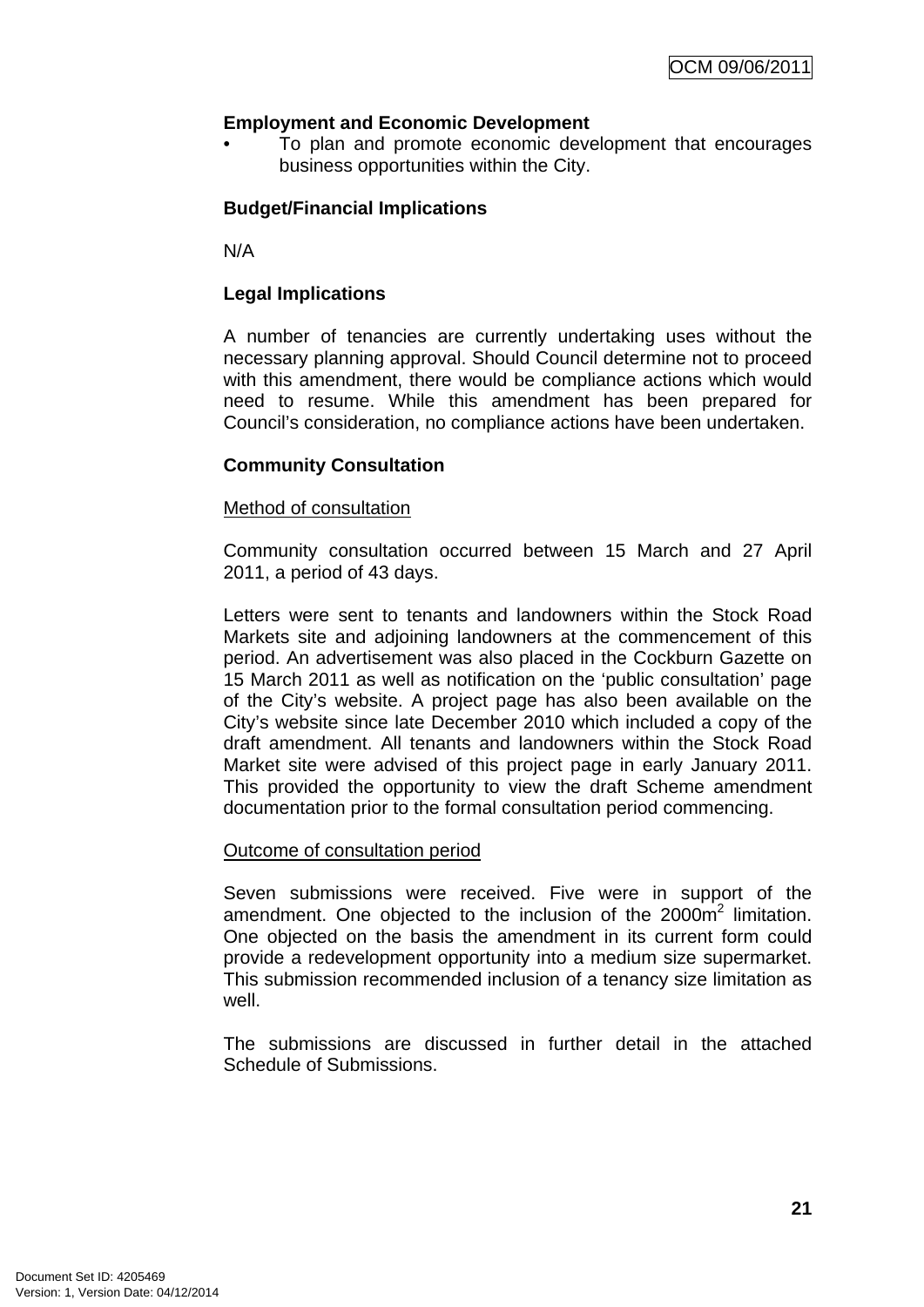### <span id="page-25-0"></span>Changes arising from submissions received

One change has been recommended to the proposed amendment, as discussed in the 'Report' section further above.

It is recommended the maximum tenancy size of  $500m<sup>2</sup>$  be included for the proposed additional use of 'shop'. This will ensure the intent of the amendment is not lost should a redevelopment proposal be received in the future.

### **Attachment(s)**

Schedule of Submissions

### **Advice to Proponent(s)/Submissioners**

The Proponent(s) and those who lodged a submission on the proposal have been advised that this matter is to be considered at the 9 June 2011 Council Meeting.

### **Implications of Section 3.18(3) Local Government Act, 1995**

Nil.

### **14.3 (OCM 9/6/2011) - OFFER TO SELL LAND TO CITY OF COCKBURN - LOCATION: PORTION OF LOT 341 LAKEFRONT AVENUE, BEELIAR - OWNER/APPLICANT: DEPARTMENT OF HOUSING/PRM JOINT VENTURE (6007077) (K SIM)**

### **RECOMMENDATION**

That Council defer consideration of the matter until a future Ordinary Council Meeting.

**COUNCIL DECISION** 

# **Background**

At the Ordinary Council Meeting held on 14 April 2011, Council considered an offer from the landowner for Council to purchase the existing car park located on portion of Lot 341 Lakefront Avenue,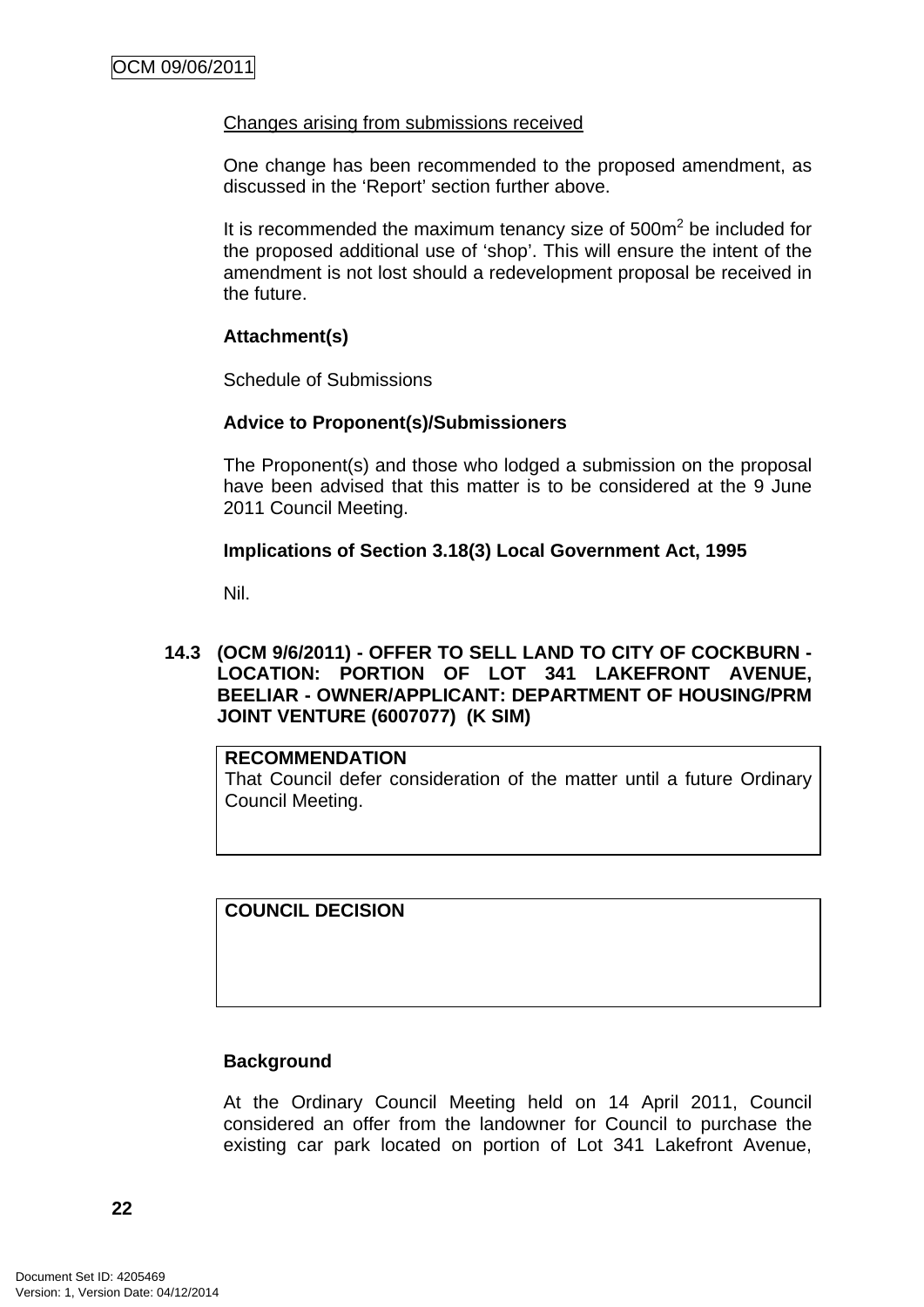Beeliar. The Council resolved to defer the item to the Ordinary Council Meeting to be held on 12 May 2011, to allow for community consultation on the proposal.

At the Ordinary Council Meeting held on 12 May 2011, Council deferred consideration of the matter again until the June 2011 Ordinary Council Meeting, to allow for further consultation and meetings with the landowner to occur. The purpose of this report is to update Council on the progress of this consultation and meetings, and to advise Council that this matter still requires further consideration before it can be put back for final consideration.

### **Submission**

N/A

### **Report**

Following the 14 April 2011 Council meeting a mail out was sent to all the organisations that use the sports fields and the Beeliar Community Centre, including the Beeliar Residents Action Group ("BRAG"). The mail out was also sent to landowners who would be potentially affected by any decision to relocate the car parking to the south side of the sports fields along The Grange.

The mail out provided details of the number of car parking bays currently located near the entrance to the Community Centre, and the number that would be removed if the City did not take up an option to purchase portion of Lot 341 Lakefront Avenue, the land owned by the Department of Housing. The mail out went on to describe how alternative parking could be provided elsewhere on Reserve 45286.

Included was a plan of the existing car park within Lot 341 and also where alternative car parking could be established in Reserve 45286 off The Grange. As mentioned above, as this alternative car parking location could have an impact on houses on the opposite side of The Grange, the mail out was also sent to all landowners fronting The Grange between Waitch Loop and Hybanthus Loop, Beeliar. The mail out asked for responses by 18 May 2011.

To date responses to the mail out have included three individual letters from residents, a letter from BRAG, a letter from the Department of Housing Joint Venture Partner PRM and a petition containing 116 signatures. A full analysis of the responses has yet to be made, although it is clear that there is opposition to the clearing of any vegetation on Reserve 45286 for the construction of a new car park. There is also a general concern that the City and the Department of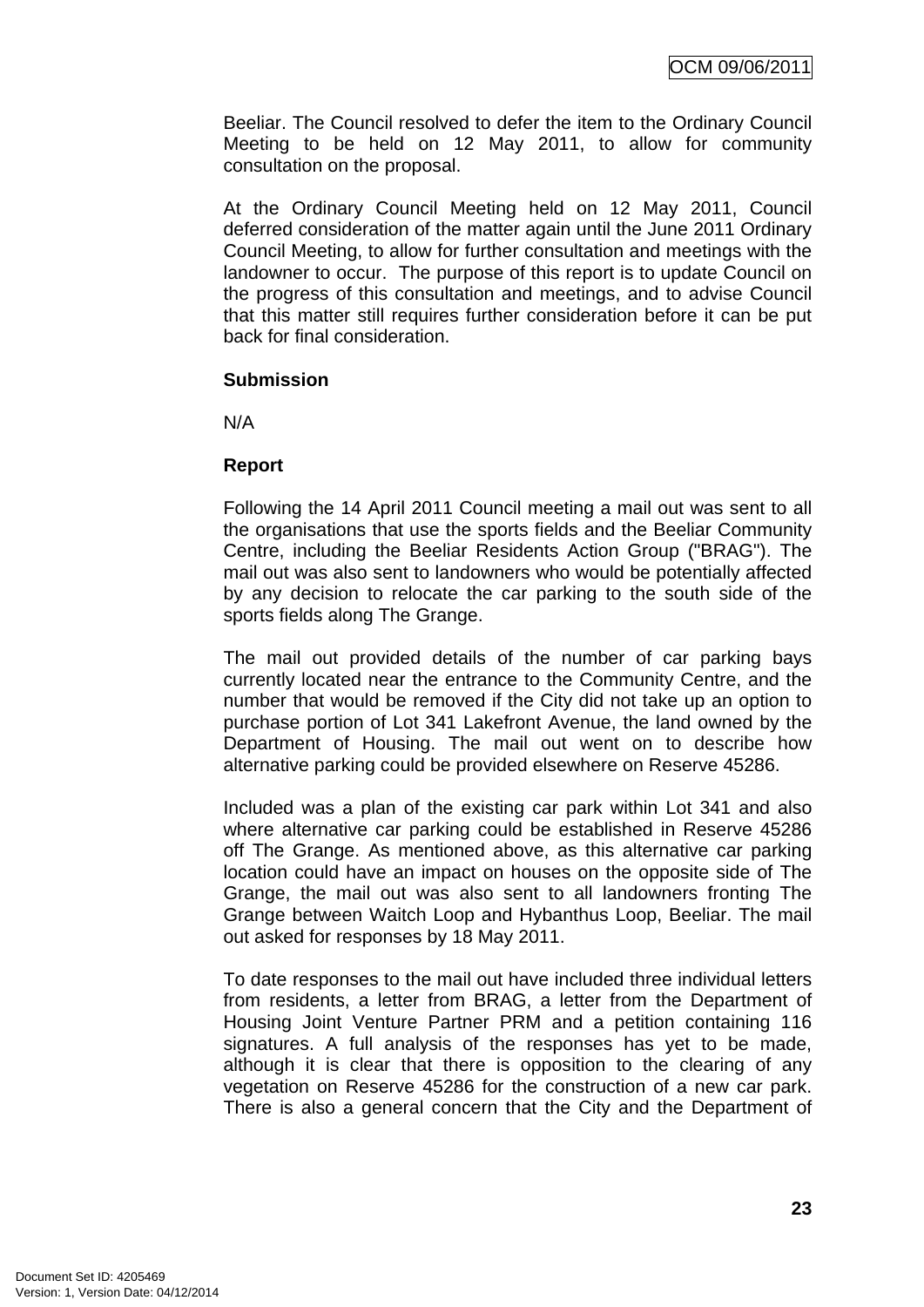Housing cannot negotiate a more favourable financial outcome to maintain the car parking in its present form and located.

On 5 May 2011 a meeting was held onsite with Council officers and representatives of BRAG in attendance. At this meeting BRAG representatives, while sympathetic to the City's reticence in spending such a large sum of money for 25 car bays, were adamant that the alternative car park was not a realistic proposition for the users of the Community Centre. This was especially the case in the evening where issues of personal safety and vehicle security were of major concern.

A follow-up meeting to be attended by representatives of the Department of Housing, Mayor Howlett, Clr Limbert, Clr Oliver and Council Officers has been organised onsite for 1 June 2011.

Given the ongoing nature of the community consultation, it is not possible for a report to be presented at the June meeting. It is hopeful however that the meeting organised for 1 June 2011 may provide some additional consideration and dialogue between the City and the landowner to seek whether a middle ground can be secured in relation to the matter.

The purpose of this report is for Council to note that community consultation is currently being undertaken, in relation to the proposed replacement car parking for the Beeliar Community Centre and associated sporting reserve (Reserve 45286), with a report on the matter, including the results of the consultation, to be presented at the a future Ordinary Council Meeting.

### **Strategic Plan/Policy Implications**

### **Demographic Planning**

To ensure development will enhance the levels of amenity currently enjoyed by the community.

### **Infrastructure Development**

• To construct and maintain community facilities that meet community needs.

### **Governance Excellence**

• To develop and maintain a financially sustainable City.

### **Budget/Financial Implications**

To be discussed as part of the future report back to Council on the matter in June.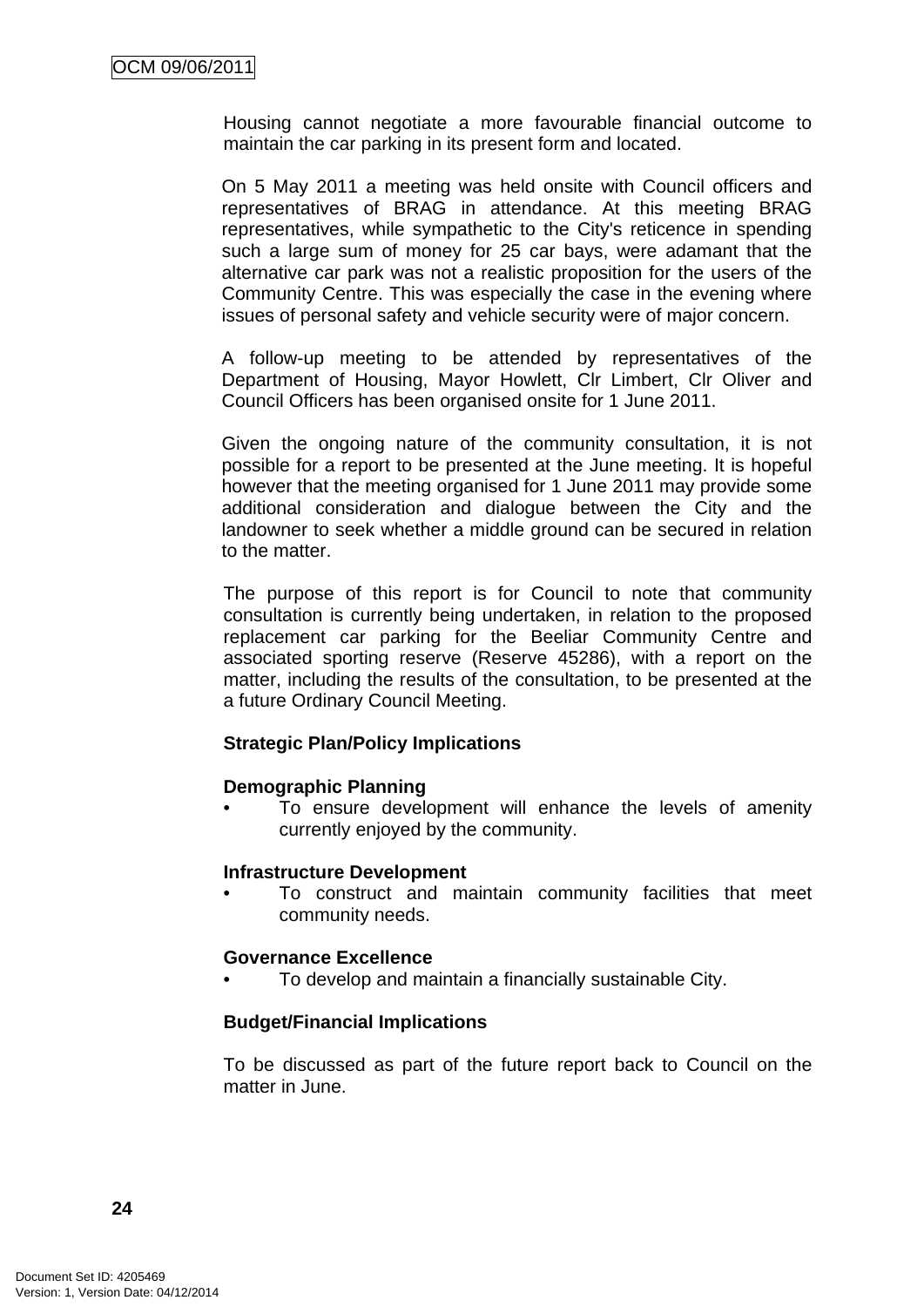# <span id="page-28-0"></span>**Legal Implications**

N/A

# **Community Consultation**

Community consultation is currently underway, involving a mail-out to affected landowners as well as users of the Beeliar Community Centre and sports reserve and an onsite meeting with the Beeliar Residents Association Group.

# **Attachment(s)**

N/A

# **Advice to Proponent(s)/Submissioners**

N/A

**Implications of Section 3.18(3) Local Government Act, 1995**

Nil.

### **14.4 (OCM 9/6/2011) - PROPOSED LOCALITY BOUNDARY AMENDMENT BETWEEN ATWELL AND BANJUP TO REALIGN TO CENTRELINE OF TAPPER ROAD IN VICINITY OF LOT 30 TAPPER ROAD AND LOT 31 MYALL PLACE (SM/L/003) (C CLARK/A TROSIC) (ATTACH)**

**RECOMMENDATION** That Council:

- (1) requests the Geographic Names Committee to:
	- 1. Amend the locality boundary between Atwell and Banjup to follow the centreline of realigned Tapper Road in the vicinity of Lot 30 Tapper Road and Lot 31 Myall Place.
	- 2. Un-name the unmade portions of the original Tapper Road alignment, given they no longer function to provide public road access.
	- 3. Extend the Myall Place road name to complete the full extent of this road.
- (2) advise affected landowners of Council's decision accordingly.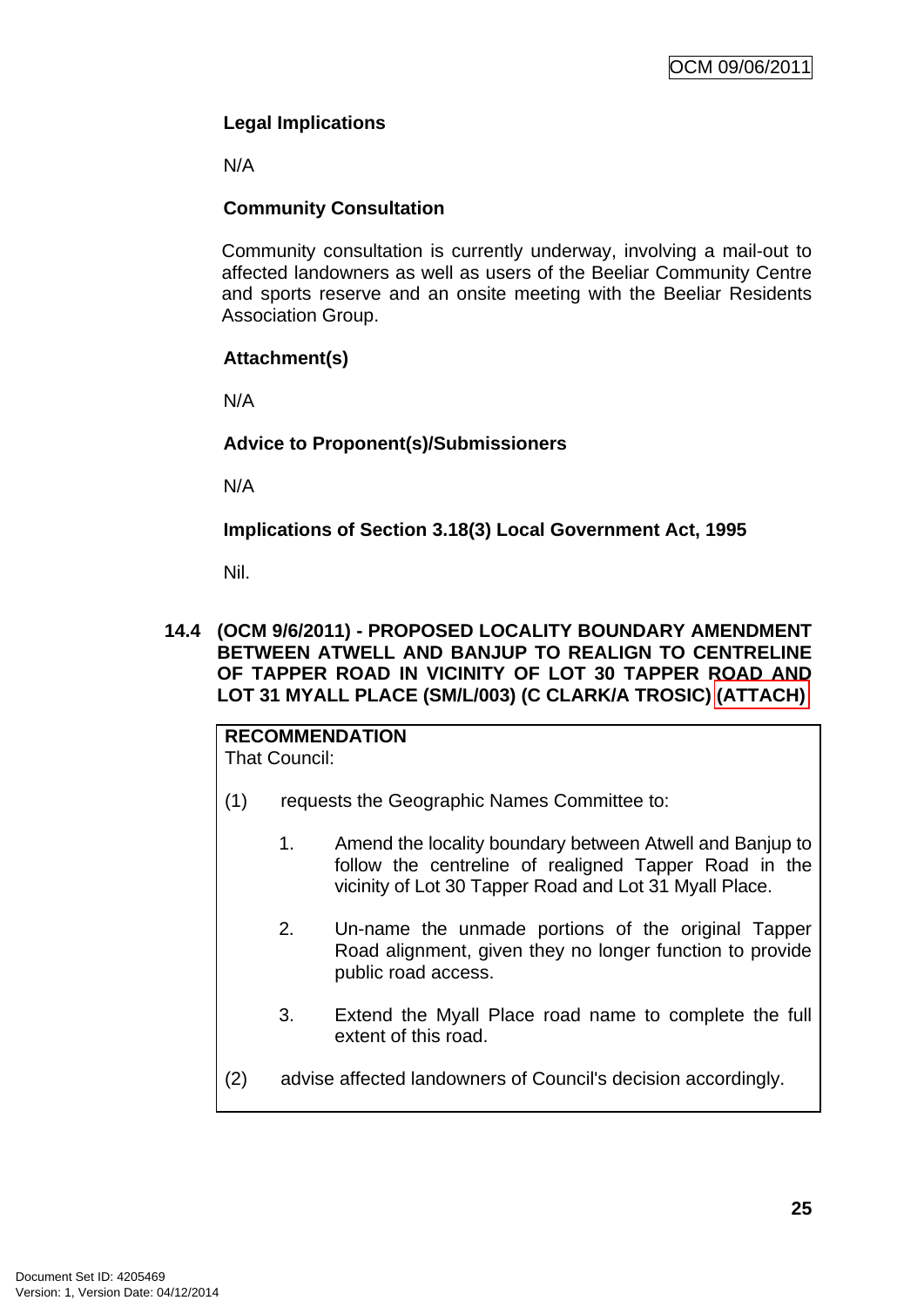# **COUNCIL DECISION**

### **Background**

A request has been received from the Geographic Names Committee to amend the locality boundary between Atwell and Banjup to follow the centreline of realigned Tapper Road, in the vicinity of Lot 30 Tapper Road and Lot 31 Myall Place. This request was received by email dated 4 April 2011, a copy of which is attached to the Agenda (Attachment 1). Tapper Road has been deviated to run along the western boundaries of Lots 30 and 31, and accordingly the need to amend this locality boundary to follow the road centreline has arisen.

This amendment will result in a logical definition between the residential locality of Atwell which exists west of deviated Tapper Road, and the rural locality of Banjup which exists east of deviated Tapper Road. The positioning, zoning and nature of permitted development on Lots 30 and 31 is such that they are appropriate to be designated within the locality of Banjup, and not Atwell as is currently the case.

It is important that this inconsistency be corrected, particularly to ensure the appropriate and consistent provision of street addressing and emergency service access.

At the same time as this, it is appropriate that the City request the now unmade portions of the original Tapper Road alignment to be unnamed, given they no longer function to provide public road access. Finally the City needs to also request a minor road naming extension of Myall Place, to complete the full extent of this road. Attachment **2** identifies the three proposals in visual detail.

It is recommended that Council proceed with the locality boundary change and road naming changes to ensure the continued provision of consistent street addressing and emergency service access.

### **Submission**

The two affected landowners (Lots 30 and 31) have lodged written objections to the locality boundary change (refer Attachment 5) - Table of Submissions). This report considers the proposal in light of these objections.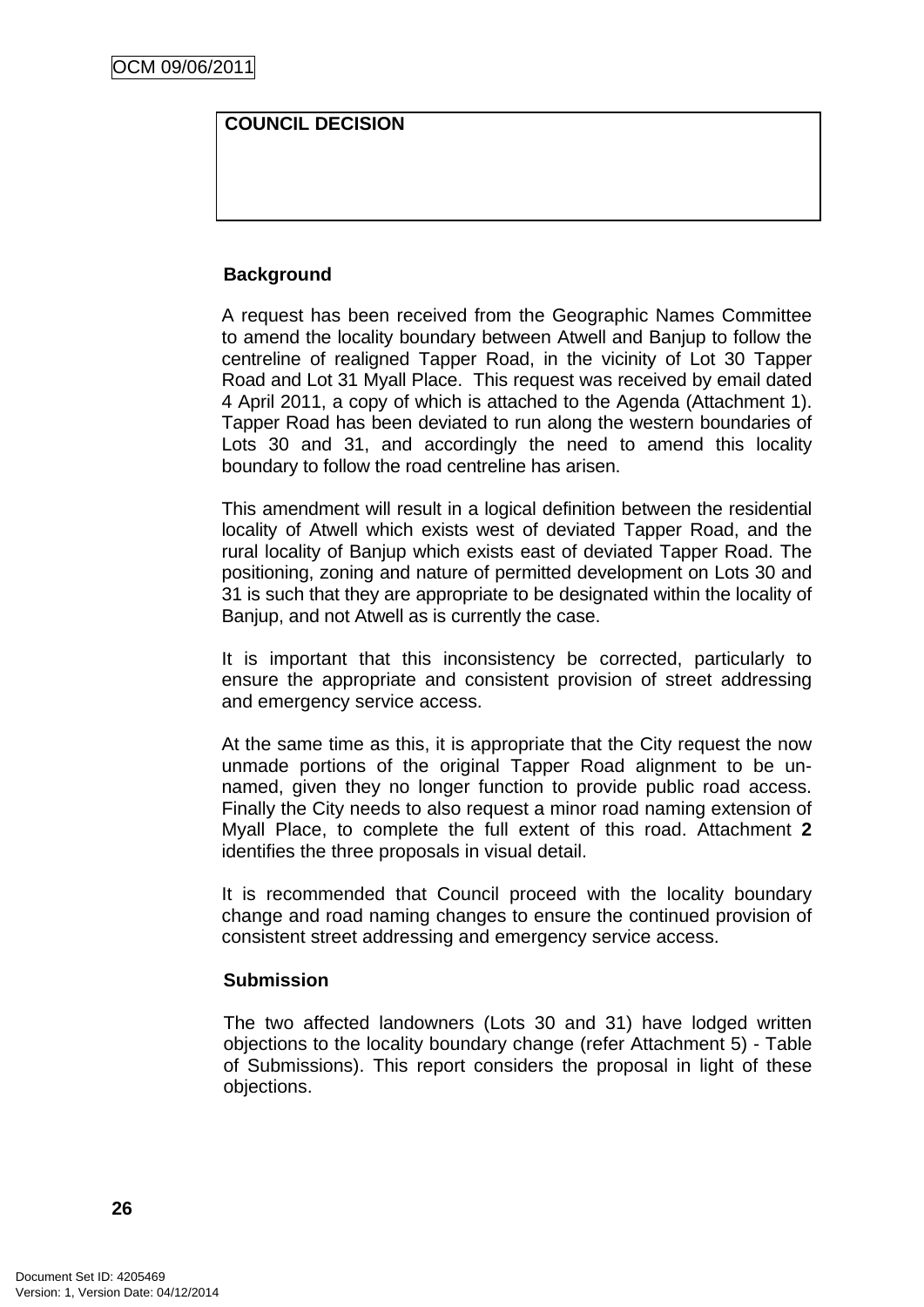### **Report**

The affected land was originally part of Jandakot suburb before the suburb of Atwell was created. At that time the original Tapper Road was kept as a logical alignment in which to designate between Atwell and Banjup. While the zoning of Lots 30 and 31 did not permit residential development to occur (being above the land designated for the Jandakot Water Mound), their location on the western side of the original Tapper Road resulted in them being included within Atwell. Attachment 3 shows this original designation in detail, taken from a 1989 street directory.

Along with the development of Atwell, Tapper Road was eventually realigned to create a safe and continuing road passage, compared with the original alignment which had several dangerous right angle bends in it. Attachment 4 shows the road deviation being secured by way of Plan 21361, approved on 16 May 1996. The successful realignment of Tapper Road has created the situation whereby it is now appropriate to amend the locality boundary between Atwell and Banjup to follow the centreline of the realigned Tapper Road, in the vicinity of Lot 30 Tapper Road and Lot 31 Myall Place.

The State Government Authority charged with making decisions of this type is the Geographic Names Committee. They have specifically requested the City to undertake advertising and consideration of this locality adjustment, so as to reflect their 'Principles, Guidelines and Procedures' policy document. This document applies throughout WA, and provides policy guidance to how geographic names (particularly localities), should be applied. In this respect the document provides the following information:

### Locality Boundaries

*Boundaries to be established in accordance with the following:-* 

- *1. Natural boundaries i.e. rivers, shorelines and creeks.*
- *2. Centreline of major highways, divided carriageways, other roads, and railways.*
- *3. Local Government boundaries.*

*Boundaries currently along the back of lots facing a road are to be maintained where it is relevant to postal deliveries or where residents and local government currently accept such boundaries and do not desire a change.* 

Point 2 is pertinent to the situation at hand. It is appropriate to have the localities of Atwell and Banjup defined by the centreline of realigned Tapper Road, on the basis that it provides a logical boundary between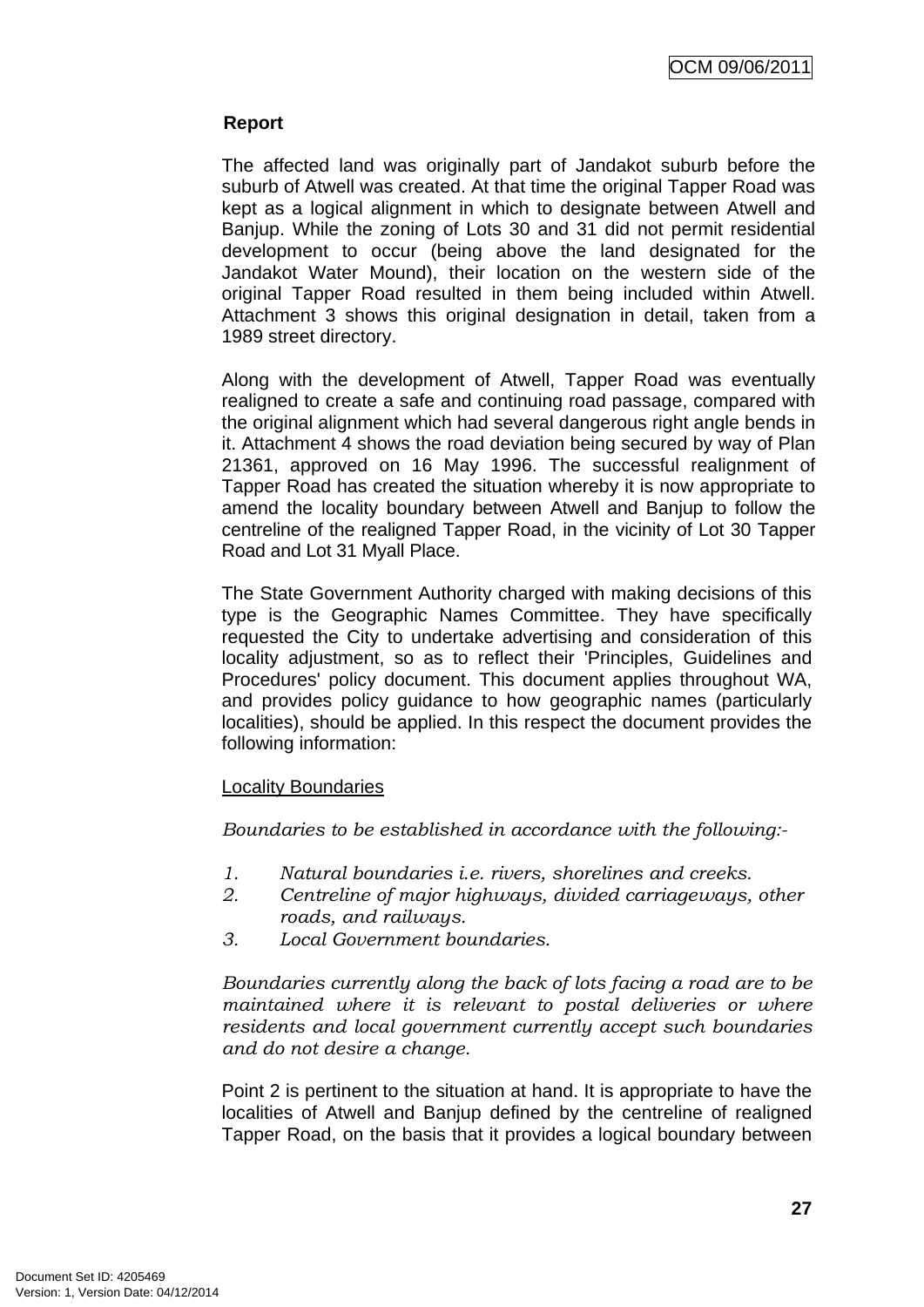the urban localities of Atwell compared with the rural locality of Banjup. From a land use permissibility and relationship viewpoint, it is apparent that only land west of realigned Tapper Road is able to be developed for urban purposes. Land to the east of realigned Tapper Road exists above the Jandakot Water Mound, and is governed by State Planning Policy No. 2.3 which does not permit urban development to take place. Reflecting this, Lots 30 and 31 are zoned the same way in which the locality of Banjup is zoned, being 'Resource' zone.

During consultation, the affected landowners wrote to the City outlining their objections to the proposed change. Their objections are primarily regarding impacts on market value of their properties, with the perception that market values are lower within Banjup as opposed to Atwell. While noting these objections, the important issue is that both Lots 30 and 31 can only be used in a manner which is consistent with land within the locality of Banjup. Applying urban land values to Lots 30 and 31 is therefore inappropriate, given the underlying zoning and land use permissibility for the lots does not provide for urban development like in Atwell to occur. For this reason objection due to impacts on market value cannot be sustained from a planning viewpoint.

On this basis perceptions of impacts on land values do not provide appropriate counter arguments to why the locality amendment should not proceed. The City needs to ensure a proper and orderly approach is taken to the provision of locality naming, to ensure consistent street addressing and emergency service access is achieved. For this reason it is recommended that Council amend the locality boundary between Atwell and Banjup to follow the centreline of realigned Tapper Road in the vicinity of Lot 30 Tapper Road and Lot 31 Myall Place.

At the same time as this, it is also appropriate that the City request the now unmade portions of the original Tapper Road alignment to be unnamed, given they no longer function to provide public road access. This will ultimately reflect the intention of such land to be dealt with in some other way, whether through rationalisation or for some other access purpose (pedestrian access for example).

Separate to this, once the locality name change occurs, Myall Place will be able to be named for its full extent within the locality of Banjup. This is also recommended as part of this report.

### **Strategic Plan/Policy Implications**

### **Demographic Planning**

• To ensure the planning of the City is based on an approach that has the potential to achieve high levels of convenience and prosperity for its citizens.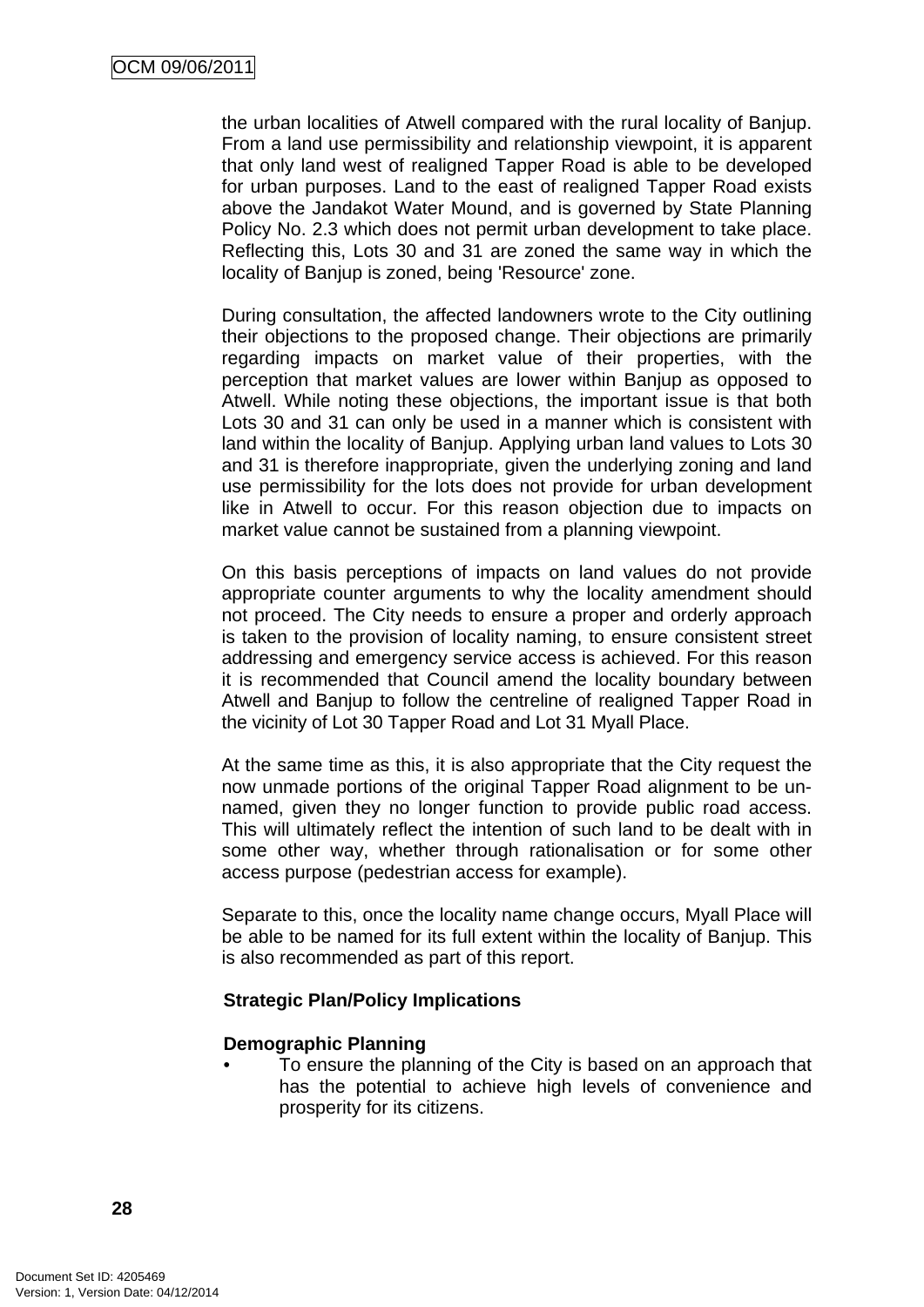### **Lifestyle and Aspiration Achievement**

• To conserve the character and historic value of the human and built environment.

### **Governance Excellence**

To provide effective monitoring and regulatory services that administer relevant legislation and local laws in a fair and impartial way.

### **Budget/Financial Implications**

Nil

### **Legal Implications**

Nil

### **Community Consultation**

Public consultation was undertaken with the two affected landowners. Objections were received, and have been addressed under the 'Report' section above.

### **Attachment(s)**

- 1. Email from the Geographic Names Committee.
- 2. Plan showing locality and road naming changes
- 3. Historic suburb boundaries
- 4. Tapper Road Realignment Plan 21361
- 5. Schedule of Submissions

# **Advice to Proponent(s)/Submissioners**

The Proponent(s) and those who lodged a submission on the proposal have been advised that this matter is to be considered at 9 June 2011 Council Meeting.

### **Implications of Section 3.18(3) Local Government Act, 1995**

Nil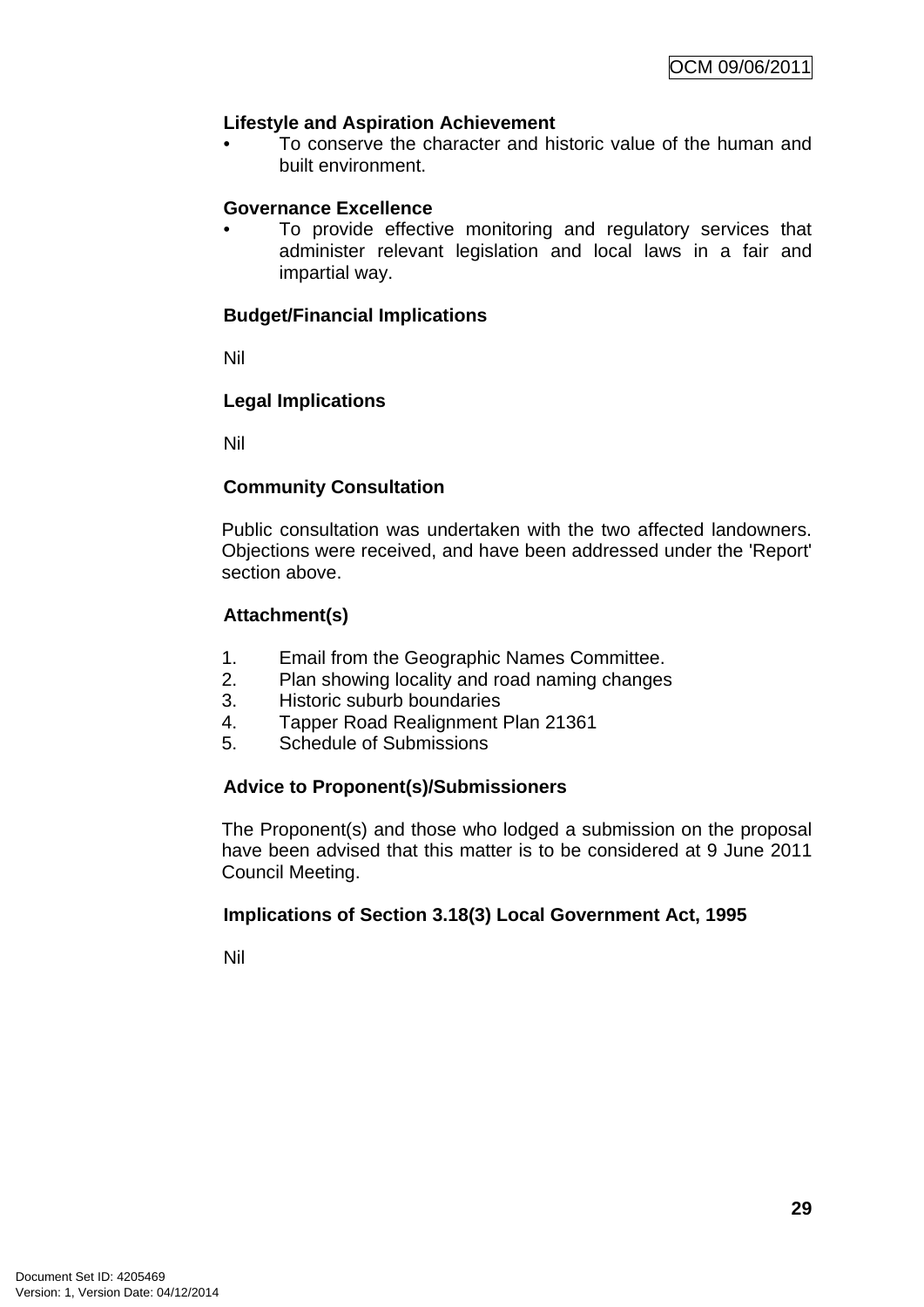### <span id="page-33-0"></span>**14.5 (OCM 9/6/2011) - CONSENT FOR CROWN EASEMENT OVER PORTION OF RESERVE 47239 LYON ROAD, ATWELL - OWNER: STATE OF WESTERN AUSTRALIA - APPLICANT: WATER CORPORATION (6001137) (K SIM) (ATTACH)**

### **RECOMMENDATION**

That Council as the holder of the Management Order for Reserve 47239 Lyon Road, Atwell, gives consent for a Crown easement in favour of the Water Corporation, to protect Production Bore Jandakot J240 and enable vehicular access. This consent is to be subject to the easement area not being able to be fenced off, so as to ensure the public and the City maintains unhindered access to the reserve at all times.

### **COUNCIL DECISION**

### **Background**

Reserve 47239 was created as a condition of subdivision in 2003 and is the subject of a Management Order granted to the City of Cockburn for the purpose of Public Recreation.

### **Submission**

The Water Corporation has written to the City of Cockburn requesting that the City as the holder of the Management Order, advise the Minister for Lands that the City of Cockburn consents to the granting of a Crown easement to protect Production Bore Jandakot J240 and enable vehicular access. Project Management Company Benchmark Projects representing Landcorp have provided an interest only Deposited Plan 69997 that identifies the easement area. Landcorp was the developer of the subdivision that established Reserve 47239 and is currently developing the subdivision to the south of the subject land. (Harvest Lakes)

### **Report**

Jandakot J240 bore site is a Water Corporation production bore that was previously located on Water Corporation freehold land, at Lot 3 Lyon Road, approximately 300m south of Reserve 47239. The Water Corporation sold this land to Landcorp in 2003. The sale of Lot 3 was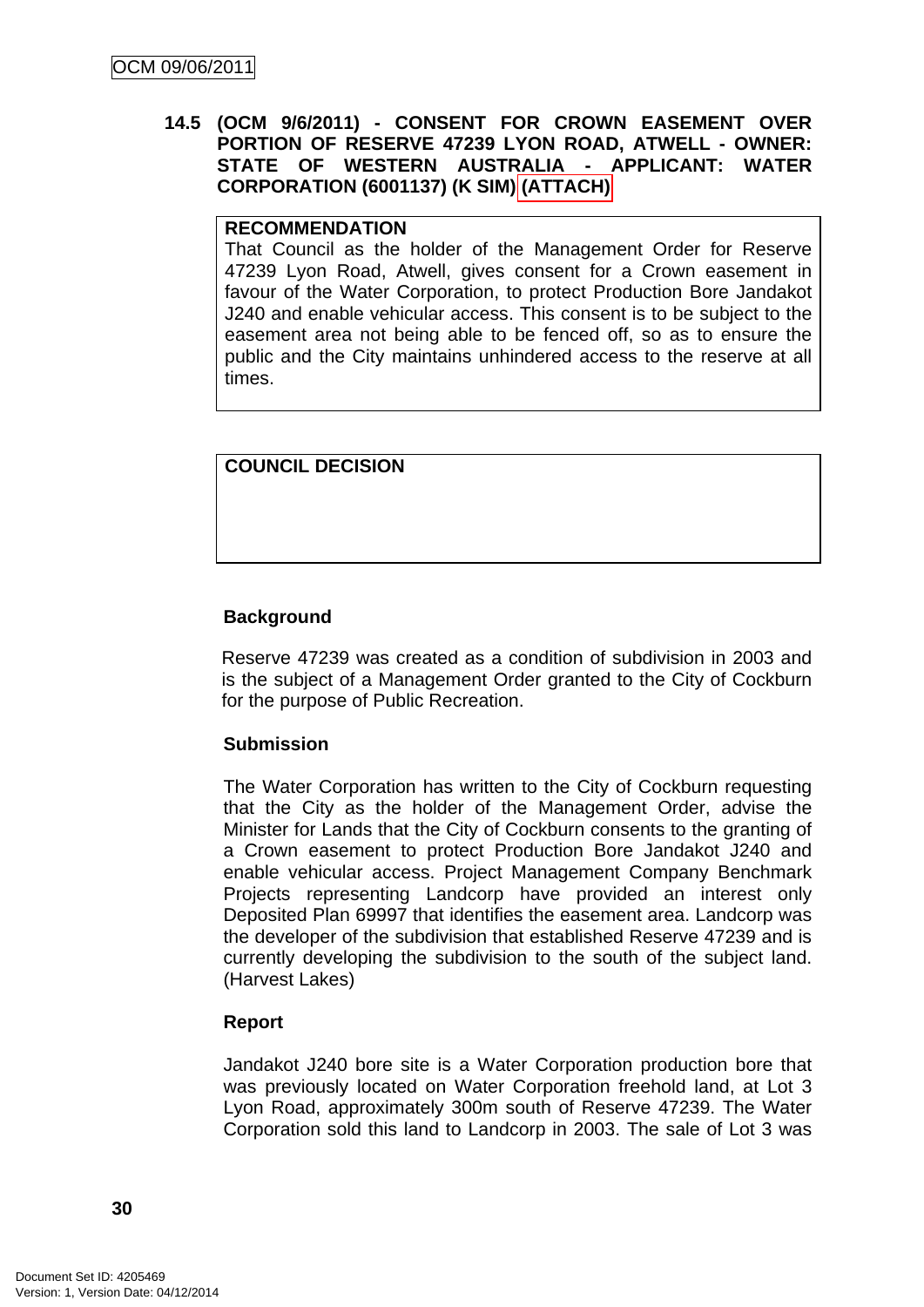conditional on Landcorp relocating the bore to Reserve 47239, and restoring its functionality. Benchmark Projects as consultants for Landcorp are handling this matter, and are required to finalise all arrangements so as to be able to obtain clearances for the current stage of subdivision.

The City of Cockburn's Parks Department issued an in-principle authority to undertake the works in February 2009. The works have now been largely completed in accordance with the requirements of the City. The interest only Deposited Plan represents one of the final obligations of this project, being to appropriately secure this infrastructure for the Water Corporation by way of a Crown easement. This identifies the extent of the easement area and will be lodged at Landgate with the easement document, which will be prepared by Water Corporation's solicitors.

The terms of the easement will be such that the Water Corporation will have the right to repair and maintain the bore but the area will not be able to be fenced off. As such the public and the City will have unhindered access to all areas of the reserve at all times.

The Department of Regional Development and Lands requires the City's consent to the Crown easement given they are the Management Authority of the reserve. It is recommended that Council grant this consent accordingly.

### **Strategic Plan/Policy Implications**

### **Demographic Planning**

To ensure development will enhance the levels of amenity currently enjoyed by the community.

### **Infrastructure Development**

• To provide an appropriate range of recreation areas that meets the needs of all age groups within the community.

### **Lifestyle and Aspiration Achievement**

• To foster a sense of community spirit within the district generally and neighbourhoods in particular.

# **Budget/Financial Implications**

N/A

# **Legal Implications**

*Land Administration Act 1997*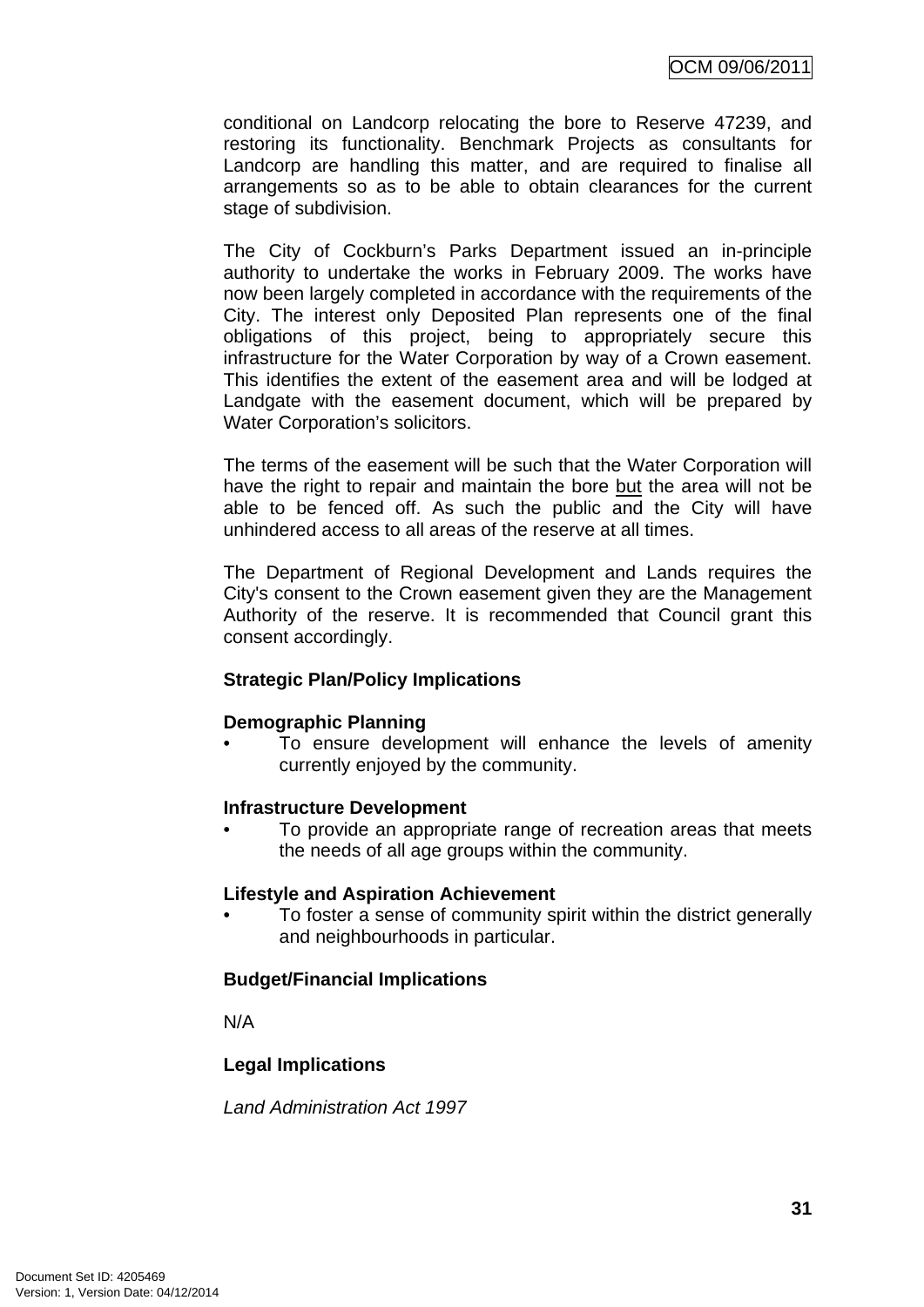# <span id="page-35-0"></span>**Community Consultation**

N/A

# **Attachment(s)**

Plan of proposed easement.

# **Advice to Proponent(s)/Submissioners**

The Proponent has been advised that this matter is to be considered at the 9 June 2011 Council Meeting.

### **Implications of Section 3.18(3) Local Government Act, 1995**

Nil

### **14.6 (OCM 9/6/2011) - OUTBUILDING & MODIFICATION TO BUILDING ENVELOPE - LOCATION: LOT 4 TRIANDRA COURT, BANJUP - OWNER / APPLICANT: JOHN WAGHORN (5519745) (A LEFORT) (ATTACH)**

# **RECOMMENDATION**

That Council

(1) approve the application for an outbuilding and building envelope modification based on the revised plans dated 18 May 2011 at Lot 4 Triandra Court Banjup subject to the following conditions:

# **CONDITIONS**

- 1. The outbuilding shall be used for domestic purposes only, associated with the property, and not for human habitation.
- 2. No construction activities associated with the outbuilding causing noise and/or inconvenience to neighbours being carried out before 7:00am or after 7:00pm, Monday to Saturday, and not at all on Sundays or public holidays.
- 3. The approved outbuilding shall contain non-reflective materials and colours to the satisfaction of the City. Colour details of the outbuilding are to be supplied with the Building Licence Application.
- (2) issue a Notice of Determination of Application for Planning Approval under the City of Cockburn Town Planning Scheme No. 3; and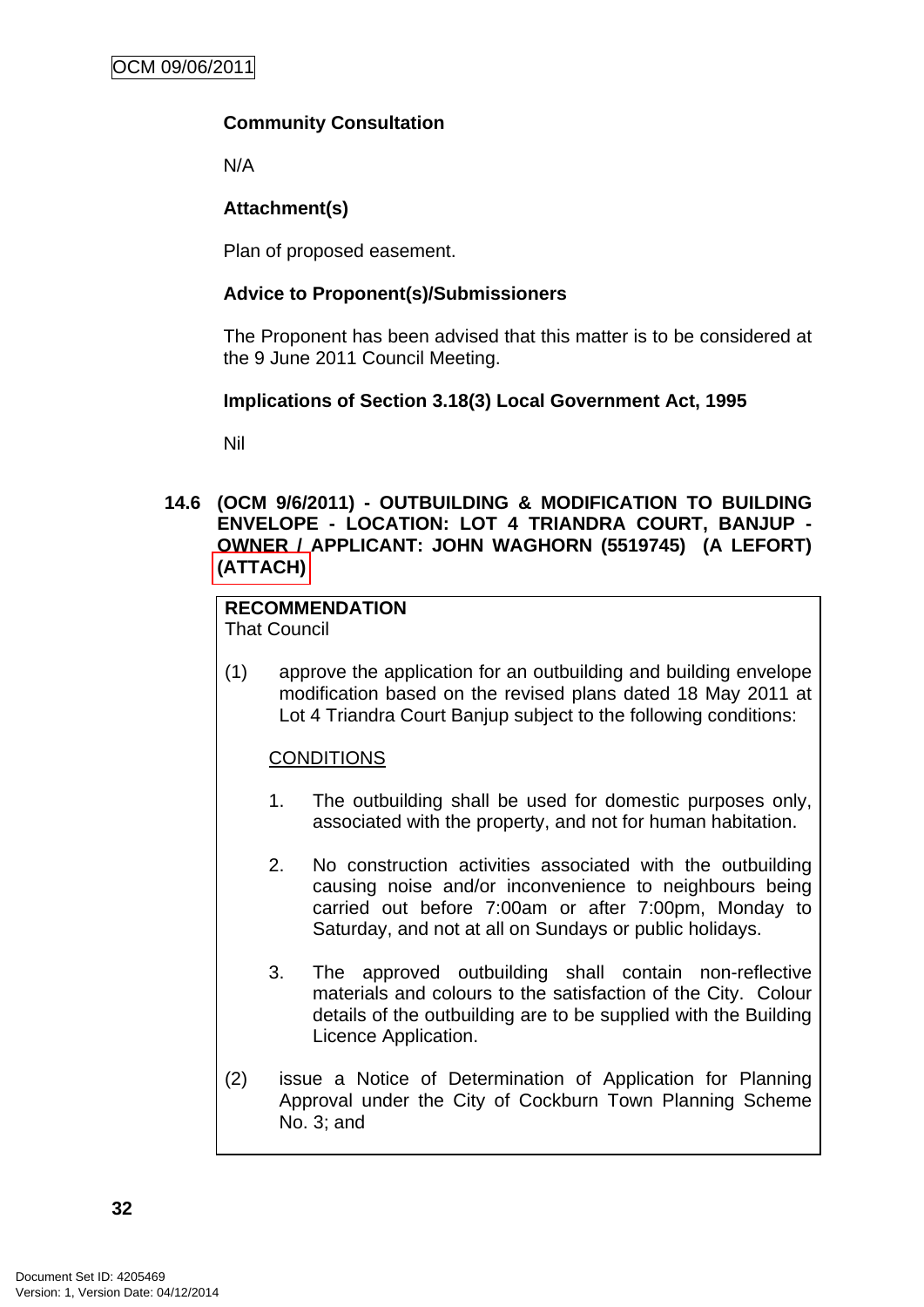- (3) advise the applicant and those who made a submission of the Council's decision.
- (4) advise the State Administrative Tribunal of Council's decision.

# **COUNCIL DECISION**

# **Background**

| Zoning    | <b>MRS: Rural – Water Protection</b><br>TPS 3: Resource |
|-----------|---------------------------------------------------------|
| Land Use  | Outbuilding                                             |
| Lot Size  | 2.000500 ha                                             |
| Use Class | D                                                       |

# *Previous Proposal*

An application for an outbuilding on the subject site was refused by Council at its ordinary meeting held on 10 March 2011. The applicant subsequently lodged an application for review (appeal) of the decision with the State Administrative Tribunal (SAT) in accordance with Part 14 of the Planning and Development Act. The SAT issued directions for a mediation to occur which was held on-site on 18 May 2011. Following mediation, SAT issued a Directions Notice requiring the proposal be reconsidered by Council based on a revised site plan that seeks to comply with the provisions of TPS 3 and thus address concerns held by the City that led to the refusal decision of the previous proposal.

The outbuilding proposal based on the modified site plan and floor plan is, therefore, referred back to Council for its reconsideration.

# *Site Description*

The subject site is located on the corner of Beenyup Road and Triandra Court within the 'Resource' zone of Banjup and contains an existing single dwelling, a (24m²) minor outbuilding and a water tank. The site is generally clear of vegetation except for a number of densely planted mature trees forming a screen around the perimeter of the site. The site contains vehicle access from Triandra Court and a 4700m²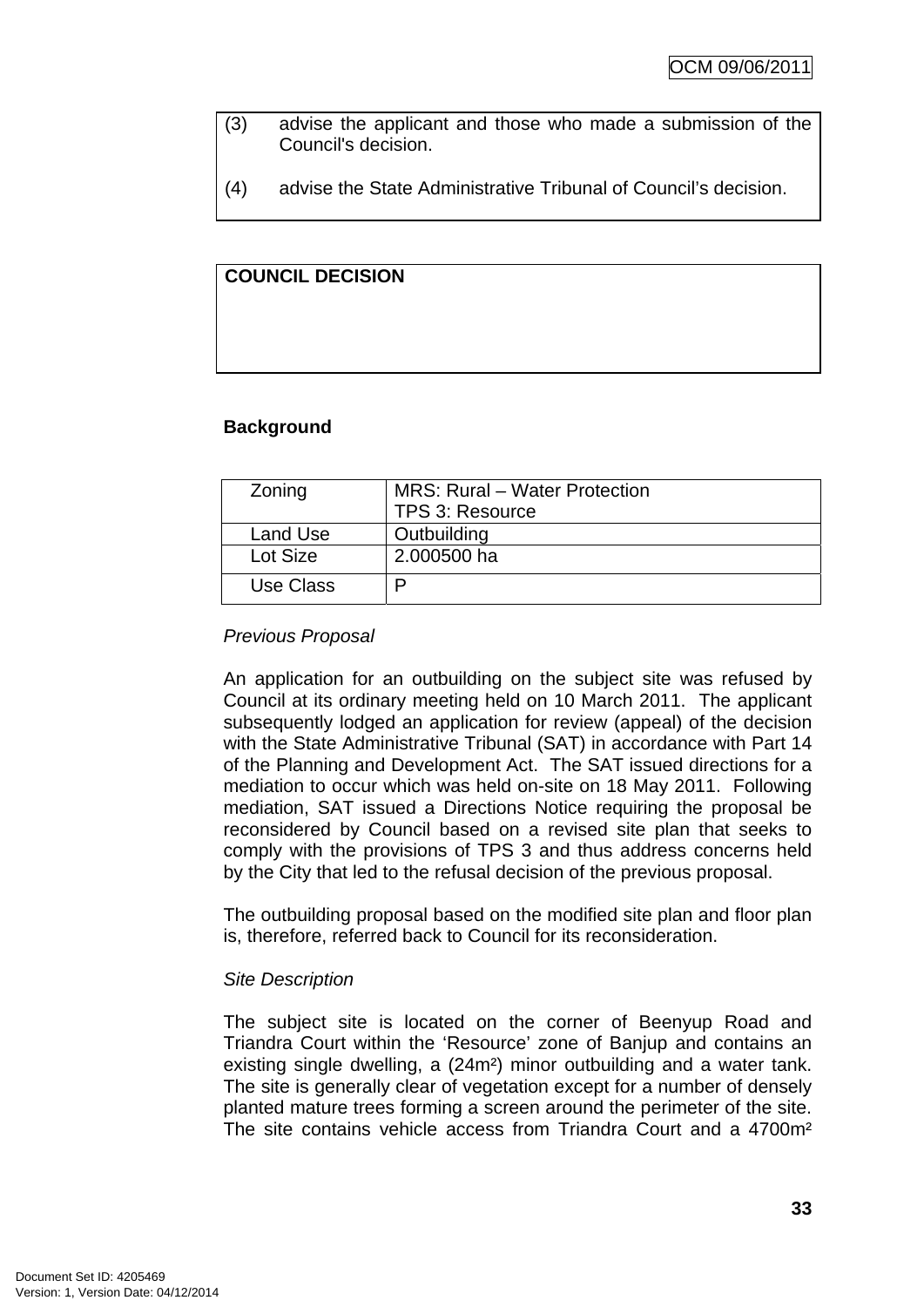building envelope. The existing buildings and structures are contained within the existing building envelope.

### **Submission**

The applicant previously sought approval to construct an outbuilding with a floor area of 336m<sup>2</sup>, a wall height of 4.5m and a ridge height of 5.67m² on the most western portion of the site outside the designated building envelope. The revised proposal contains the following modifications:

- Relocation of the outbuilding to provide an increased setback to the western boundary of 66.6m in lieu of the previously proposed 22.73m. The setback to the northern boundary has also been increased from 12m to 13m.
- The existing building envelope shape being modified (with no increase in area) to accommodate the outbuilding.
- The size of the proposed outbuilding being reduced from 336m<sup>2</sup> to 288m².

The proposed wall and ridge heights remain the same as previously proposed. Essentially the outbuilding has been reduced in size and moved closer to the centre of the property and the existing dwelling. The building envelope has also been modified to contain the proposed outbuilding.

The applicant proposes to use the outbuilding to accommodate personal vehicles, a boat, campervan and trailers. The proposed outbuilding is to be constructed of Colourbond "deep ocean" coloured walls (dark blue) with a zincalume roof.

The following justification for the proposal (in summary) was provided by the applicant in support of the original proposal which is still applicable to the revised proposal:

- 1. Require the additional outbuilding floor area to provide sufficient storage for vehicles, boat, campervan, trailers and undercover recreational area.
- 2. The north and west sides of the shed will be screened by existing mature trees around the perimeter of the site, many of which are the same height as the proposed shed.
- 3. There is no indigenous vegetation on the site as it used to be a market garden.
- 4. There is no net increase in building envelope area therefore no increase in building foot print will result from the proposal.
- 5. Provision of additional vegetation screening around the boundaries of the outbuilding to make it invisible from the external view of the property.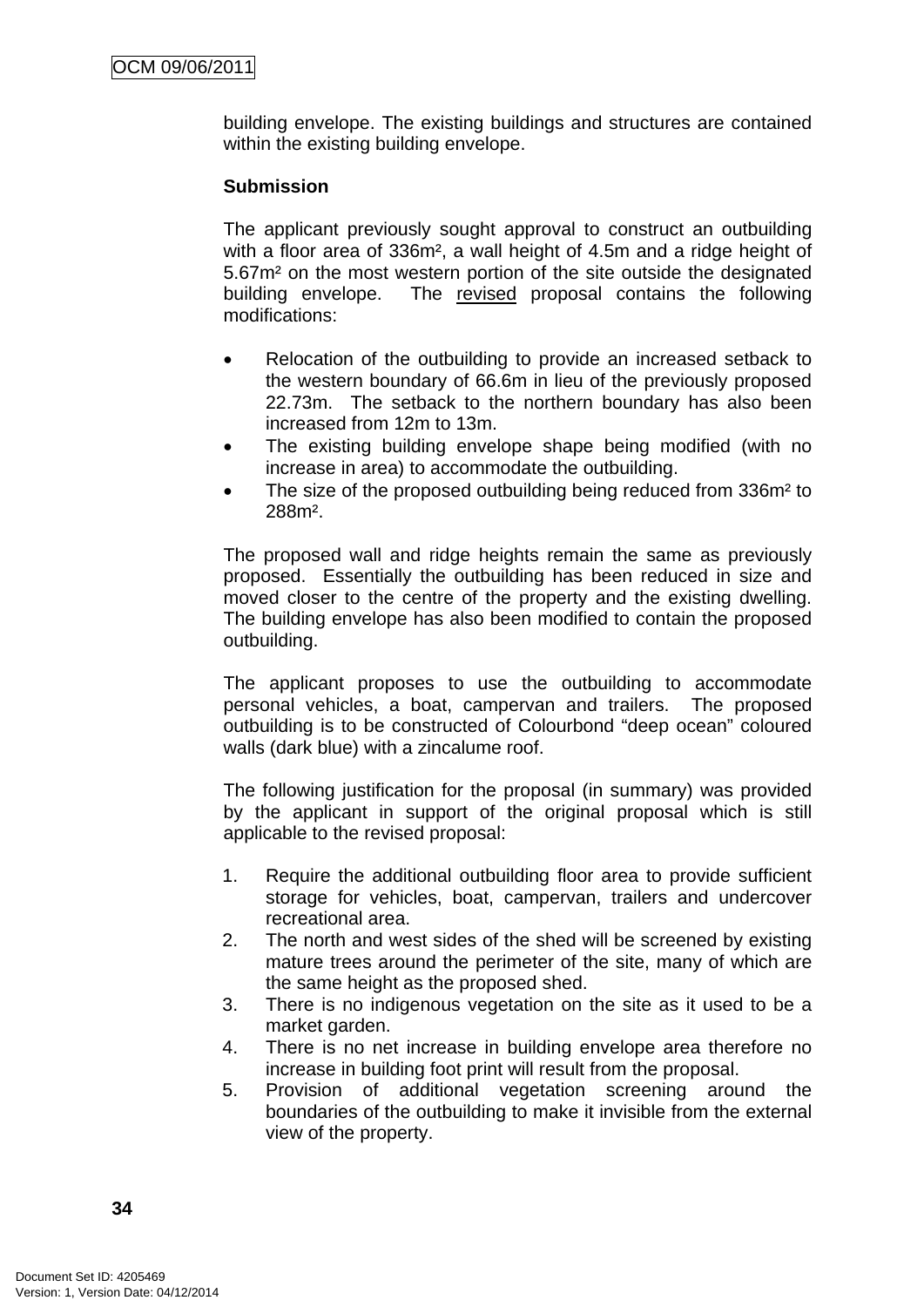- 6. The proposal will not result in any removal of vegetation from the site.
- 7. The proposed outbuilding location is behind the dwelling.
- 8. There is precedent set for various other lots in close proximity all exceeding the outbuilding area requirements of Council's policy.

# **Report**

### Statutory Framework

The subject land is zoned 'Resource' under the City of Cockburn's Town Planning Scheme No. 3 (TPS 3). In accordance with TPS 3, Council has the discretion to approve (with or without conditions) or refuse the application. The proposed development has been assessed against the standards and provisions of:

- TPS No. 3
- Council Policy APD18 'Outbuildings'
- Statement of Planning Policy No 2.1 Peel-Harvey Coastal Plain Catchment Policy
- Statement of Planning Policy No. 2.3 Jandakot Groundwater Protection Policy
- Statement of Planning Policy No. 2.4 Basic Raw Materials.

The proposal constitutes a variation to Council's Outbuilding Policy APD 18 in relation to the maximum floor space of outbuildings and wall height as per the following table:

| <b>APD 18</b><br><b>Element</b>                | <b>Required</b>              | <b>Provided</b><br>Original<br><b>Proposal</b> | <b>Provided</b><br><b>Revised</b><br><b>Proposal</b> | <b>Assessment</b> |
|------------------------------------------------|------------------------------|------------------------------------------------|------------------------------------------------------|-------------------|
| <b>Outbuilding</b><br>Floorspace<br>(combined) | 200 <sup>m²</sup><br>maximum | 360 <sup>m²</sup>                              | 312 <sup>m²</sup>                                    | Non-compliant     |
| Outbuilding Wall<br>Height                     | 4 <sub>m</sub>               | 4.5m                                           | 4.5m                                                 | Non-compliant     |
| Outbuilding<br>Ridge Height                    | 6m                           | 5.67m                                          | 5.67m                                                | Compliant         |

As seen in the table above, whilst the floor area and wall height proposed both constitute variations to the policy, the ridge height is compliant with Council's policy.

# Neighbour Consultation

The original proposal was advertised to the adjoining landowner to the west of the subject site given the proposed wall height and floor space variations, and the location of the outbuilding outside the existing building envelope. The neighbour objected to the original proposal as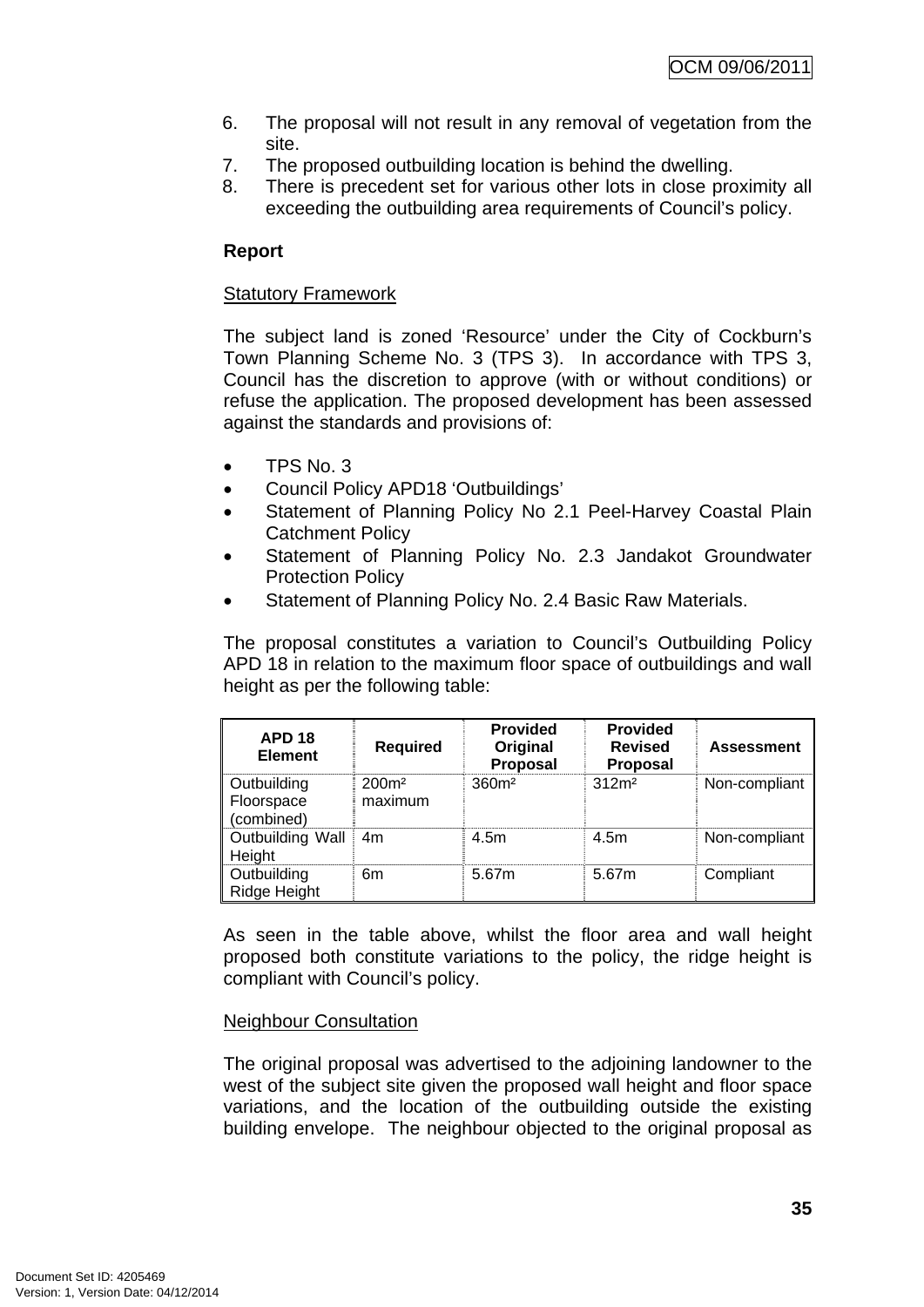it was outside the existing building envelope and closer to his own dwelling, therefore impacting on his visual amenity.

The revised proposal was then advertised to the same adjoining landowner who maintains an objection to the proposal, despite the outbuilding now being located 66.6m from their boundary (in lieu of the original proposal which proposed a 22.73m setback). The reason for the objection is based on potential noise from the outbuilding and the neighbour recommends that the outbuilding be relocated to the eastern side of the property (in front of the dwelling on Lot 4). Given that the neighbouring dwelling is located approximately 34m from the property boundary, a total separation distance of approximately 100m would exist should the outbuilding be approved in the proposed location.

The adjoining landowner's recommendation that the outbuilding be relocated to the eastern side of the lot (in front of the dwelling) is not supported as it would be inconsistent with the provisions of Council's Outbuilding Policy APD 18 which requires outbuildings to be generally located behind the primary residence in all zones. Furthermore the outbuilding would be more visible from Beenyup Road which would be undesirable.

It is considered that the neighbouring landowner's objection can be adequately addressed based on the proposed separation distance between the adjoining dwelling and proposed outbuilding, the existing vegetation screening which abuts the western boundary of the subject site and the use of the outbuilding for domestic purposes.

#### Assessment

#### *Floor Area*

The proposed outbuilding combined with the existing outbuilding on site (24m<sup>2</sup>) results in a variation of 124m<sup>2</sup> to Council's Outbuilding Policy AD 18. Whilst the policy affords staff delegation to approve outbuildings which are within 10% of the policy, this proposal represents a 62% variation. The floor area proposed for the new outbuilding of 288m² is considered reasonable for domestic storage needs and is not considered to negatively impact on the amenity of the area.

# *Wall Height*

The proposed wall height variation is 0.5m and is considered minor and unlikely to impact on the amenity of the area or surrounding properties.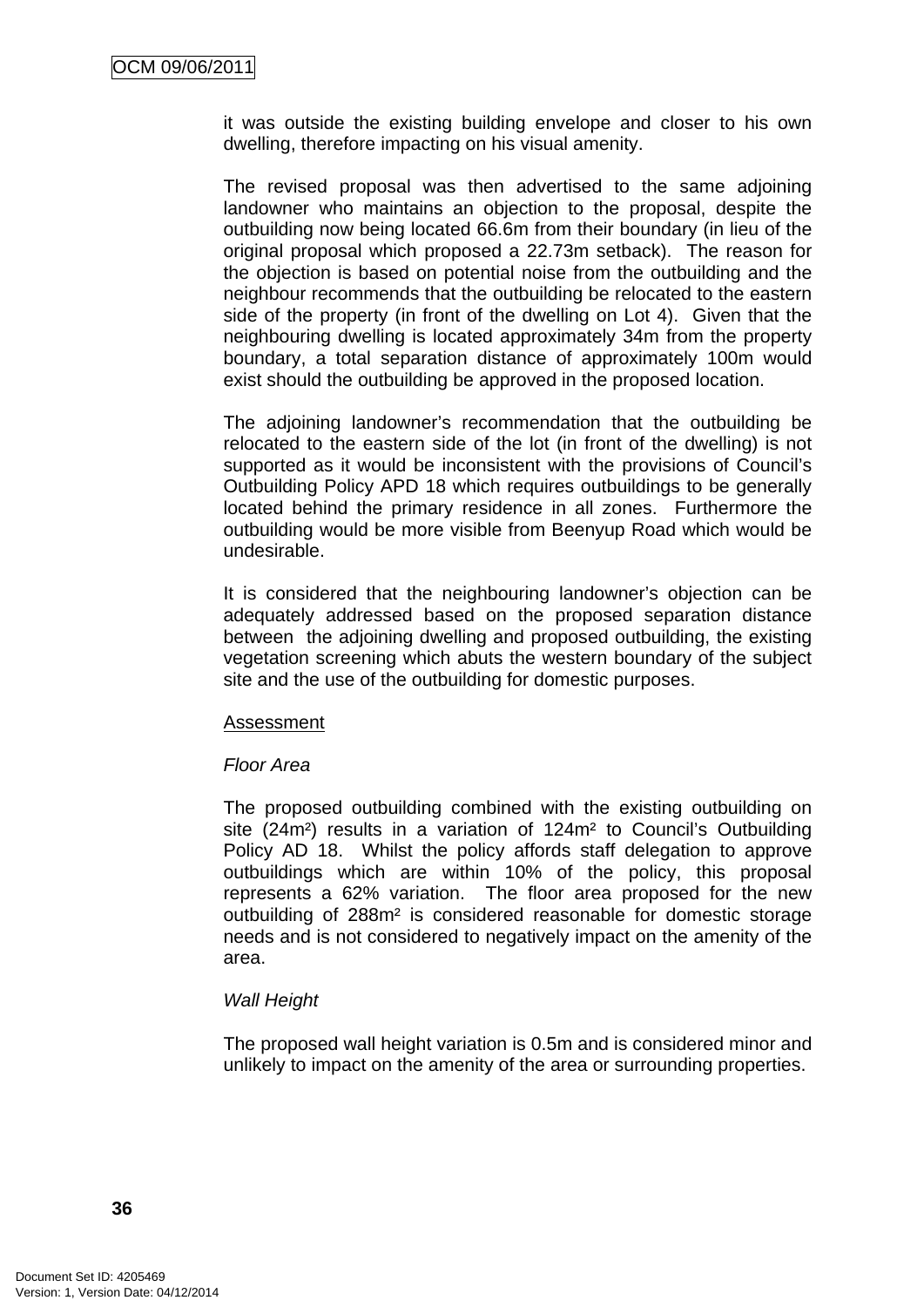# *Building Envelope*

The subject site contains a building envelope with an area of 4700m<sup>2</sup> which is some 2700m² larger than most of the lots within the Resource zone. Approval for an extension to the former building envelope was granted by the City on 22 October 2004. Clause 5.10.2 (b) of TPS 3 states that:

*"where a building envelope is shown on a lot in accordance with clause 5.10.12 (a) and clause 5.10.12(b) every building erected on that lot shall be located within the boundaries of the building envelope".* 

Clause 5.10.2(c) also states that:

*"the local government may on the written request of the landowner relocate or modify the shape or area of a building envelope if in the opinion of the local government the relocation or modification of the building envelope will not have a detrimental impact on the neighbours, the amenity of the area, the use of the land or the environment."* 

The applicant seeks to combine the area required for the outbuilding using other (unused) portions of the building envelope resulting in a modified building envelope. This is considered acceptable given the modification will not result in any increase to the envelope and will not impact on the neighbours amenity of the area, the use of the land or the environment.

# Visual Amenity

The proposed outbuilding if approved is likely to be well screened and out of view from the both Triandra Court, Beenyup Road and adjoining properties due to the existing mature trees located around the perimeter of the site.

# Noise

The proposed outbuilding is to be used for domestic storage so noise from the outbuilding is not anticipated.

# **Conclusion**

The applicant's revised proposal has addressed the concerns raised in response to the original application and the reasons for its refusal. The revised proposal is therefore supported for the following reasons:

1. The proposed outbuilding is now located wholly within the modified building envelope and there has been no increase in the size of the building envelope.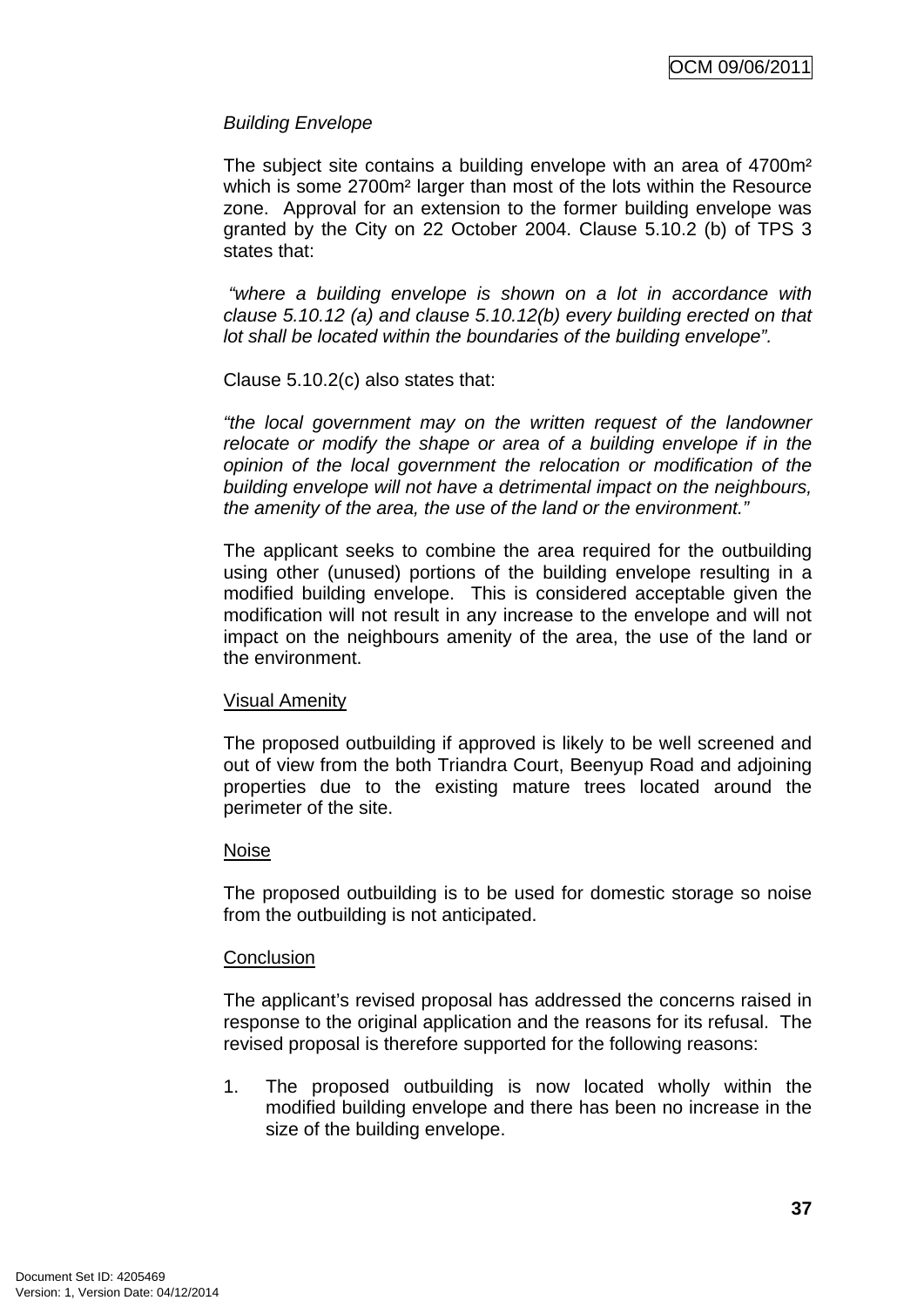- 2. All buildings on-site will now be contained wholly within the building envelope rather than distributed across the site.
- 3. The floor area of the proposed outbuilding has been reduced and is now considered more acceptable for domestic use.
- 4. The variation to the wall height contained in Council's Outbuilding Policy is considered minor and is unlikely to impact negatively on the visual amenity of the surrounding area due to the existing vegetation screening located around the perimeter of the site.

# **Strategic Plan/Policy Implications**

# **Demographic Planning**

- To ensure the planning of the City is based on an approach that has the potential to achieve high levels of convenience and prosperity for its citizens.
- To ensure development will enhance the levels of amenity currently enjoyed by the community.

# **Natural Environmental Management**

- To conserve, preserve and where required remediate the quality, extent and uniqueness of the natural environment that exists within the district.
- To ensure development of the district is undertaken in such a way that the balance between the natural and human environment is maintained.
- To manage the City's waste stream to achieve sustainable resource management, in an environmentally acceptable manner.

# **Budget/Financial Implications**

N/A

# **Legal Implications**

Town Planning Scheme No 3 Planning and Development Act 2005 State Administrative Tribunal Regulations

# **Community Consultation**

Nearby neighbours were consulted about the proposal.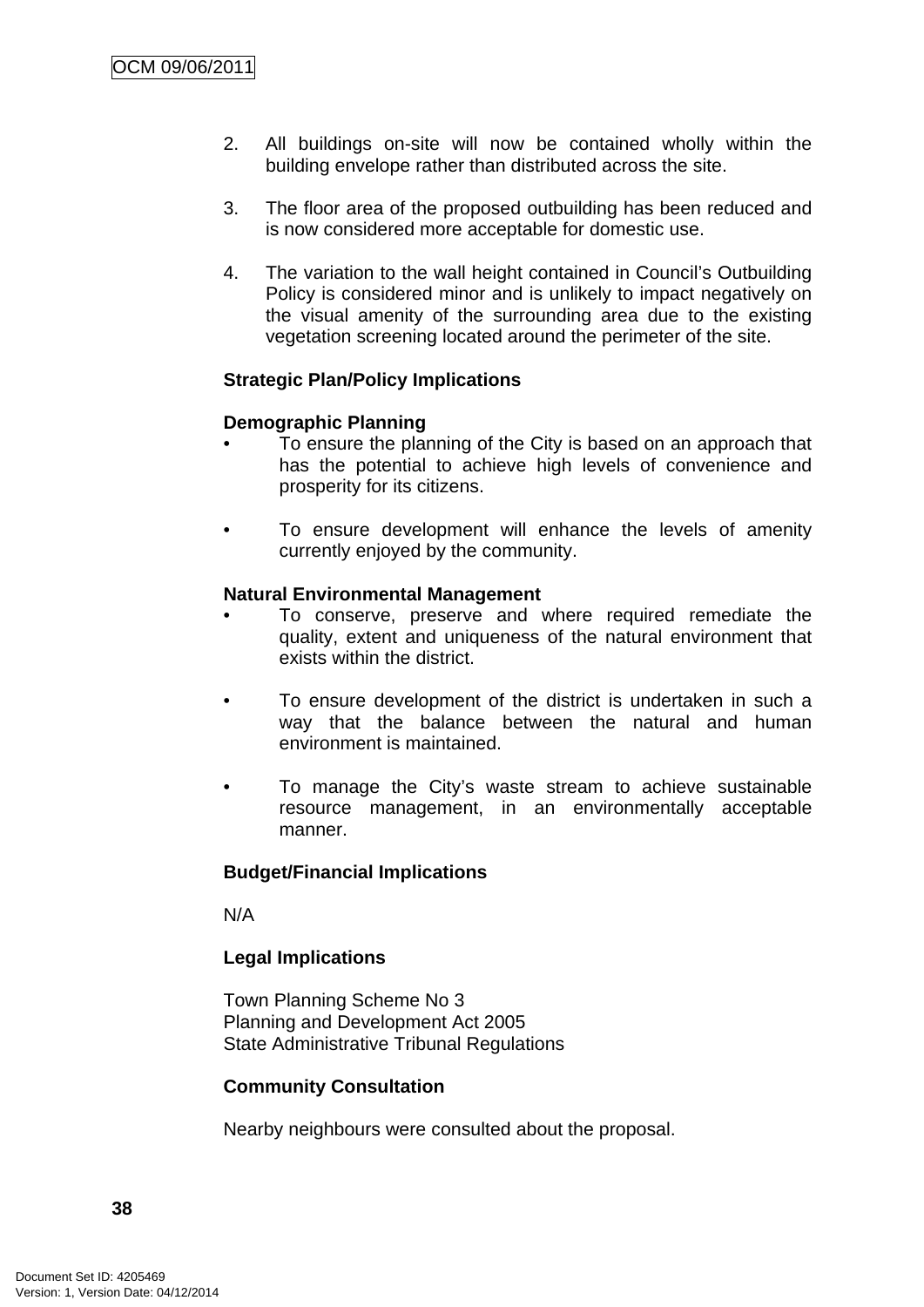# **Attachment(s)**

- 1. Location Plan
- 2. Site Plan
- 3. Floor Plan & Elevations

# **Advice to Proponent(s)/Submissioners**

The Proponent(s) and those who lodged a submission on the proposal have been advised that this matter is to be considered at the 9 June 2011 Council Meeting.

# **Implications of Section 3.18(3) Local Government Act, 1995**

Nil.

**14.7 (OCM 9/6/2011) - PROPOSED ALTERATIONS AND ADDITIONS TO EXISTING 'TAVERN' - LOCATION: LOT 22 (NO. 6) COCKBURN ROAD, HAMILTON HILL - OWNER: ALE NOMINEES PTY LTD - APPLICANT: BURGESS DESIGN GROUP (6003372) (M SCARFONE) (ATTACH)** 

# **RECOMMENDATION**

That Council:

(1) approve the application for alterations and additions to the existing 'Tavern' at Lot 22 (No. 6) Cockburn Road, Hamilton Hill, subject to the following conditions and footnotes:

# **CONDITIONS**

- 1. All noise attenuation measures, identified by the Noise Impact Assessment prepared by Lloyd George Acoustics (March 2011), are to be implemented prior to occupancy of the development or as otherwise required by the City and the requirements of the plan are to be observed at all times.
- 2. The preparation and submission of a detailed landscaping plan, to the satisfaction of the City prior to the issue of a building licence.
- 3. Landscaping is to be installed, reticulated and / or irrigated in accordance with the approved plan and maintained thereafter to the satisfaction of the City. The landscaping shall be implemented during the first available planting season post completion of development. Any species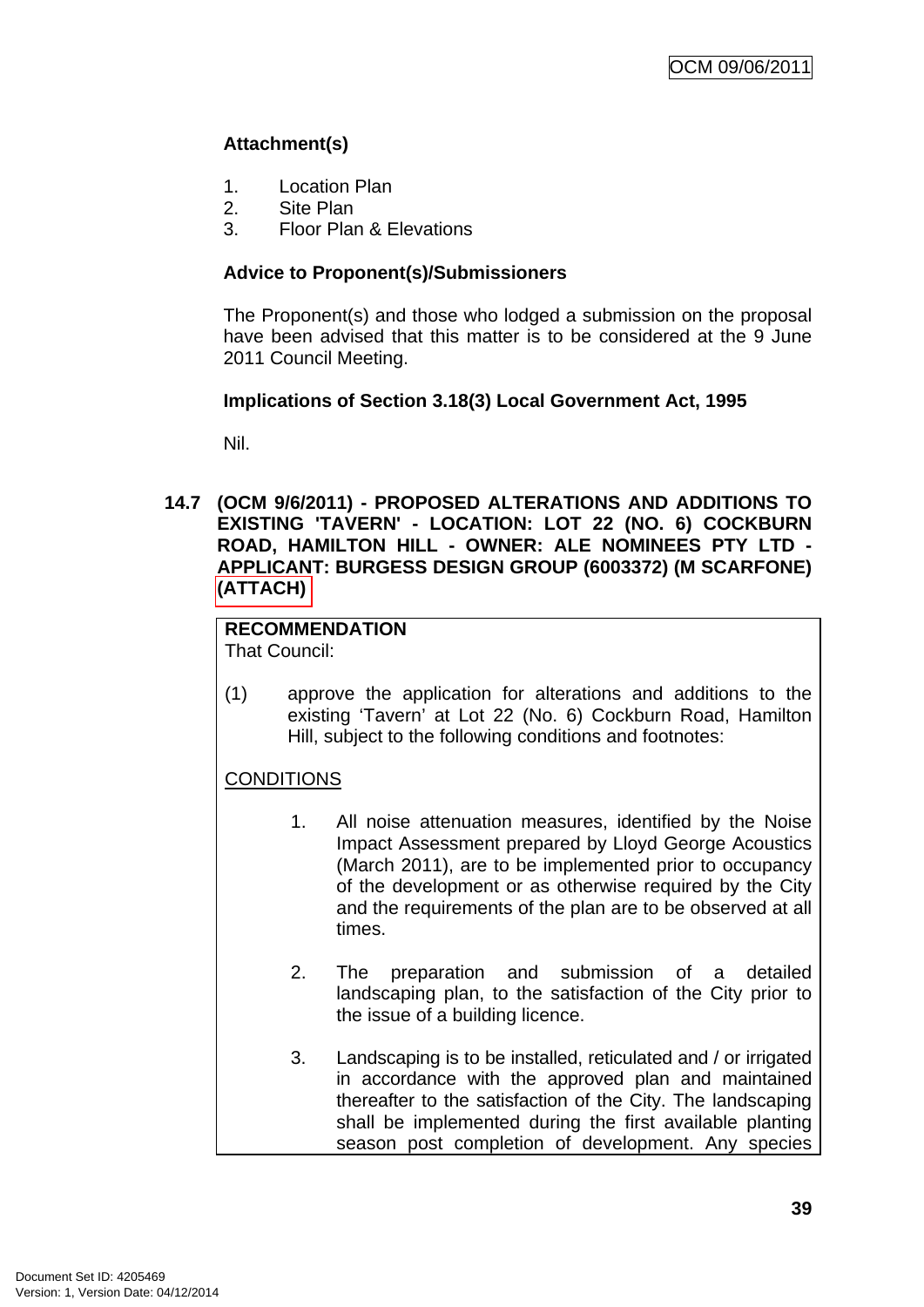which fail to establish within a period of 12 months from planting shall be replaced to the satisfaction of the City.

- 4. Where a driveway and/or parking bay abuts a public street, associated walls, fences and / or adjacent landscaping areas are to be truncated within 1.5 metres or limited in height to 0.75 metres.
- 5. A Waste Management Strategy shall be submitted to and approved in writing by the City, prior to the issue of a Building Licence. This Strategy should have regard to Council Policy SPD9 'Waste Minimisation, Storage and Collection'. The recommendations of this strategy shall be implemented to the ongoing satisfaction of the Manager Statutory Planning.
- 6. All waste and recycling materials must be contained within bins. These must be stored within the buildings or within an external enclosure located and constructed to the satisfaction of the City's Manager Environmental Health Services.
- 7. Prior to the issue of a Building Licence, details of the materials proposed to be used in the development, including their colour and finish, shall be submitted to the City for the approval of the Manager Statutory Planning. The development shall thereafter be constructed strictly in accordance with the approved materials schedule.
- 8. Prior to the occupation of the addition (the subject of this approval), the 50 parking bay/s, driveway/s and points of ingress and egress shall be sealed, kerbed, drained and line marked in accordance with the approved plans and specifications certified by a suitably qualified practicing Engineer to the satisfaction of the City.
- 9. The nose in bays located within the Cockburn Road reservation, notated in red on the approved plans, being replaced with parallel parking bays in the event road widening in this location occurs.
- 10. Prior to the issue of a Building Licence, details outlining the provision of bicycle parking for visitors to the development shall be submitted to the City for the approval of the Manager Statutory Planning. The bicycle parking facilities thereby approved shall be made available for use prior to the development becoming operational, and they shall be thereafter retained in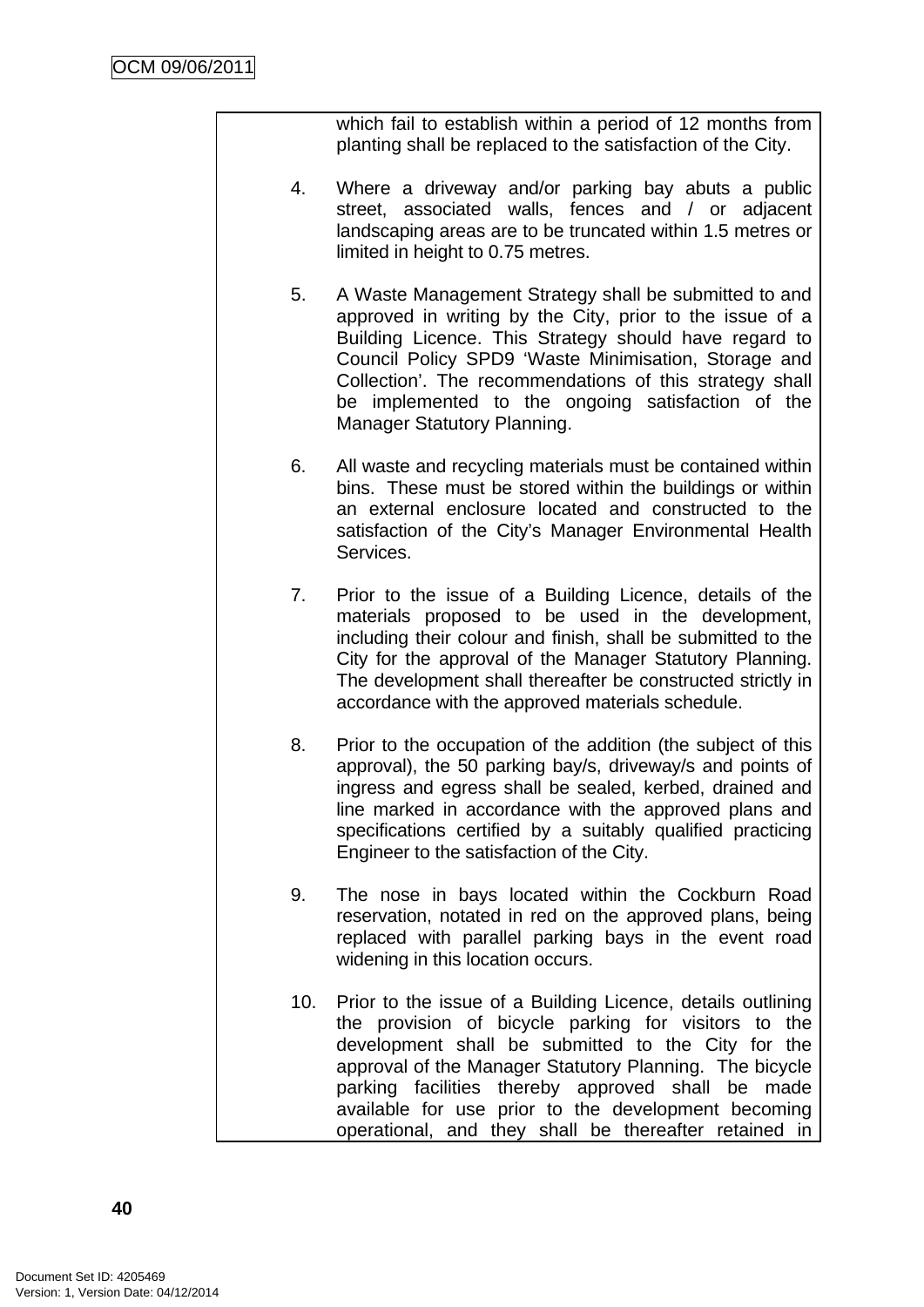### perpetuity.

- 11. All service areas and related hardware, including antennae, satellite dishes, air-conditioning units and bins, being suitably located from public view and/or screened, the details of which are to be provided for the approval of the Manager Statutory Planning prior to the issue of a Building Licence.
- 12. No building (or related) activities associated with this approval causing noise and/or inconvenience to neighbours being carried out after 7.00 p.m. or before 7.00 a.m., Monday to Saturday, and not at all on Sunday or public holidays.
- 13. The installation of outdoor lighting (if proposed) is to be in accordance with the requirements of Australian Standard AS4282-1997: 'Control of the Obtrusive of Outdoor Lighting'.
- 14. All stormwater being contained and disposed of on-site.

# FOOTNOTES

- 1. This is a Planning Approval only and does not remove the responsibility of the applicant/owner to comply with all relevant building, health and engineering requirements of the Council, or with any requirements of the City of Cockburn Town Planning Scheme No. 3. Prior to the commencement of any works associated with the development, a building license may be required.
- 2. With respect to Condition 2, the landscaping plan shall have regard to the City's requirements for landscaping for commercial development as indicated by 5.9.2 of Town Planning Scheme No.3. The applicant is advised to liaise with the City's Parks and Environment Services prior to lodgement of the landscaping plan to ensure the provision of appropriate species for the location.
- 3. With regard to Condition 6, the external enclosure must be and of an adequate size to contain all waste bins, at least 1.8 m high, fitted with a gate and graded to a 100mm diameter industrial floor waste with a hose cock, all connected to sewer. The minimum provisions for internal bin storage is a concrete wash-down pad of at least  $1m<sup>2</sup>$ graded to a 100mm diameter industrial floor waste with a hose cock, all connected to sewer. This can be centrally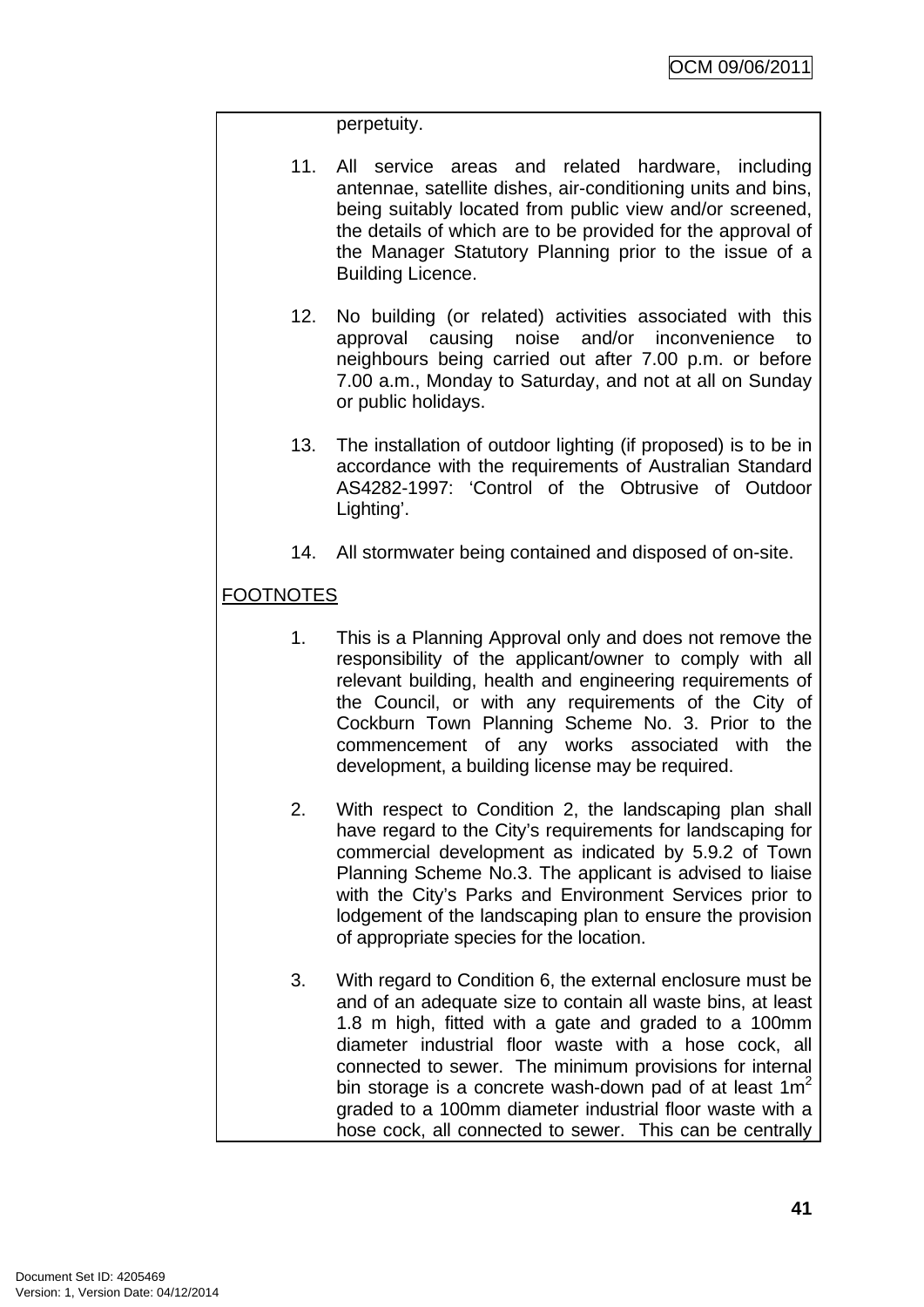located within the development.

- 4. With reference to Condition 10, the 50 parking bay/s, driveway/s and points of ingress and egress are to be designed in accordance with the relevant Australian Standards for off street car parking unless otherwise specified agreed by the City.
- 5. The development is to comply with the noise pollution provisions of the *Environmental Protection Act 1986*, and more particularly with the requirements of the *Environmental Protection (Noise) Regulations 1997*.
- 6. With regard to Condition 16, all stormwater drainage shall be designed in accordance with the latest release of the document entitled "Australian Rainfall and Runoff" produced by the Institution of Engineers, Australia, and the design is to be certified by a suitably qualified practicing Engineer or the like, to the satisfaction of the City, and to be designed on the basis of a 1:100 year storm event. See City's specification, enclosed. This is to be provided at the time of applying for a building licence.
- (2) issue a Notice of Determination of Application for Planning Approval under the City of Cockburn Town Planning Scheme No. 3; and
- (3) advise the applicant and those who made a submission of the Council's decision.

# **COUNCIL DECISION**

# **Background**

Prior to lodgement of the current application, the applicant met with the City's officers on several occasions to discuss redevelopment options for Lot 22 (No. 6) Cockburn Road, Hamilton Hill (herein referred to as the subject site). The subject site incorporates three uses being a drive through bottle shop on the northern portion, a tavern, 'Ed'z Sports Bar', in the middle portion and a restaurant, the 'Iron Pot', on the southern portion.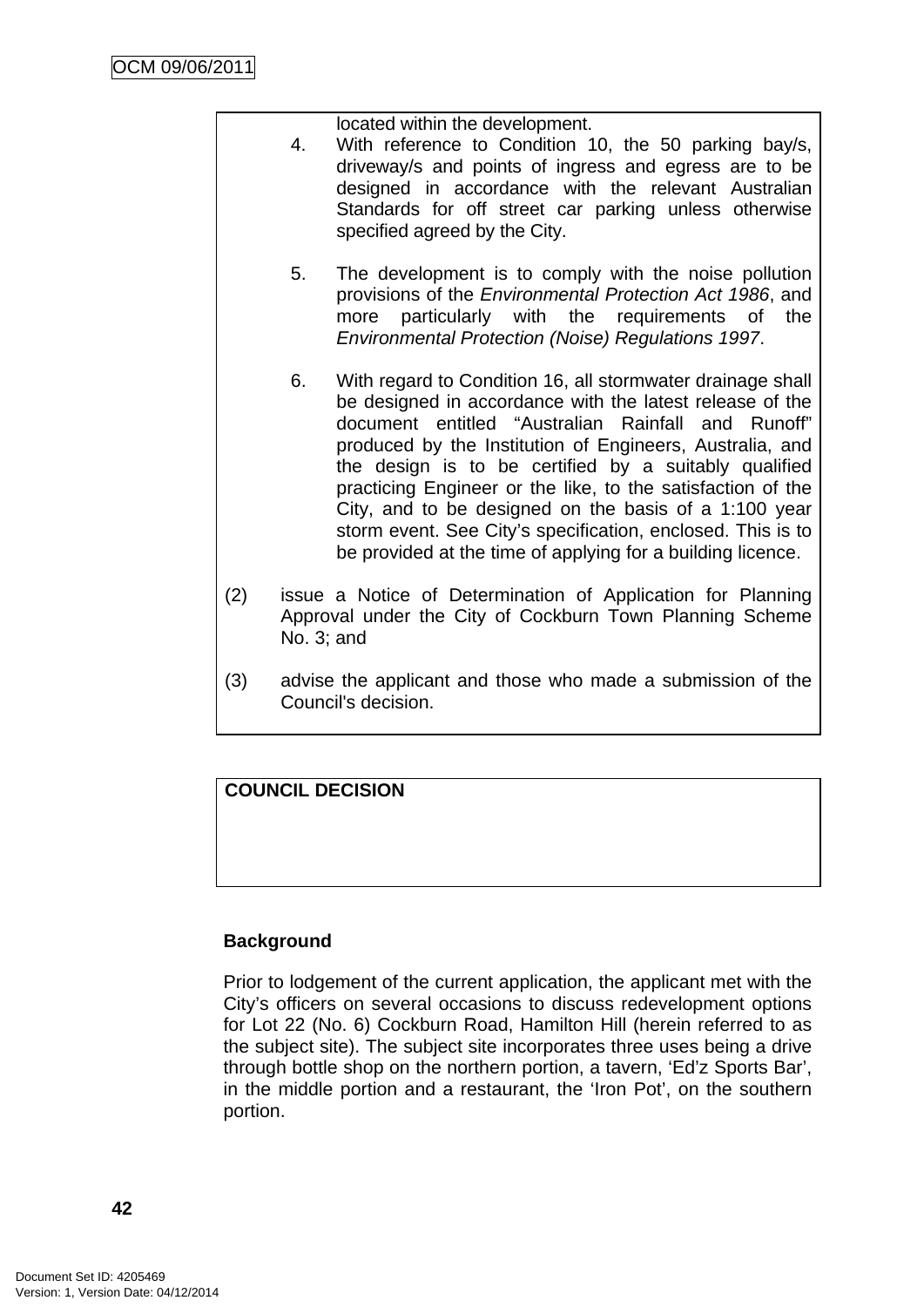During the pre-lodgement meetings, the operator's desire to modify the current establishment to facilitate a move away from a traditional workers tavern and rebrand the facility as a family and food oriented venue was expressed. The operator has indicated an intention to replicate the atmosphere of established premises such as Little Creatures, the Seaview and the Brisbane Hotel, and to cater for the over 25's market.

The subject site is bounded by the former Newmarket hotel to the north, two multiple dwelling developments to the northeast, grouped dwellings to the east and commercial outlets to the south incorporating a range of retail premises. Land on the west side of Cockburn Road, is located within the City of Fremantle and is understood to be a development zone. The subject site and surrounding properties are zoned Local Centre, Mixed Business and Residential R60.

The diversity of land uses in the area is reflected in the zoning and is generally consistent with the future vision of the locality.

| Zoning:    | MRS:      | Urban               |
|------------|-----------|---------------------|
|            | TPS No. 3 | <b>Local Centre</b> |
| Proposed   | Γavern    |                     |
| Land use:  |           |                     |
| Lot size:  | 1210sqm   |                     |
| Use class: | Α         |                     |

# **Submission**

The proposed development incorporates: a public bar, a 'lounge bar (referred to in the attached report as (Tavern Seating Area) containing 154 seats, a Restaurant containing 58 seats, a drive through bottle shop (98  $m^2$ ), various back of house facilities including kitchen and cool room, male, female and universal access amenities and 50 on-site car parking bays. While the public bar will be a standing area, seating will be provided in the lounge bar, and restaurant and food will be served in each of these locations.

As indicated above 50 on-site car bays have been provided. In preparing the current submission, the proponents have sought to ensure the proposed additions do not exacerbate the current approved parking shortfall. The approach undertaken by the proponent was agreed upon with Council staff at the various pre-lodgement meetings. The provision of car parking will be discussed in further detail in the relevant section below.

The existing building on the subject site is a single storey brick and metal structure, incorporating the three land uses described above. The building is setback approximately 15 metres from Cockburn Road.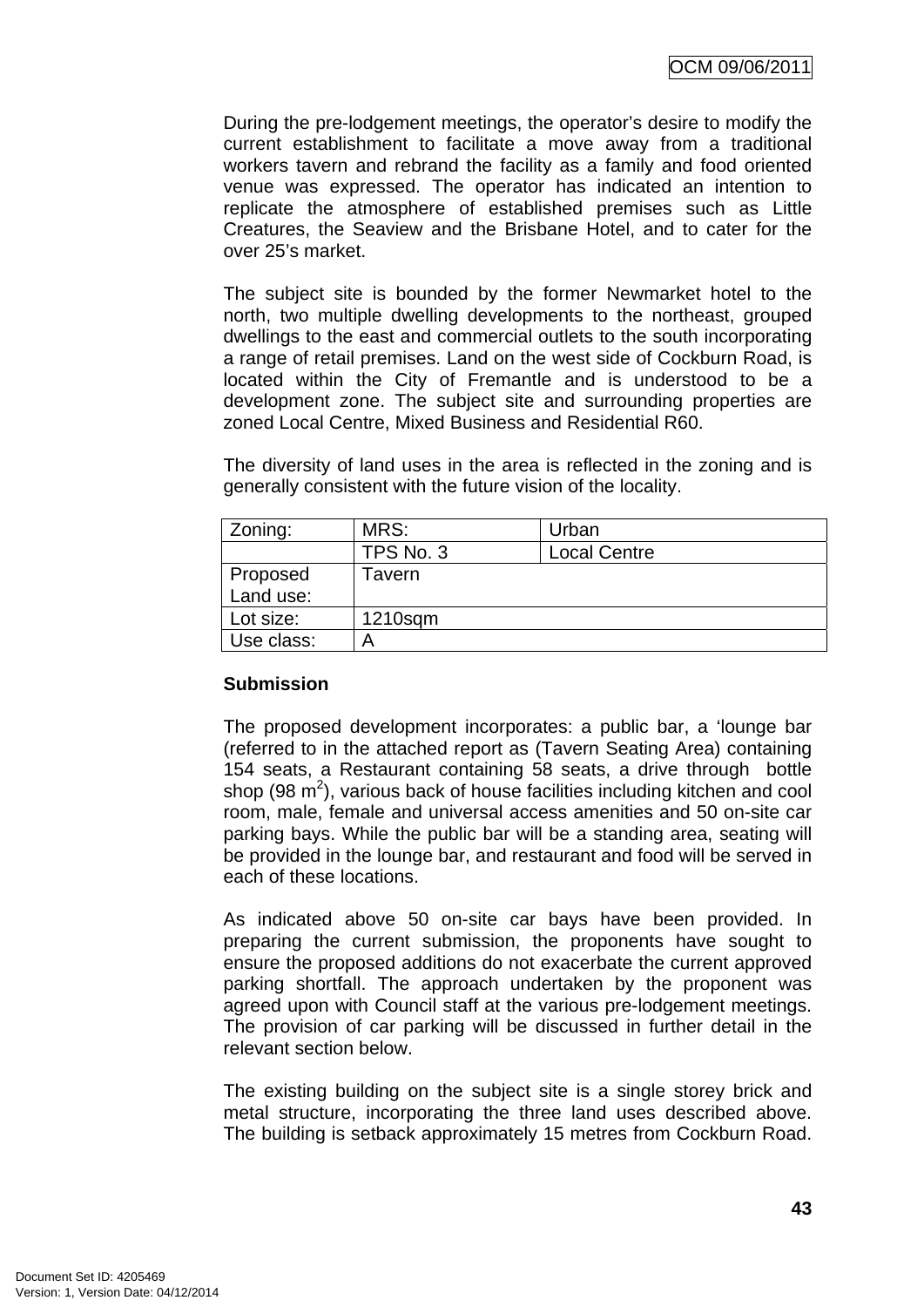Extending from the entry of Ed'z Sports Bar is a courtyard, containing several chairs, tables and café umbrellas, utilised as a spill out/alfresco area. This courtyard was approved by the City in September 2006.

The addition(s) are proposed to be constructed of materials complementing the existing structure. It will project beyond the existing building into the area currently occupied by the courtyard and is designed to ensure car parking bays below are retained. The addition utilises a flat roof to ensure the height is similar to that of the existing building, reducing the impact of the building on adjoining property owners to the east, particularly in terms of bulk. Windows of the proposed addition are located on the north, west and south elevations, allowing views to be captured while ensuring the privacy of nearby landowners is not impacted. A copy of the proposed plans is included in Attachment 2.

### **Report**

The main issue for consideration in determining this proposal relates to the proposed built form alternations and change in operating characteristics of the existing approved 'Tavern'. In determining the application it is also important to take into consideration the future vision for the location as promoted in various planning documents including proposed Scheme Amendment 82 (Newmarket Precinct) and Local Planning Policy APD 61 Newmarket Precinct Design Guidelines. The proposal's compliance with the Town Planning Scheme, the proposed Scheme Amendment and the planning policy is outlined in the following sections.

# Town Planning Scheme No. 3

Within the 'Local Centre' zone, the proposed 'Tavern' use, inclusive of the restaurant and bottle shop component, is defined as an 'A' use under the provisions of the TPS No.3. An 'A' use, means 'the use is not permitted unless the local government has exercised its discretion and has granted planning approval after giving special notice in accordance with clause 9.4'. While the use of the subject site as a 'Tavern' is already approved, given the use class classification and the proposed alterations and additions, it was considered appropriate to advertise the proposal to nearby landowners in accordance with the scheme provisions. The results of the consultation are discussed in detail in the relevant section below.

#### Proposed Scheme Amendment No. 82 (Newmarket Precinct)

In March 2011, Council adopted proposed Scheme Amendment No. 82 (Newmarket Precinct) for final approval, and a copy of Council's resolution and associated documentation has been forwarded to the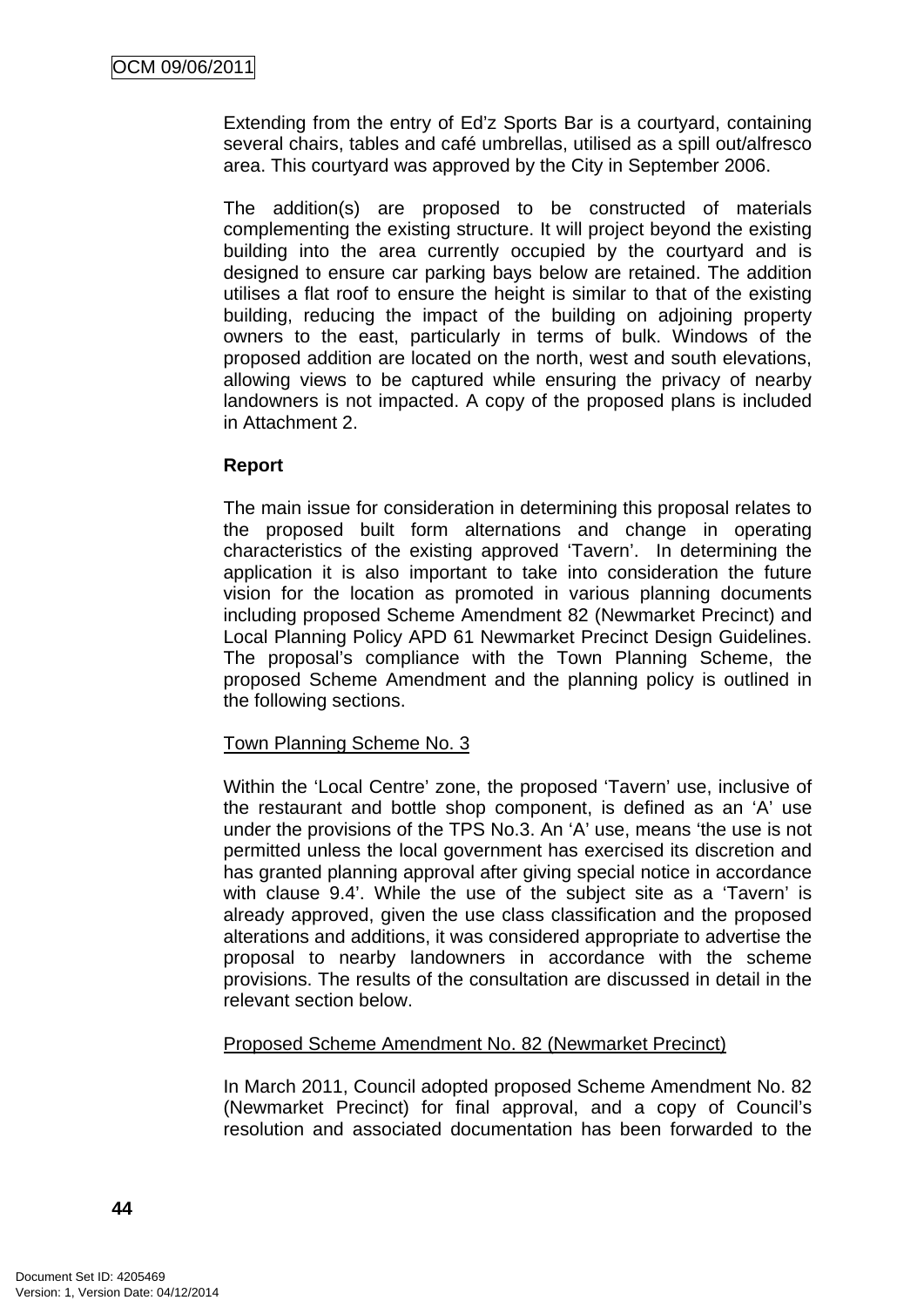Western Australian Planning Commission for final approval by the Hon. Minister for Planning. The scheme amendment is integral to the strategic planning for the location which aims to transform Cockburn Coast into a highly urbanised, vibrant coastal village, encompassing a wide range of land uses.

The proposed Scheme Amendment identifies the subject site as being within the proposed 'Special Use No. 24' (Mixed use) zone and outlines various permissible uses within this zone. Within the proposed 'Special Use No. 24' zone a 'Tavern' is considered a 'D' use, meaning it may be approved following the exercise of discretion by the local government. As indicated above, the existing tavern has development approval, whilst the additions are considered consistent with the proposed Scheme provisions and are therefore supported.

### General Development Requirements

Part 5 of the TPS No. 3 outlines the requirements for development across the City. Clause 5.9 deals specifically with the requirements for commercial and industrial uses. The development requirements for these uses are split into five main components, these being, building setbacks, amenity, convenience and functionality and car parking.

#### Building setbacks

Clause 5.9.1(b) states, 'a building shall be setback from boundaries or erected on boundaries so that the impact on the use and amenity of adjoining buildings is minimised and the scale and bulk of the buildings is compatible with the streetscape'.

The proposed building is considered to be of an appropriate scale for the 'Local Centre' zone. The proposed first floor extension utilises a flat roof design ensuring the overall height of the structure remains similar to the existing.

With regard to front setbacks, the proposal presents a minimum front setback to the proposed addition to the western boundary (Cockburn Road) of 7.0 metres. The majority of the setback area will be utilised for vehicle parking and manoeuvring. The setbacks of the remainder of the building are not the subject of the current proposal.

# Landscaping

The scheme requires that a minimum of 10% of the lot area be landscaped. In this instance, it is noted the subject site is already developed and as such the status quo will be maintained with respect to the provision of onsite landscaping. A condition requiring a landscaping plan, depicting the upgrade of existing landscaping has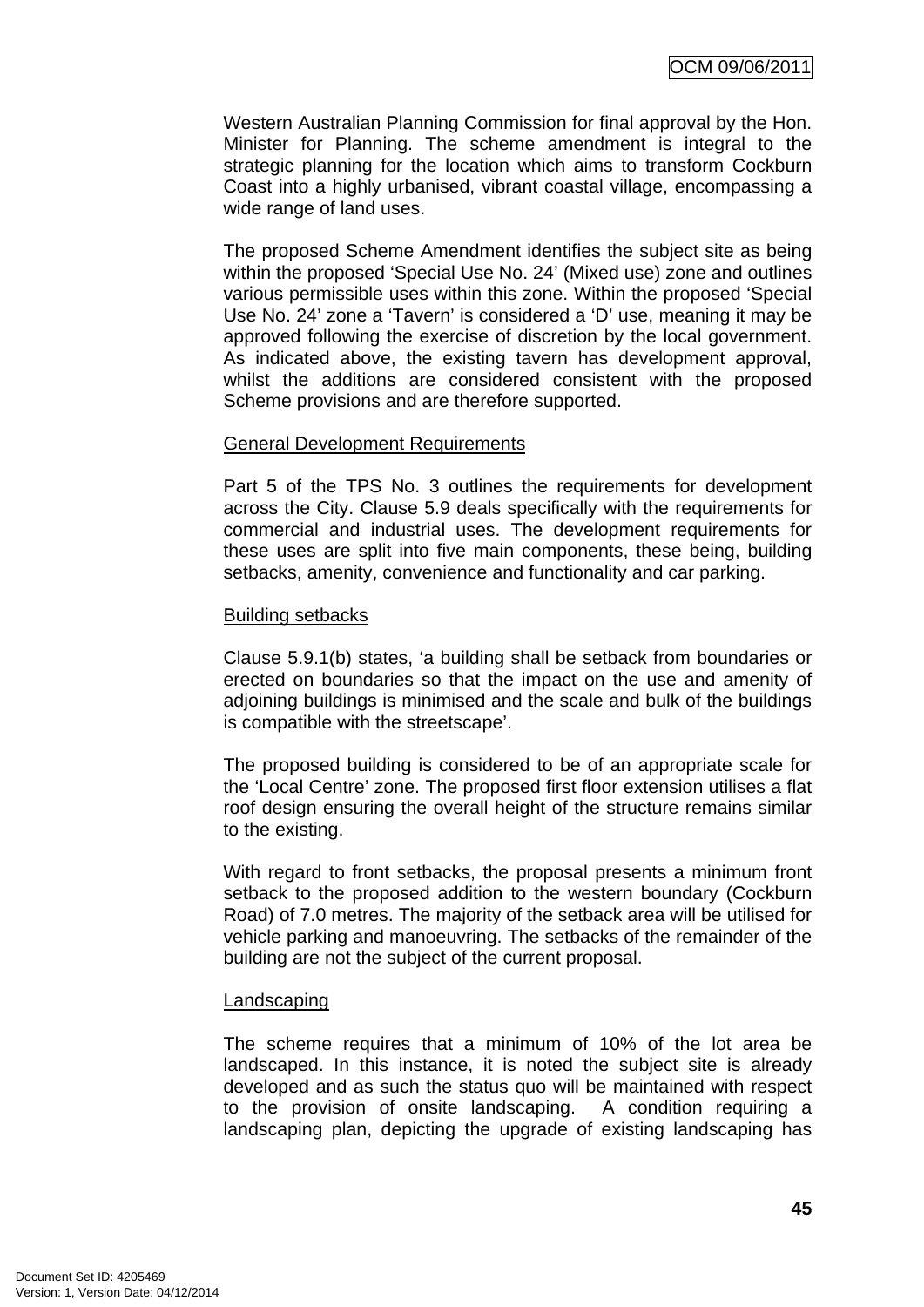been included as part of the officer's recommendation (see condition 2).

#### **Amenity**

Essentially Clause 5.9.3 of the TPS No. 3 requires additions to existing buildings to be designed in a fashion which ensures they complement the streetscape and do not negatively impact on surrounding properties. As indicated above, the proposed addition extends toward Cockburn Road, with the height similar to the existing structure. All other setbacks remain the same. The proposed design ensures adjoining landowners are not impacted on in terms of additional bulk.

While Clause 5.9.3 is principally concerned with built form, in considering amenity impacts it is also considered appropriate to discuss potential impacts of the proposal on adjoining landowners with respect to noise and other off site impacts.

During pre-lodgement discussions, the applicant was asked to provide a Noise Impact Assessment (NIA) and Management Plan, as a part of the application, to ensure these issues were dealt with comprehensively as part of the proposal. These reports are included in Attachment 2.

The NIA confirms the design of the proposed addition, along with the existing built form, will provide a buffer to the residential development behind. The recommended roof insulation to be incorporated into the design of the addition will provide a further noise attenuation. In addition, to providing recommendations with respect to design and construction materials, the NIA states only background music will be played within the addition at a level appropriate to allow conversation. It confirms live music will not be played. The City's Environmental Health service have reviewed the proposed Noise Impact Assessment and considered the measures outlined within to be acceptable. Condition 1 has been applied to ensure the measures outlined within the NIA are implemented to the City's satisfaction.

The Management Plan deals with issues such as responsible service of alcohol, operating hours, dress code, noise and sound attenuation, rubbish pick up and measures to be implemented at the close of business. The measures outlined in the document have been reviewed by the City's officers and are considered likely to ensure the 'tavern' continues to operate without undue impact on the surrounding landowners.

The Management Plan reflects the desire of the operator to move toward a family and food oriented establishment. The operator will be targeting the over 25 market, with a requirement for patrons to be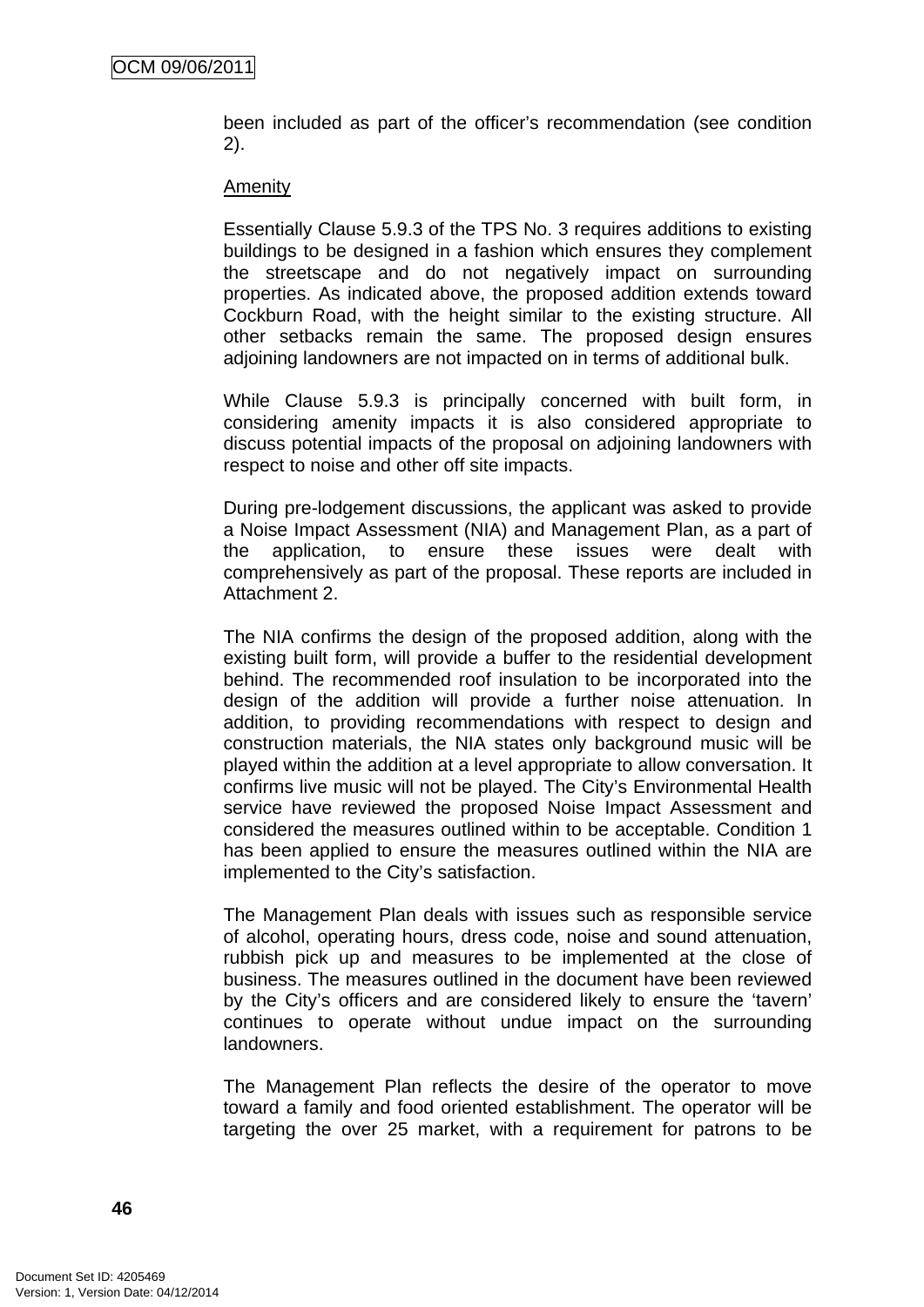dressed in smart casual attire. In addition, music within the additions will be limited to background levels, and patrons displaying rowdy or excessively noisy behaviour face a warning and possible ejection from the building.

With respect to litter, the Management Plan indicates staff shall undertake a general clean up of the location after close, picking up any empty bottles, or cans. Rubbish collection will be carried out by a contractor after 7 am to ensure the impact on surrounding neighbours is minimised.

The measures outlined in both the NIA and Management Plan is considered acceptable and will assist the Tavern to continue to operate in this location with minimal impact on surrounding landowners.

### Convenience and Functionality

Clause 5.9.4 is particularly concerned about ensuring development is designed so that it is convenient for those who use it. Located on Cockburn Road, the existing Tavern benefits from high levels of exposure and is serviced by a road which caters for large volumes of traffic.

The subject site is also accessible via various public transport (bus) services running through the area, linking it to Fremantle and surrounding suburbs. Further the development is within walking distance for residents to the north east and south of the development.

In addition to being accessible from the surrounding suburbs, the proposed site plan allows for safe and convenient vehicle and pedestrian movements across the site. A waste management plan will be provided prior to the issue of a building licence (see condition 6) ensuring that storage and waste disposal are dealt with appropriately and convenient for all users. The proposed development is considered to be convenient and functional for all users and as such Clause 5.9.4 is considered to be satisfied.

#### Vehicle Parking

During the pre-lodgement meetings the applicant was informed car parking is likely to be the greatest inhibitor to development on the subject site, particularly given there is no room to expand car parking numbers onsite. In preparing the submission the applicant has therefore been careful to ensure the proposed additions do not result in a net increase in parking requirement under the provisions of TPS No. 3.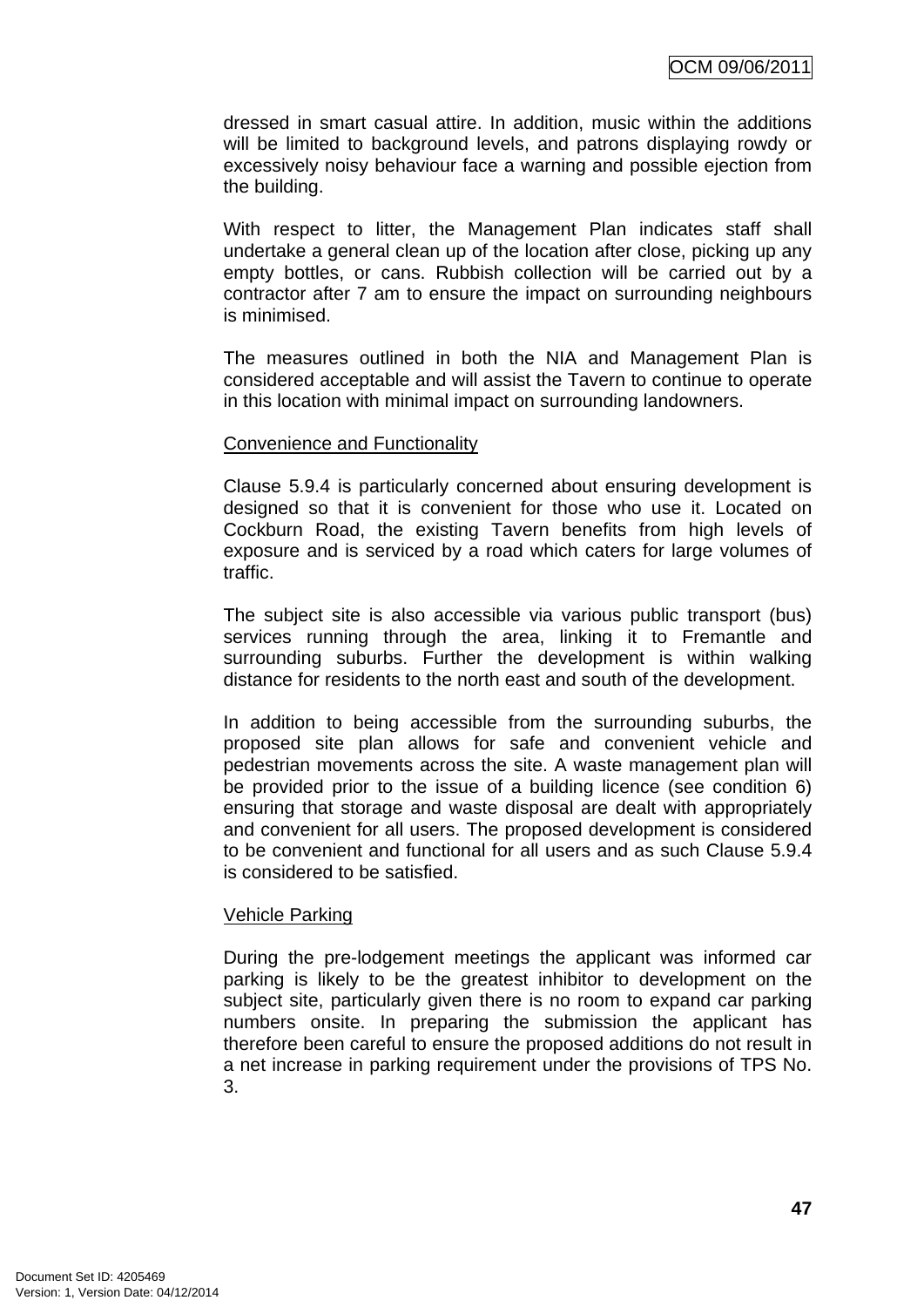Based on the current land uses there is an existing operating shortfall of 51 car parking bays (see page number 3 of Attachment 2 for calculation).

In order to increase the floor area of the existing tavern operation, while at the same time ensuring parking demand is not increased, the applicant has decreased the intensity of use on site. In order to decrease the use intensity, the applicant has reduced the amount of traditional standing drinking area, replacing this with greater numbers of seats within the establishment. This is consistent with the operators', intention to transform the existing 'Tavern' from a workers style establishment, to one which is more food and family focused.

In order to assess the parking requirements of the proposed 'Tavern' the provisions of Table 3 of TPS No. 3 have been taken into consideration. The seated areas were assessed against the restaurant provisions of Table 3 (1 car bay per four seats) and the standing area calculated at 1 bay for every 2  $m^2$  of drinking area. This approach is consistent with the that taken in assessing the 'Tavern' at the corner of Hammond Road and Brushfoot Avenue in Hammond Park, a development approved by Council at its meeting of 13 November 2008 and the 'Tavern' on the corner of Beeliar Drive and Hammond Road, approved by Council in 2010.

The table below summarises the required parking and takes into account the exiting shortfall.

| Car Parking requirement as per Table 3 of TPS No. 3       | Car bays required |
|-----------------------------------------------------------|-------------------|
| Bottle shop $98m^2 \text{ } @$ 1 bay per 12m <sup>2</sup> | 8.16              |
| Sitting area 212 seats @ 1bay per 4 seats                 | 54                |
| Standing area 65.4 $m^2 \otimes 1$ bay per 2              | 33.7              |
| Total Bays required 96 (rounded to nearest whole number   |                   |
| Minus parking on site                                     | 45                |
| Minus approved parking shortfall                          | 51                |
| Resultant surplus/shortfall                               |                   |

The alterations taking place within the existing building footprint are permissible under the provisions of TPS No. 3 and when combined with the proposed addition do not exacerbate the existing car parking shortfall on site.

#### Local Planning Policy – APD 61 Newmarket Design Guidelines

The Local Planning Policy - APD 61 Newmarket Design Guidelines (APD 61) was adopted by Council on 12 August 2010. APD 61 aims to ensure that new development within the Newmarket Precinct has regard to the Cockburn Coast District Structure Plan and provides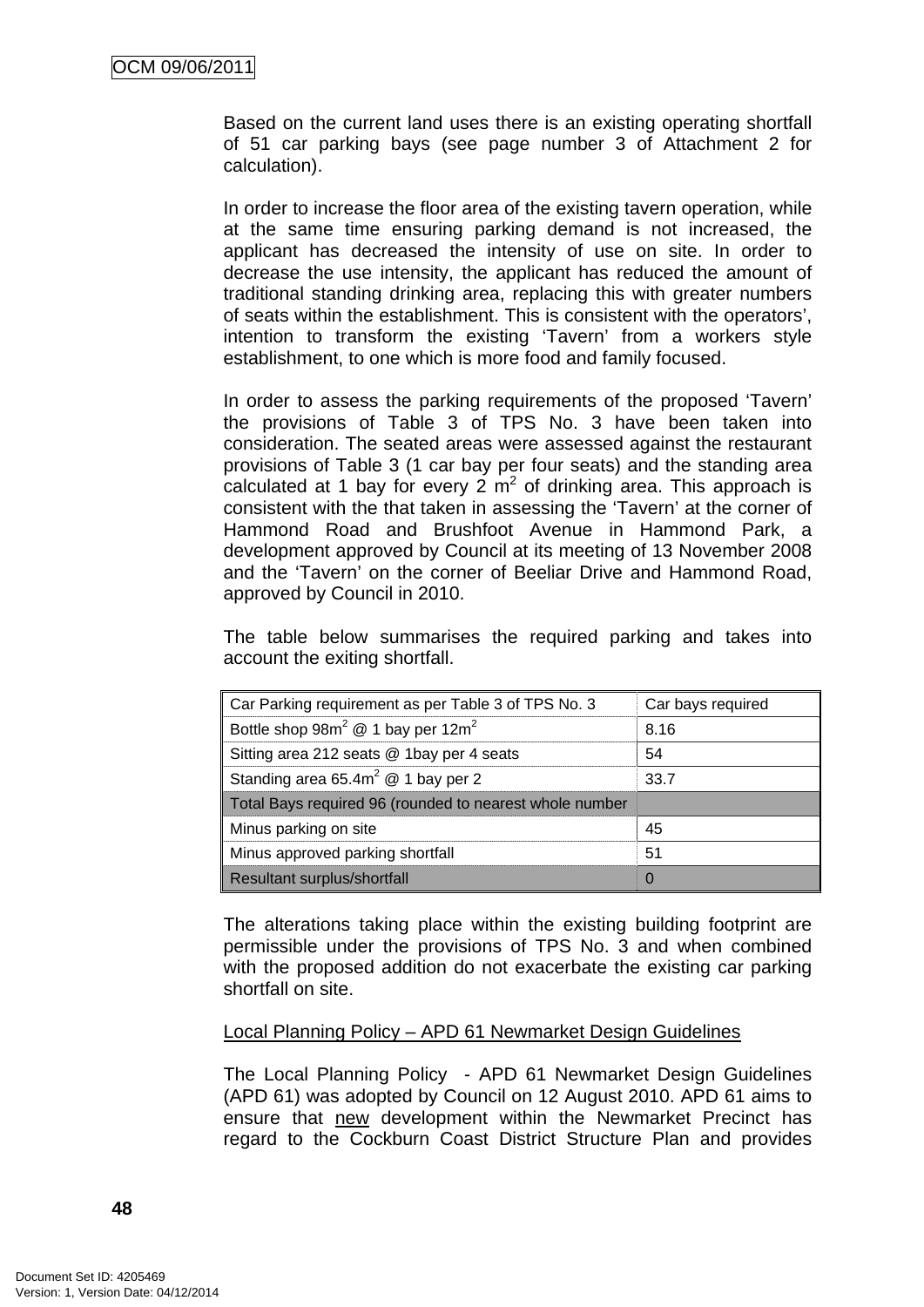detailed guidance with respect to issues such as land use, building heights and setbacks, robust building design, vehicle access and car parking.

While APD 61 promotes an engaging, urban form of development, with nil street setbacks and parking at the rear of the property, this Policy more relevantly applies to new development and large scale redevelopment. Some discretion is required where relatively modest additions to an existing building are proposed as is the case with the current application.

The proposed addition is considered appropriate in scale and height in the subject location, utilising a mix of materials and therefore adding interest to the current built form. Entrance points are clearly defined whilst the addition will provide for a higher surveillance of the street frontage and public domain. These features are consistent with the provisions of APD 61 and as such the additions are supported.

#### **Consultation**

As indicated above, a 'Tavern' is an 'A' use in the 'Local Centre' zone and as such has been advertised to approximately 40 landowners adjacent to the subject site for comment. A total of five submissions have been received, consisting on four objections and one nonobjection. A schedule of submissions is included as a part of this report (see Attachment 3).

The main concerns raised with respect to the proposal are as follows:

- 1. incompatibility of the use with the residential/family nature of the locality;
- 2. visual privacy concerns;
- 3. noise generated by the use and traffic movements;
- 4. anti-social behaviour, such as littering;
- 5. the loss of views; and
- 6. depreciation in property values.

The use of the land has been approved by the City previously and is not the subject of the current application, which proposes various additions and alterations to the existing 'Tavern'. The use is permissible under the current and proposed scheme provisions and the future vision for the area promotes a range of land uses, in close proximity.

The design of the proposal is considered acceptable, having regard to the general development provisions of TPS No.3 and the provisions of APD61 and assists in ensuring residential amenity is not impacted on via building bulk, loss of visual privacy or additional noise. Noise and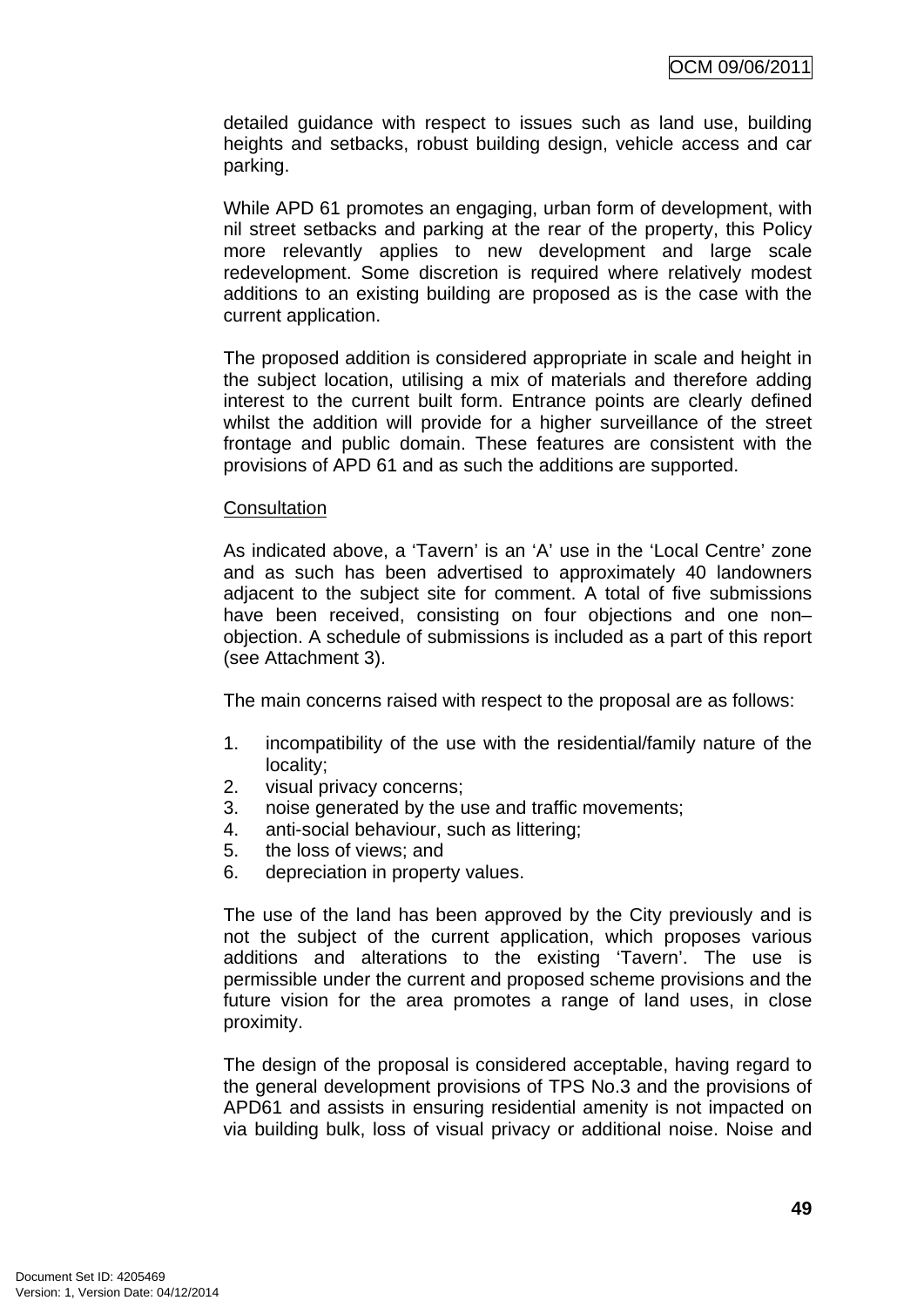anti social behaviour have also been addressed to the City's satisfaction via the NIA and management statement.

While the loss of views is not necessarily a planning consideration, the height of the proposed addition is in keeping with the existing building and as such the potential for loss of views is considered negligible - Point 6 is not a valid planning consideration and as such is not required to be addressed.

### **Conclusion**

It is considered that the proposed alterations and additions to the existing 'Tavern' are acceptable in land use terms, having regard to the provisions of TPS No.3 and proposed Scheme Amendment No.82. The additions are also generally compliant with the general development provisions of TPS No.3 and the provisions of APD61 – Newmarket Design Guidelines. The design of the additions, combined with the NIA and Management plan will ensure the existing 'Tavern' continues to operate without impact on surrounding landowners.

It is considered the development of this site, in the manner outlined in the applicant's submission would be a welcome addition to the range of eating/drinking establishments that exist across the City. It is recommended therefore that the application be approved subject to the conditions outlined.

# **Strategic Plan/Policy Implications**

# **Demographic Planning**

• To ensure the planning of the City is based on an approach that has the potential to achieve high levels of convenience and prosperity for its citizens.

#### **Lifestyle and Aspiration Achievement**

• To identify community needs, aspirations, expectations and priorities for services that are required to meet the changing demographics of the district.

#### **Employment and Economic Development**

• To plan and promote economic development that encourages business opportunities within the City.

Policy APD61 'Newmarket Design Guidelines' refers.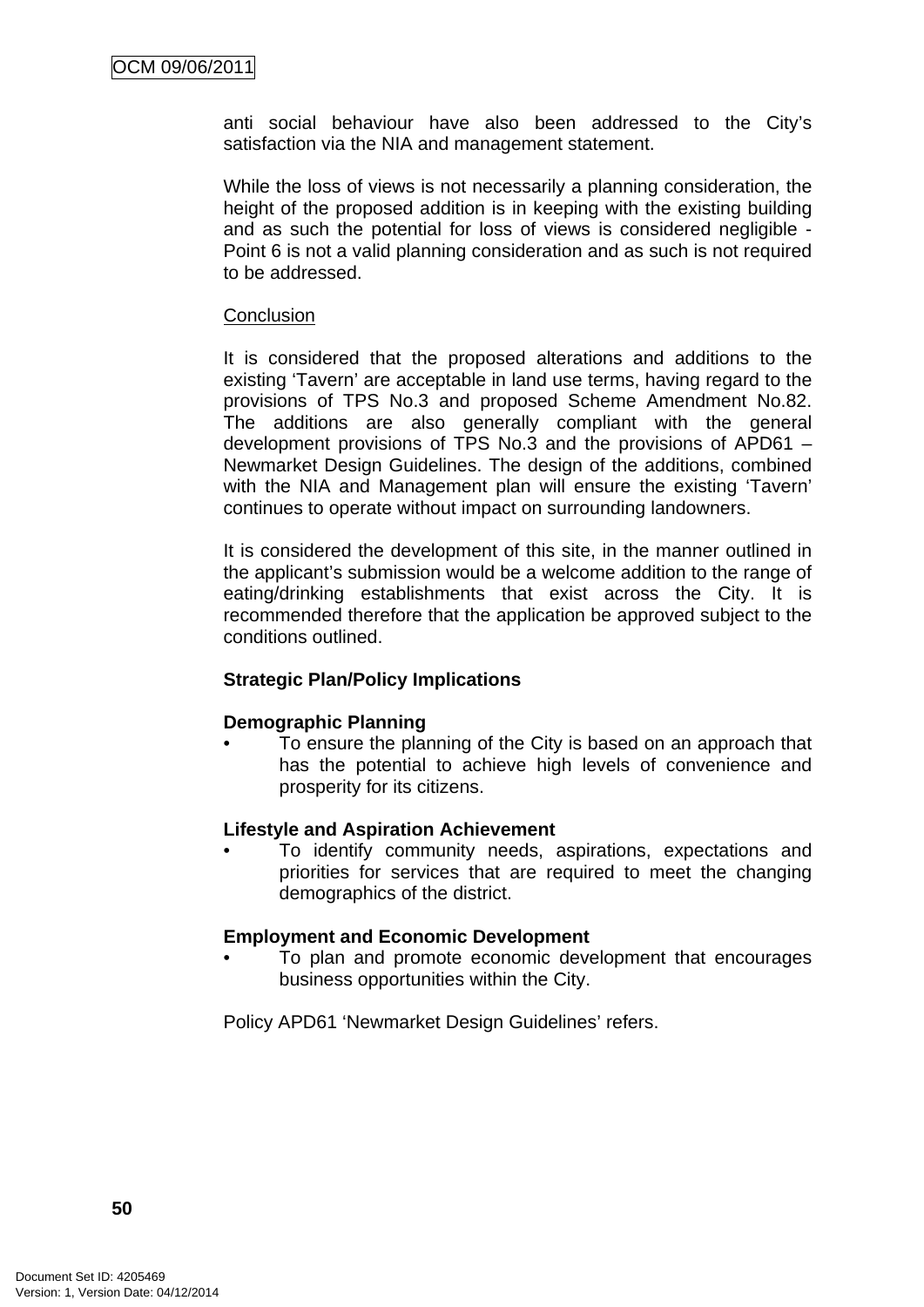# **Budget/Financial Implications**

In the event an application for review to the State Administrative Tribunal arises in respect of the Council's determination, there may be a cost to be borne by the City (out of the existing operational budget).

# **Legal Implications**

Town Planning Scheme No. 3

# **Community Consultation**

Refer to report.

# **Attachment(s)**

- 1. Location plan
- 2. Development application
- 3. Schedule of Submissions

# **Advice to Proponent(s)/Submissioners**

The applicant and those who made a submission have been advised that the application is to be considered at the 9 June 2011 Ordinary Council Meeting.

# **Implications of Section 3.18(3) Local Government Act, 1995**

Nil.

# **15. FINANCE AND CORPORATE SERVICES DIVISION ISSUES**

# **15.1 (OCM 9/6/2011) - LIST OF CREDITORS PAID - APRIL 2011 (FS/L/001) (N MURICIO) (ATTACH)**

# **RECOMMENDATION**

That Council receive the List of Creditors Paid for April 2011, as attached to the Agenda.

# **COUNCIL DECISION**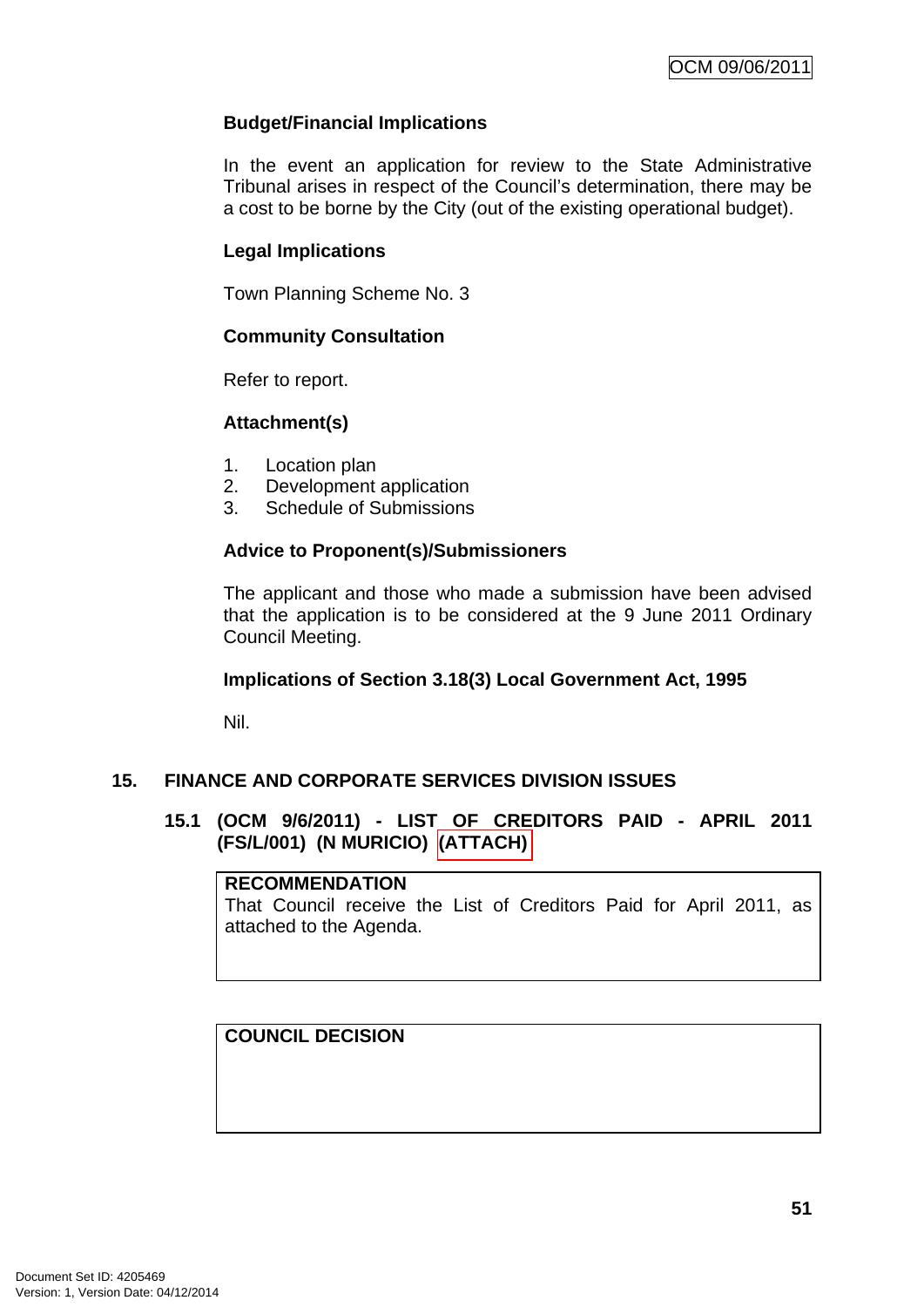# **Background**

It is a requirement of the Local Government (Financial Management) Regulations 1996, that a List of Creditors be compiled each month and provided to Council.

# **Submission**

N/A

# **Report**

The list of accounts for February 2011 is attached to the Agenda for consideration. The list contains details of payments made by the City in relation to goods and services received by the City.

# **Strategic Plan/Policy Implications**

### **Governance Excellence**

• To conduct Council business in open public forums and to manage Council affairs by employing publicly accountable practices.

# **Budget/Financial Implications**

N/A

**Legal Implications** 

N/A

# **Community Consultation**

N/A

# **Attachment(s)**

List of Creditors Paid – April 2011.

# **Advice to Proponent(s)/Submissioners**

N/A

**Implications of Section 3.18(3) Local Government Act, 1995**

Nil.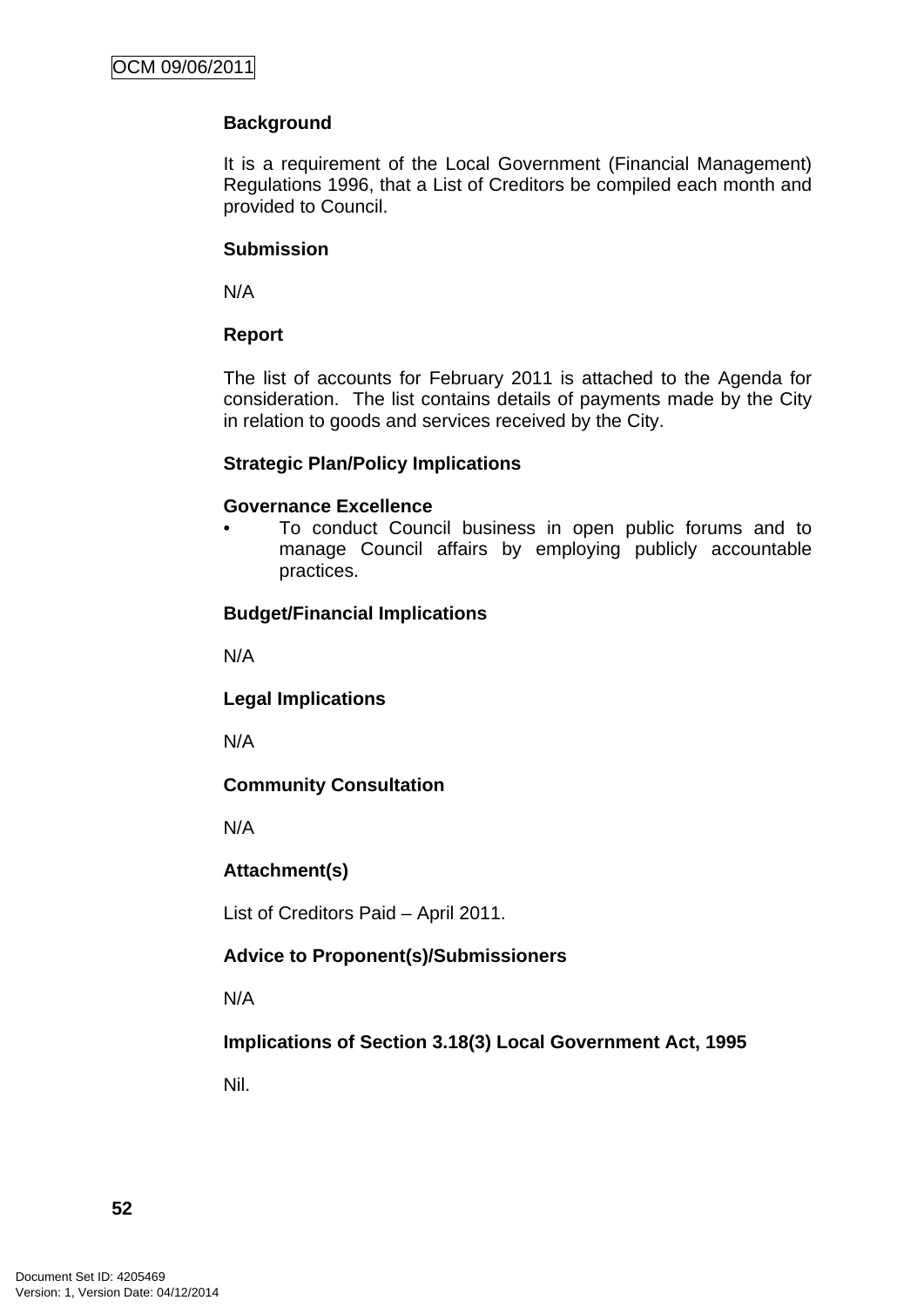# **15.2 (OCM 9/6/2011) - STATEMENT OF FINANCIAL ACTIVITY AND ASSOCIATED REPORTS - APRIL 2011 (FS/S/001) (N MAURICIO) (ATTACH)**

# **RECOMMENDATION**

That Council receive the Statement of Financial Activity and associated reports for April 2011, as attached to the Agenda.

# **COUNCIL DECISION**

# **Background**

Regulations 1996 prescribes that a local government is to prepare each month a Statement of Financial Activity.

Regulation 34(2) requires the Statement of Financial Activity to be accompanied by documents containing:–

- (a) details of the composition of the closing net current assets (less restricted and committed assets);
- (b) explanations for each material variance identified between YTD budgets and actuals; and
- (c) any other supporting information considered relevant by the local government.

Regulation 34(4)(a) prescribes that the Statement of Financial Activity and accompanying documents be presented to Council within 2 months after the end of the month to which the statement relates.

The regulations require the information reported in the statement to be shown either by nature and type, statutory program or business unit. The City has chosen to report the information according to its organisational business structure, as well as by nature and type.

Financial Management Regulation 34(5) requires Council to annually set a materiality threshold for the purpose of disclosing budget variance details. To this end, Council has adopted a materiality threshold variance of \$100,000 for the 2010/11 financial year.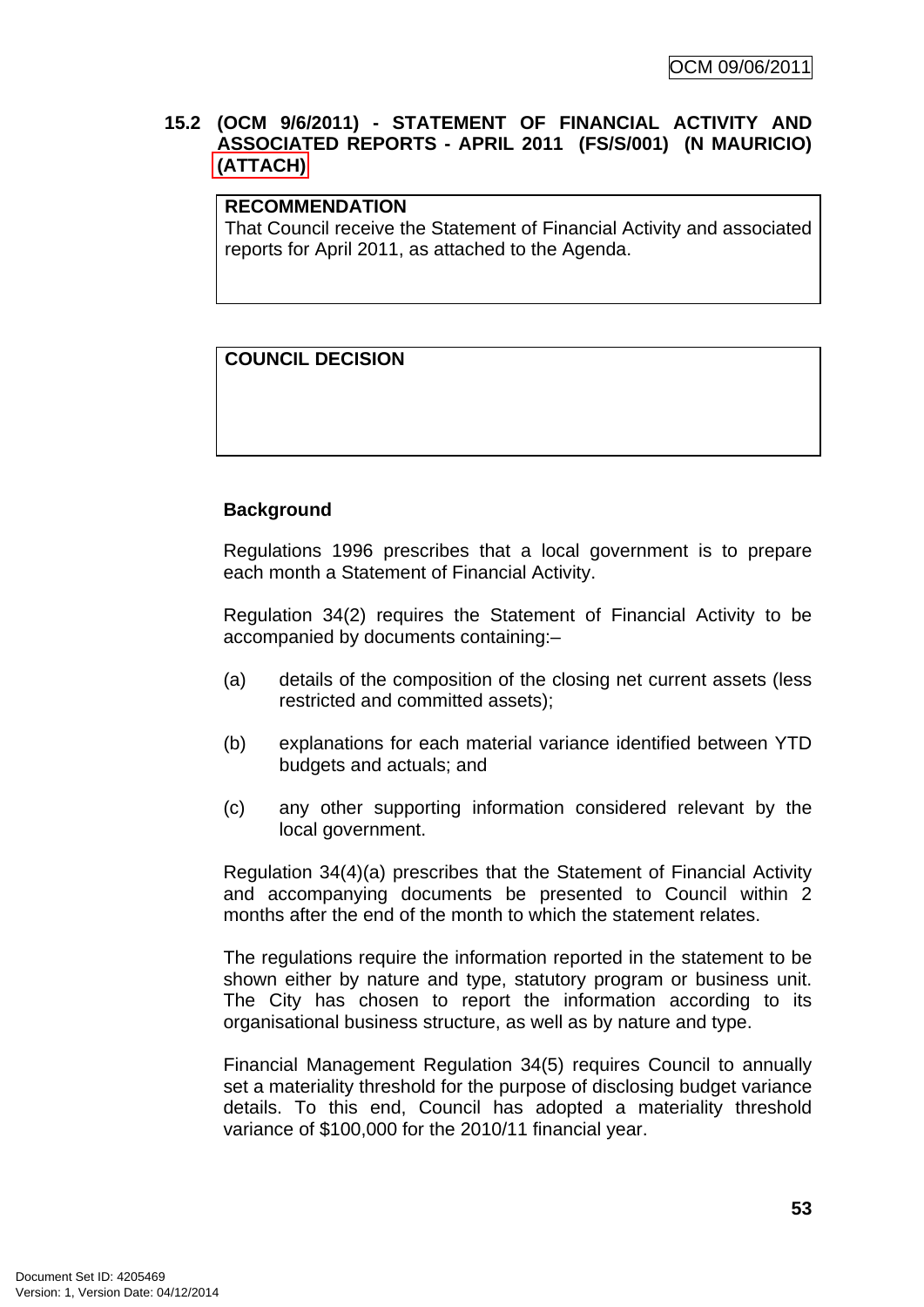# **Submission**

N/A

### **Report**

The City had a closing actual position of \$32.4M at month's end, \$18.2M higher than the forecast YTD budget of \$14.2M. This is primarily due to a delay in processing budgeted annual transfers from the Municipal account into the cash backed reserve accounts (totalling \$13M). These will be processed in the month of May.

The remainder of the variance is attributed to out-performance of the budget in several key revenue areas and a general underspending of operating budgets.

The full year revised budget is now showing a surplus position of \$1.1M, versus the balanced budget position adopted last June (nil surplus or deficit). Various budget adjustments made throughout the year have contributed to this as outlined in Note 3 of the financial report, including the impact of the mid-year budget review adopted in February.

Also impacting positively on the surplus, are developer contribution scheme (DCA) funds totalling \$352k identified during the month for repayment to the Municipal account. These monies represent prefunded commitments in prior financial years by the Municipal account.

In view of the current YTD closing actual position, the surplus is expected to come in above the budgeted position to some extent. Any surplus generated will be transferred into Council's cash backed Community Infrastructure Reserve in accordance with the Budget Management Policy SC34.

#### Operating Revenue

The overall operating revenue budget is \$2.4M ahead of the YTD budget. Interest earnings are ahead of the YTD budget by \$0.8M. Earnings on Reserve funds in particular compromise this variance at \$0.51M over budget, although this is quarantined and hence does not impact the overall end of year budget position. This out-performance continues to be driven by strong rates of return on TD investments, and the seasonally high principal investment balance of \$80M.

Property rating income is \$0.75M ahead of the YTD budget. This has predominantly resulted from growth in the property rate base over and above conservative estimates.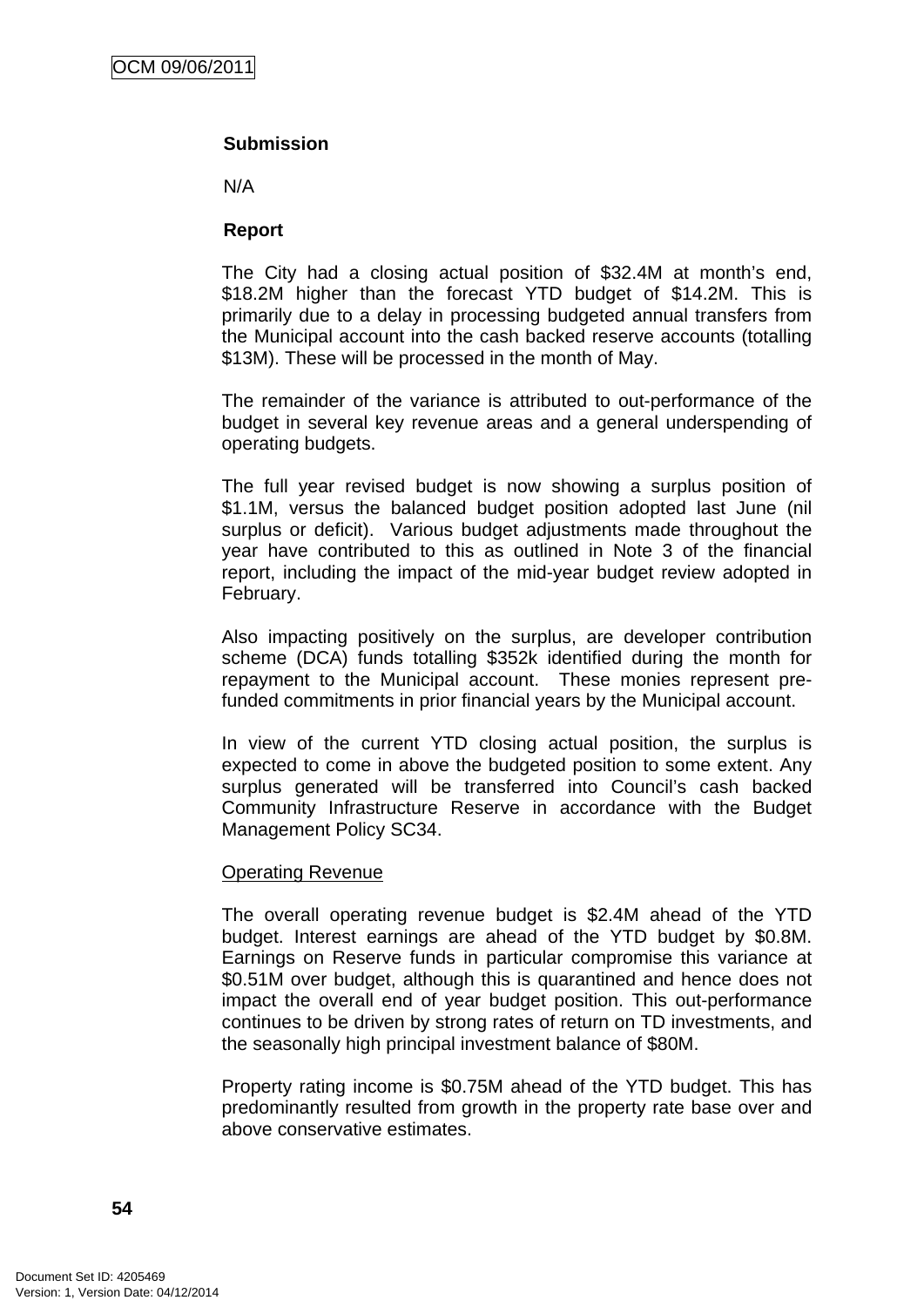Revenue for the South Lake Leisure Centre is \$0.30M (15%) ahead of YTD budget and has already reached the full year target. This may in part be due to the record hot summer experienced in Perth this year. Both the Aquatic and Fitness segments of the centre have done particularly well this year.

Human Services grant funding is currently ahead of YTD budget by \$0.34M. However, these funds are restricted in purpose and will therefore not impact the year end position.

As a result of the mid-year budget review, income from the Waste Disposal operation is more in tune with the revised YTD budget. However, revenue from the sale of salvaged materials is exceeding budget by \$0.15M (47%).

#### Operating Expenditure

Operating expenditure is running \$2.7M below the YTD budget (versus \$3.1M last month). It should be noted here that material commitments are accrued into the monthly accounts in order to reflect a more realistic month end position (eg. security patrol costs, RRRC gate fees, landfill levy etc.).

On the savings side, employee costs are contributing \$1.0M, materials and contracts \$1.8M, and other expenses \$0.5M (comprising landfill levies and grants and donations). These are offset somewhat by increased utility costs \$0.3M (power mainly) and insurance costs \$0.2M (prior year workers compensation premium calls).

Most business units are running within their budget allocations, Infrastructure Services being the exception. This is due to increased power costs (\$0.15M) and general repairs/maintenance (\$0.3M) within facilities management; and excess plant running costs of \$0.35M.

The Parks and Environment Unit is showing an underspend of \$0.53M across their operational budgets, although this is not expected to materially contribute to a surplus by year's end.

Liability for the State Landfill Levy was estimated to be \$0.23M under the YTD budget and general operating costs at the waste recovery park were down \$0.29M. The quantum of landfill levy is governed by tonnage to landfill, so is offset against the fees and charges generated.

Further details of the material variances within each Business Unit are shown in the Variance Analysis section of the financial report.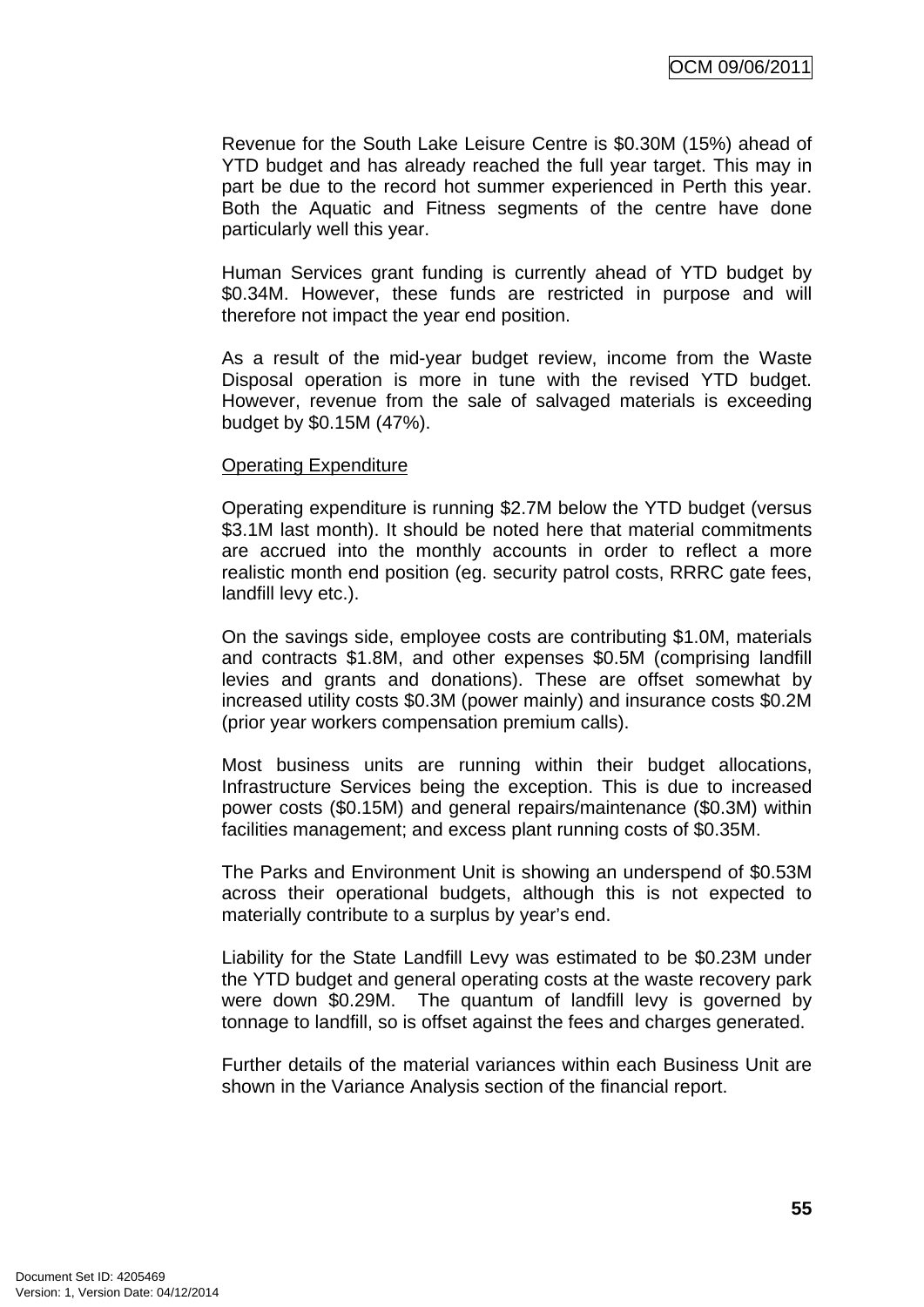# Capital Program

The City's capital budget is showing an overall underspend of \$10.1M against a YTD budget of \$25.9M. Public infrastructure projects are the biggest contributor to the underspend variance at \$6.4M, plant acquisition and replacement contributes \$1.8M, and land & buildings adds \$1.7M.

A point of note is the fact \$12.4M of the total \$40.4M capital budget is cash flowed to occur in June. This is unlikely to eventuate and will contribute to a large carried forwards number into next year's budget. Hammond Rd  $2^{n\bar{d}}$  carriageway construction – Russell to Bartram (\$2.0M), Cell 7 construction at Henderson waste park (\$1.95M), and the Grandpre Crescent subdivision (\$1.4M) are some of the more significant projects likely to be substantially carried forward into the new financial year.

Specific details on under/over spent projects as at 30 April can be found in the CW Variances section of the monthly report.

### Cash & Investments

Council's cash and current/non-current investment holdings reduced to \$79.6M (from \$84.1M in the previous month). However, this is well above the YTD budget forecast of \$63.7M due to a number of contributing factors, not least being the significant underspend within the capital program.

Of this total cash and investment holding, \$40.5M represents the City's cash reserves, whilst another \$4.8M is held for other restricted purposes such as bonds and capital contributions. The balance of \$34.3M represents the cash component of the working capital required to fund the City's operations and the municipal funded portion of the capital program over the remainder of the financial year.

The City's investment portfolio made an annualised return of 6.00% for the month, down from 6.27% in the previous month due to one less day in the month. Generally, the average rate of return has increased steadily throughout the year as lower yielding investments mature and are then reinvested at a higher yielding rate. Investment decisions made during the month continued to follow the strategy of using short to medium dated TD's with APRA regulated Australian banks.

#### Description of Graphs and Charts

There is a bar graph tracking Business Unit operating expenditure against budget. This provides a very quick view of how the different units are tracking and the comparative size of their budgets.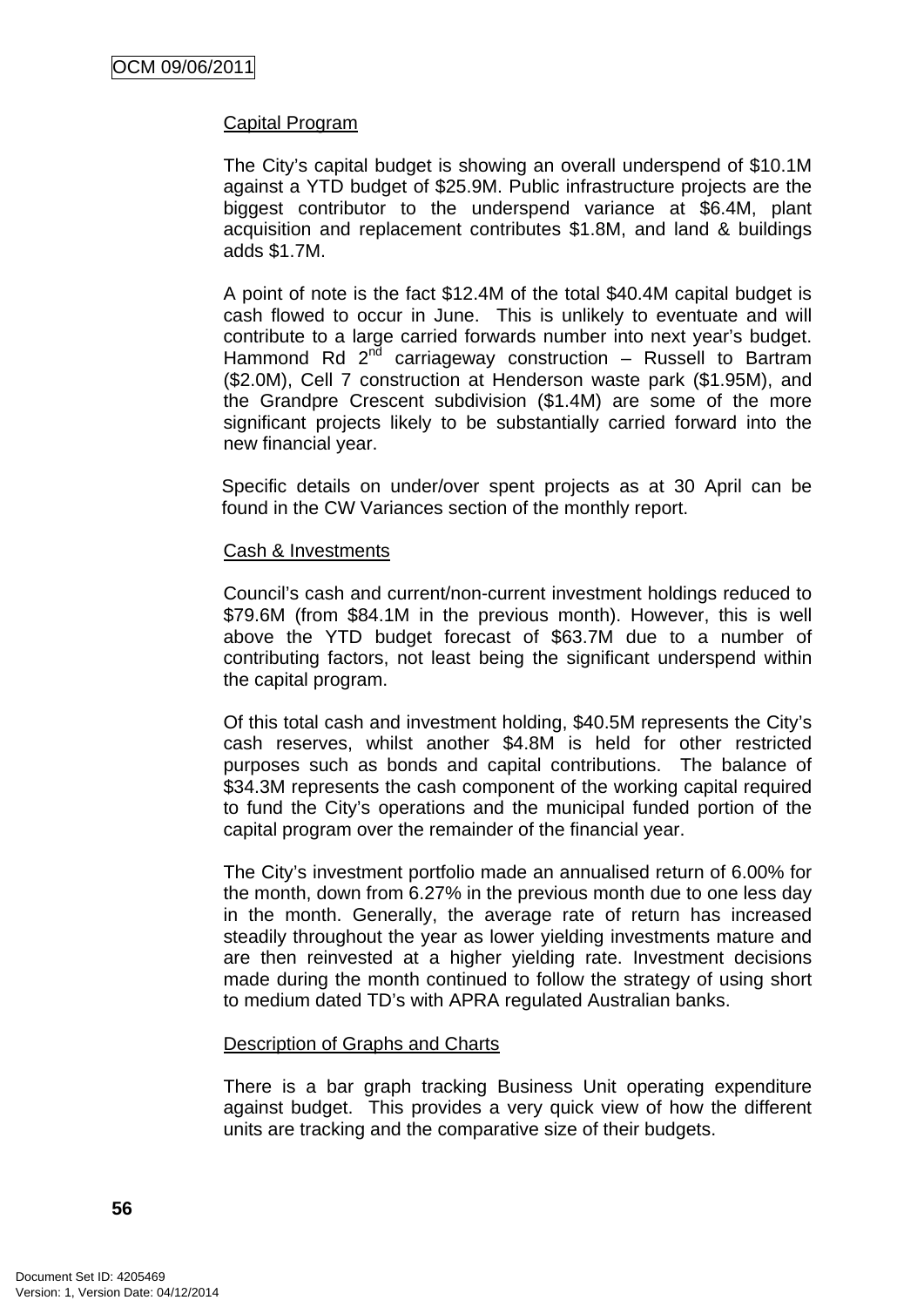The Capital Expenditure graph tracks the YTD capital spend against the budget. It also includes an additional trend line for the total of YTD actual expenditure and committed orders. This gives a better indication of how the capital budget is being exhausted, rather than just purely actual cost alone.

A liquidity graph shows the level of Council's net current position (adjusted for restricted assets) and trends this against previous years. This gives a good indication of Council's capacity to meet its financial commitments over the course of the year.

Council's overall cash and investments position is provided in a line graph with a comparison against the YTD budget and the previous year's position at the same time.

Pie charts included show the break-up of actual operating income and expenditure by nature and type and the make-up of Council's current assets and liabilities (comprising the net current position).

# **Strategic Plan/Policy Implications**

#### **Governance Excellence**

• To conduct Council business in open public forums and to manage Council affairs by employing publicly accountable practices.

#### **Budget/Financial Implications**

Material variances identified of a permanent nature (i.e. not due to timing issues) may impact on Council's final budget position, depending upon their nature.

#### **Legal Implications**

N/A

#### **Community Consultation**

N/A

# **Attachment(s)**

Statement of Financial Activity and associated reports – April 2011.

#### **Advice to Proponent(s)/Submissioners**

N/A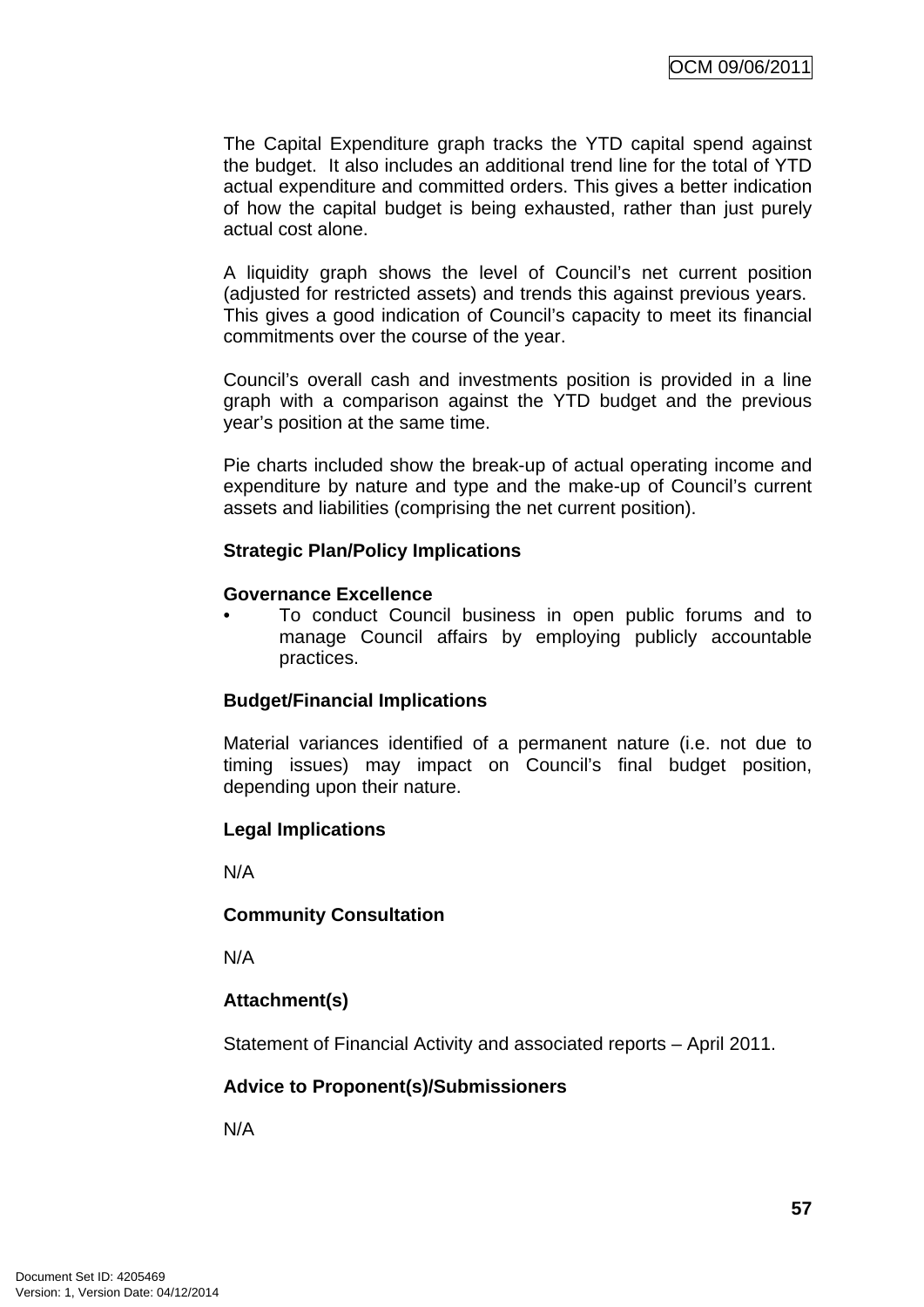# **Implications of Section 3.18(3) Local Government Act, 1995**

Nil.

### **15.3 (OCM 9/6/2011) - ADOPTION OF MUNICIPAL BUDGET 2011/12 AND ANNUAL BUSINESS PLAN 2010/11 (IM/B/006; IM/B/007) (S DOWNING/N MAURICIO) (ATTACH)**

# **RECOMMENDATION**

That Council adopt:

- (1) the Municipal Budget for 2011/12 and associated Schedules, as attached to the Agenda; and
- (2) the Annual Business Plan for 2011/12, as attached to the Agenda.

**TO BE CARRIED BY AN ABSOLUTE MAJORITY OF COUNCIL**

**COUNCIL DECISION** 

# **Background**

Council is required to adopt an Annual Budget by 31 August each year. To this end the City adopts its budget in June of each year.

In addition, the City also presents the Annual Business Plan for 2011/12 which is a detailed plan for the new financial year. The purpose of adopting an Annual Business Plan allows for each financial year to be based on the broader Plan for the District. This is done so as to allow ratepayers to have certainty that the Plan for the District is the guiding document governing the financial planning for the City.

# **Submission**

N/A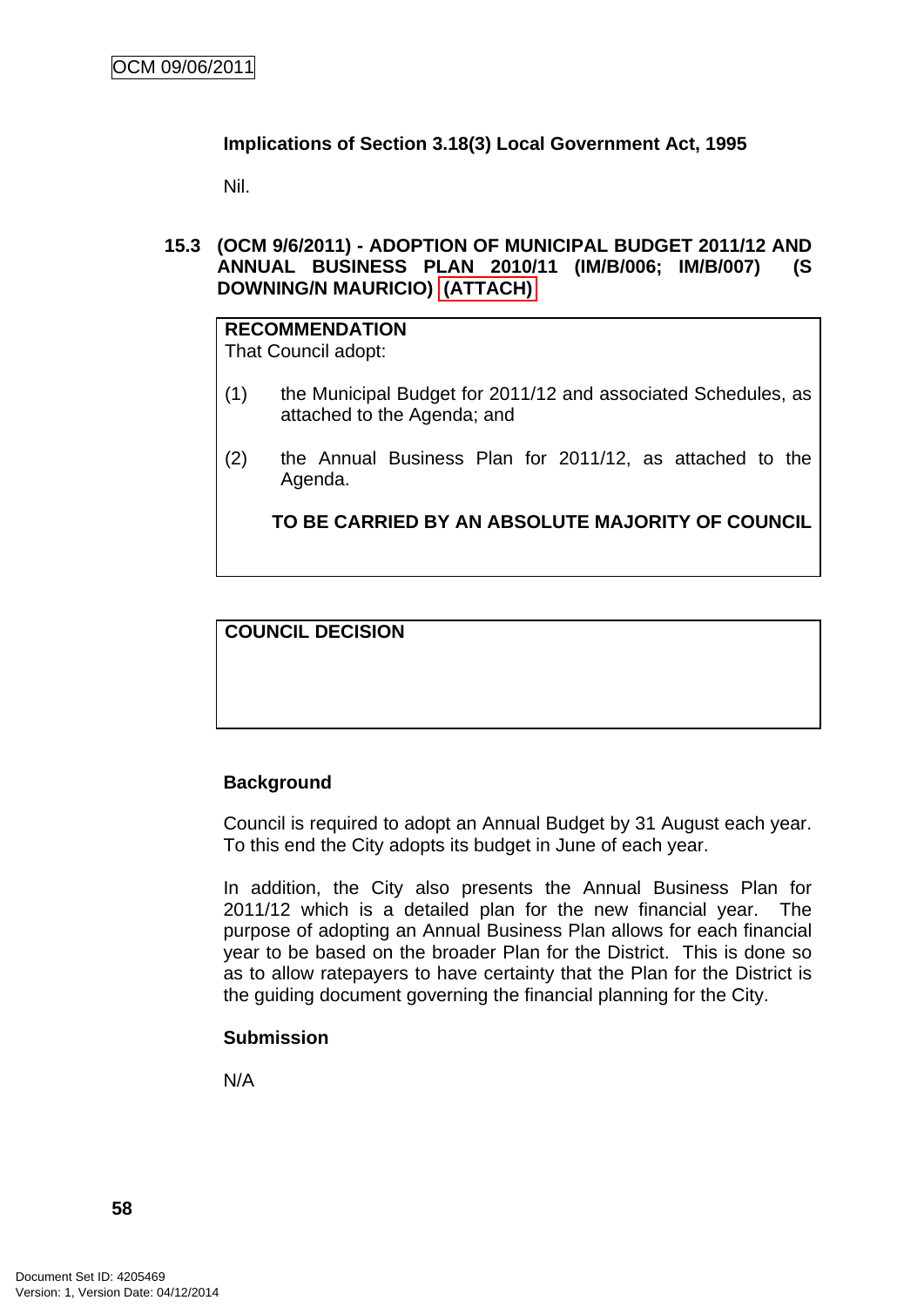# **Report**

The Municipal Budget, in the prescribed statutory format, is attached to the Agenda.

# Annual Business Plan 2011/12

The Annual Business Plan, detailing the business activities of the City's Service Units for 2011/12 is attached to the Agenda.

The Plan for the District 2010/20 sets out the future for the district over the next ten years. The Business Plan concentrates on the activities over the next twelve months, ie. the 2011/12 financial year.

The Business Plan (the Plan) sets out a summary of the activities to be undertaken by Council during the year. The Plan sets out by Division and Service Unit, projects to be undertaken, key performance measures and budgets for income and expenditure. The Annual Report for 2010/11 will report on the actual achievements for the year compared to these project lists, measures and budgets.

# Municipal Budget 2011/12

The Municipal Budget for the financial year 2011/12 is proposed to be adopted on 9 June 2011. In addition, to the Statutory Budget as required by the Local Government Act 1995, there are schedules covering the capital works and operating initiatives together with carried forward capital works from 2010/11 and the Schedule of Fees and Charges for the new financial year.

The Proposed Budget for 2011/12 is based on the following set of parameters:

#### *Rates:*

The Budget is prefaced on an overall increase of 5.5% for the average residential, commercial and industrial improved property. The situation is different in 2011/12 when compared to 2010/11 due to the general triennial gross rental value (GRV) revaluation that will come into effect on 1 July 2011. The average increase for residential improved properties is 39% (for Commercial and Improved Properties the increase in GRV is 15%). To negate the impact of the substantial revaluation, the rate in the dollar will be lowered by the same amount, that is 39% (15% for commercial/industrial) and a 5.5% increase applied to the adjusted lower rate in the dollar. The issue like in all revaluation years (every three years), is the increase in GRV of 39% applies to the average house (calculated by dividing the total gross rental values for all houses by the number of all houses) for the whole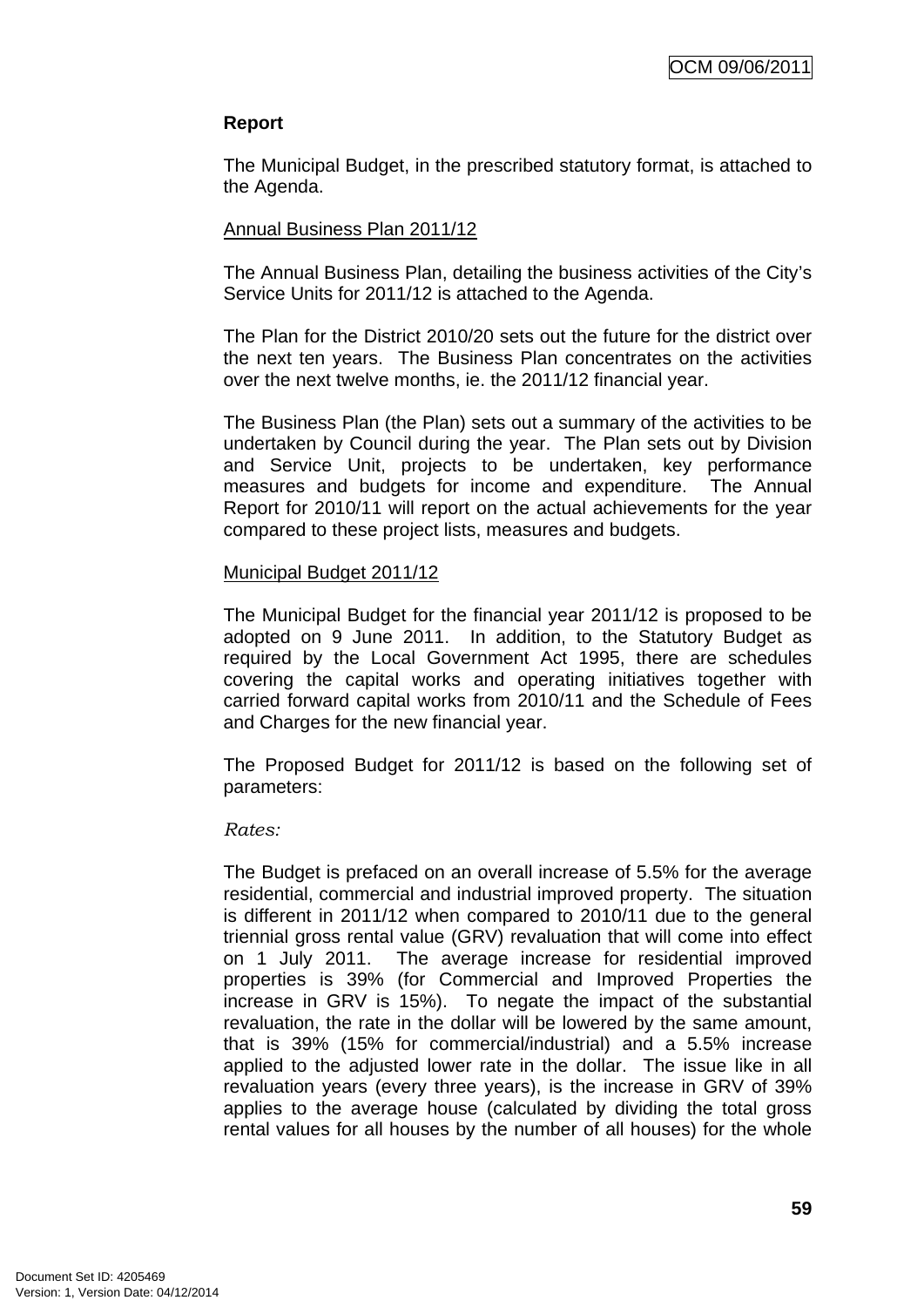of the municipality and not to any one property. This means there will be variations to the average GRV. So where a property has had an increase in GRV greater than the average the increase in their 2011/12 rates will be more than 5.5%. Where the increase in GRV is less than the average the increase in their rates will be less than 5.5%.

Vacant land (residential) will receive an overall reduction in their rates compared with the prior year. This is due to the Valuer General amending the valuation methodology effective for the new financial year. The method was changed from a GRV derived using 5% of the market value to one using a factor of 3%, effectively a 40% reduction. At the same time, land values have increased. Overall the average vacant residential block will receive lower rates of around an average of 15%. As the Valuer General did not amend the methodology for valuing commercial or industrial properties, the average increase will be around the 5% unless its revaluation was more or less than the average increase.

|                        | 2010/11 | 2011/12 |               |
|------------------------|---------|---------|---------------|
| <b>Avg House</b>       | \$      | \$      | % Increase    |
| Rates                  | 729     | 769     | 5.5           |
| Waste                  | 345     | 365     | 5.8           |
| Co-Safe                | 45      | 50      | 11.1          |
| <b>Council Charges</b> | 1,119   | 1,184   | 5.8           |
| <b>State Govt ESL</b>  | 172     | 189     | 9.4           |
| Total                  | 1,291   | 1,373   | 6.3           |
|                        |         |         | \$1.57 per wk |
| <b>Min Payment</b>     |         |         |               |
| Rates                  | 575     | 600     | 4.3           |
| Waste                  | 345     | 365     | 5.8           |
| Co-Safe                | 45      | 50      | 11.1          |
| <b>Council Charges</b> | 965     | 1,015   | 5.2           |
| <b>State Govt ESL</b>  | 136     | 147     | 8.2           |
| Total                  | 1,101   | 1,162   | 5.6           |

It is expected that other Councils in the South West Metro area will increase their rates by 4.5% to 12%. The latter is Rockingham Council, like Cockburn another growth Council.

Unimproved value properties are revalued every year by the Valuer General. The increase will be adjusted as per the Council action to standardise UV rates as per the wider region including the Town of Kwinana and the City of Armadale.

The Council expects growth of the municipality to be in the order of 2% in new lots coming onto the market as well as new buildings being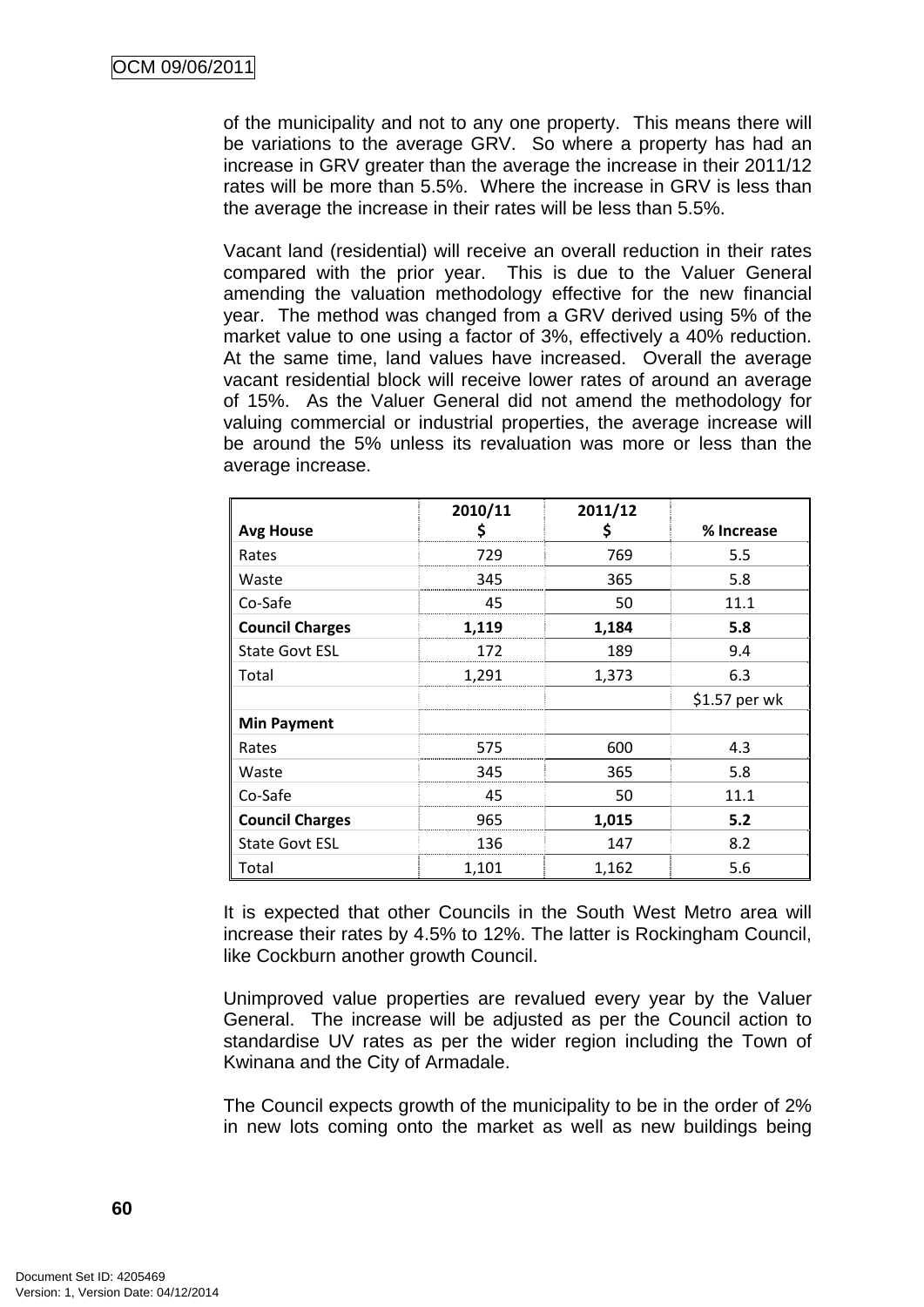constructed. Growth will be dependent upon the overall national economy especially the impact of any interest rate increase.

# *Underground power:*

Underground power will be introduced in Coolbellup in 2011/12. The Charge will be levied by way of a two-fold levy, firstly a Specified Area Charge rate in the dollar with a second charge being a flat connection fee. Pensioners and seniors will get a 50%/25% discount respectively for both the specified area rate and the connection fee. Those properties already with a street connection (green dome) will not receive this particular charge but will still pay a specified area rate. Properties adjacent to HV poles/wire will get a 50% discount except for those high voltage pylons along Cordelia Avenue, Coolbellup.

The charge will be levied over five years on all properties in the designated areas with an interest component to allow for a time basis payment. A discount of 10% will be allowed if any ratepayer wishes to pay the full charge up front. The City will contribute 20% to the overall cost of the underground power program.

# *Levies & Charges:*

### Waste Management Levy

The levy will increase from \$345 to \$365 per rates assessment. The Council will continue to offer weekly waste and recycling collection, 2 junk and 2 green waste collections each year plus 6 free tip passes to Council's Henderson Waste Recovery Park.

#### Community Surveillance Levy (Co-Safe)

The levy will increase from \$45 to 50, the first increase in three years. Revenue raised by this levy will fund the Co-Safe service and initiate the first trial of CCTV in the City (along the Cockburn Coast centred on Coogee Beach).

#### Pool Inspection Levy

The levy increases from \$20.50 to \$24.50 per property with a swimming pool. This increase will fund the employment of an additional inspector, bringing the total to two inspectors employed by the City. This is in order to ensure that Council will be able to inspect every swimming pool in the municipality once every four years to comply with the relevant statutory requirement.

# Port Coogee Specified Area Rate

This rate will increase from 1 cent in the dollar of GRV value to 1.5 cents. These monies are being quarantined so as to provide funding to ensure that the parks and public areas (including custom street lighting) are maintained in accordance with the higher standards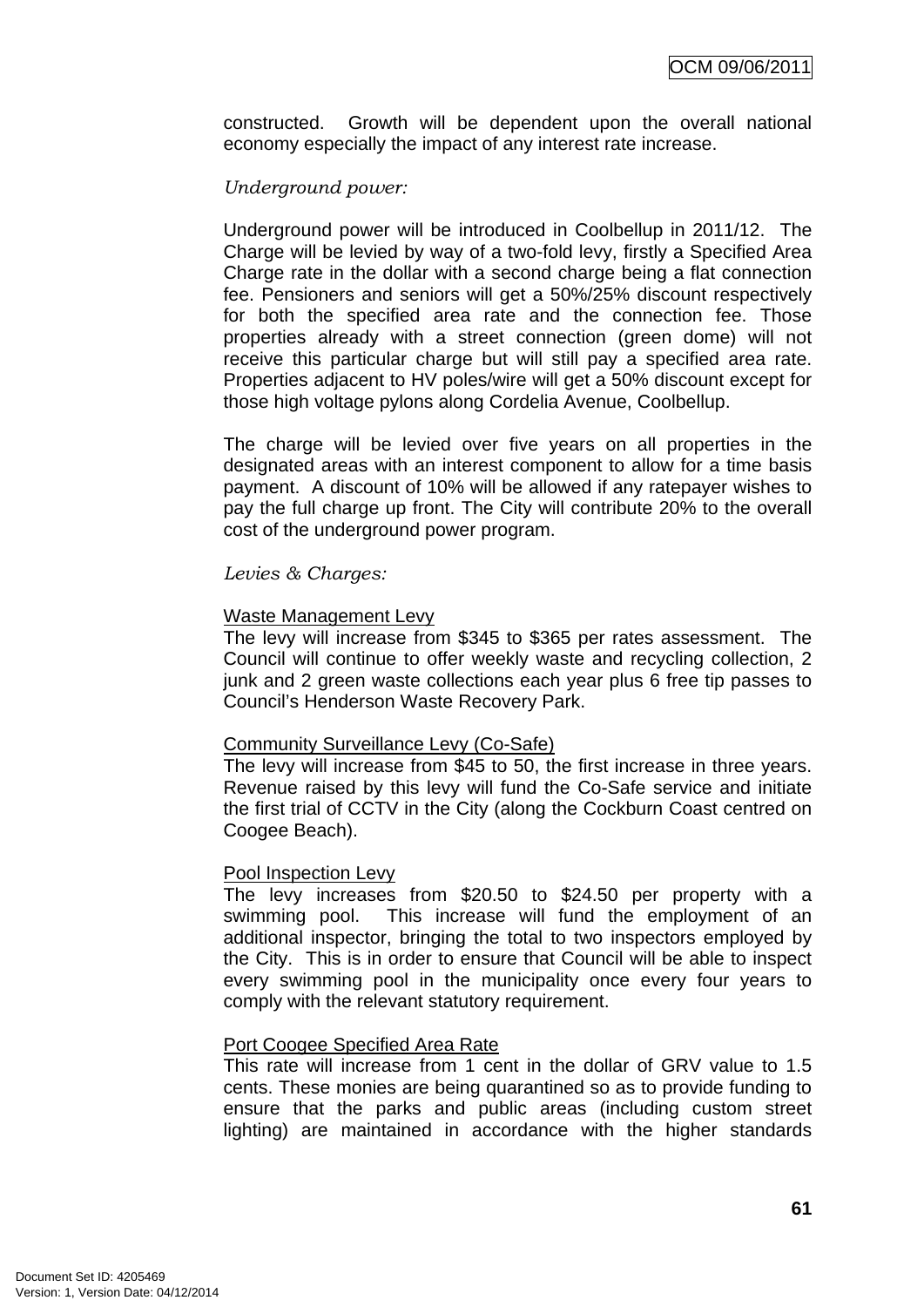agreed to between the Council and the Developer. The additional costs being borne by the developer initially and the landowners ultimately.

The City will commence taking over public open space in the Port Coogee area in 2011/12 which will trigger the City drawing on funds in the Reserve to supplement the additional maintenance work noted above.

The increase in the rate in the dollar will not see additional funds raised in 2011/12 due to the drop in value for vacant residential properties as per the changes introduced by the Valuer General.

#### Emergency Services Levy

Although not used by the Council, the levy is collected by the Council under direct instruction from the State Government and passed onto the Fire and Emergency Services Authority. The increase for the City of Cockburn ratepayers is 9.2% or \$16 after being adjusted for the revaluation effect.

*Fees & Charges:* 

#### Henderson Waste Recovery Park

The base charge will increase from \$110 to \$115 per tonne inclusive of the landfill levy and gst. The increase is aimed to cover rising costs of labour and materials including fuel.

#### South Lake Leisure Centre (SLLC)

The average increase of the SLLC fees across the board is approximately 6%. This is to cover the cost increases of utilities, staff costs, maintenance on an ageing facility and replenishment of worn equipment.

#### Planning Fees, Building Fees, Health Fees/Licences

This area of fee income is set by statute via the State Government. With the State Government not allowing for an increase in the fees chargeable by local governments (other than for the State Government's new planning initiative Development Assessment Panels and Detailed Area Plans), the Council will have to increasingly subsidise the cost of this service against the general ratepayers of the municipality. The overall subsidy of providing these services is \$2m to the ratepayers.

#### Development Assessment Panel's (DAPs)

A development application in respect of which DAP regulations apply attracts a new and additional fee (additional to the Local Government fee). DAP fees range from \$3,376 to \$6,320 dependent on the cost of development. This fee is received by the local authority and forwarded to the DAP Secretariat. The DAP fee contributes to the delivery of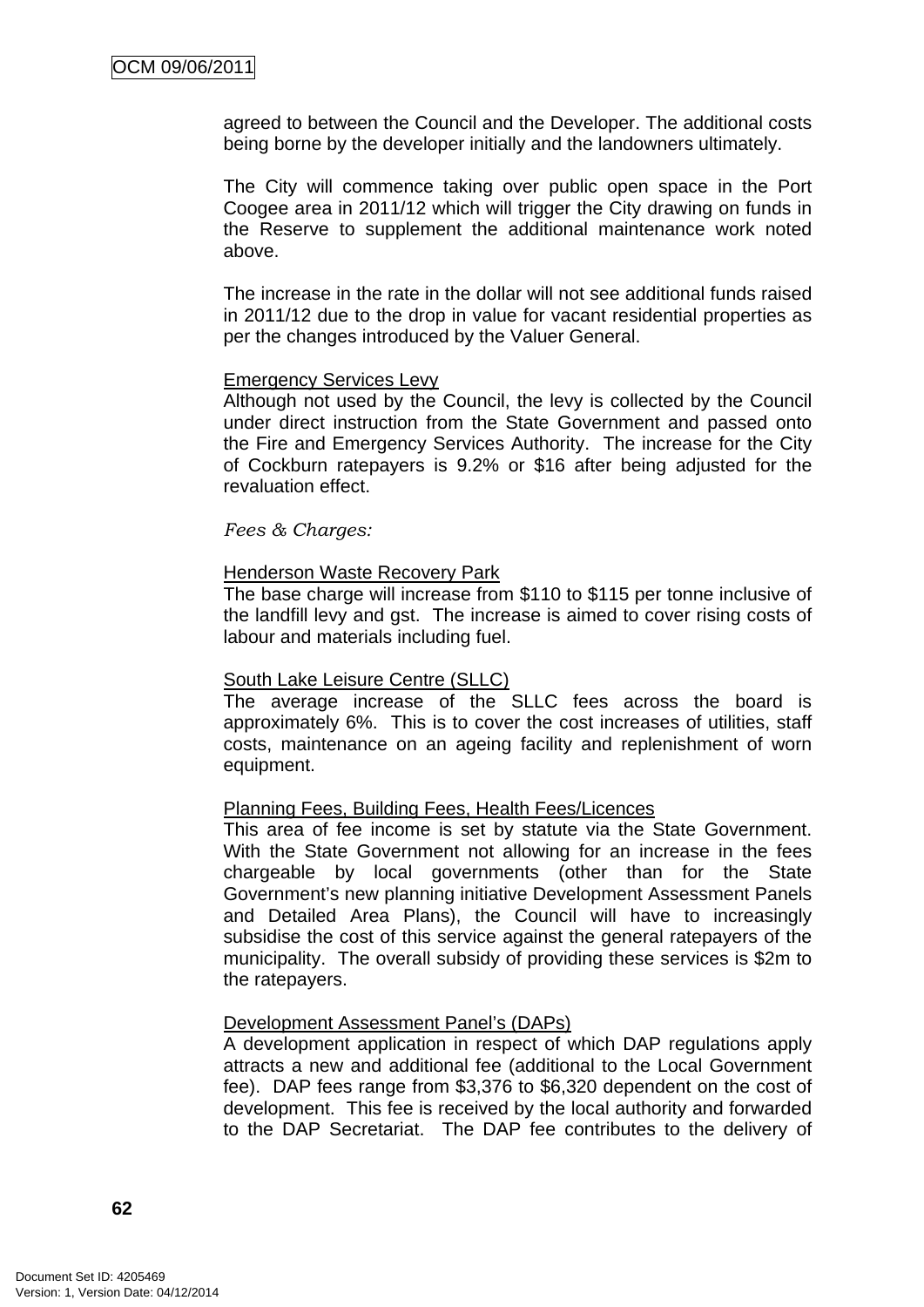DAPs under the Approvals and Related Reforms (No.4) (Planning) Act 2010, including the support provided to DAPs by the DAP Secretariat.

# Detailed Area Plans:

Statutory Planning recommends an increase in the fees for Detailed Area Plans and amendments thereto. The current fee for the assessment and approval of a Detailed Area Plan is \$1,000 (\$500 for an amendment). The recommended increase is \$1,500 as part of the Budget for 2012 (\$750 for an amendment).

### Rates Administration Fee/Interest and Penalty Interest

The Rates Instalment Fee is reducing from \$5 to \$4 per instalment. This reduction is being made in conjunction with the introduction of a 0.55% transaction fee for the cost recovery of credit card merchant fees. This initiative will provide lower costs to the majority of ratepayers.

# Merchant Credit/Debit Card Surcharge Fee

This fee covers the significant cost to Council of accepting credit card payments and is consistent with accepted business practice including the fee regimes of Synergy, Water Corp, Alinta, Telstra and City of Melville. The Council's fee of 0.55% is lower than that charged by all of these other organisations.

The fee is totally voluntary in nature, and the Council's customers will have the choice of other payment options other than credit card (eg. BPay, Aust Post). This fee now also allows the Council to accept payments from American Express and Diners Club cards.

Credit card payment will also now become an option for the payment of most debts to Council including infringements and sundry debtors.

# Naval Base Leaseholder Fees

Council is set to reduce the leaseholder fee increase proposed in the initial proposal presented to Council. The overall increase for all fees represented by the leaseholder fee will increase by 7%, a reduction from the proposed 35%. The rent fee will increase over five years rather than three years. The Removal fee for removal of a leaseholders dwelling and site remediation will reduce from \$600 to \$480. The funds raised from this will still be quarantined and will be repaid to the leaseholder when the leaseholder's structure is removed and the site remediated. The fees for waste, co-safe and ESL will rise as per the rise for general increase across the City.

Leaseholders will be offered the opportunity to pay their lease fee by instalments similar to ratepayers. An administration fee and interest will apply also similar to ratepayers.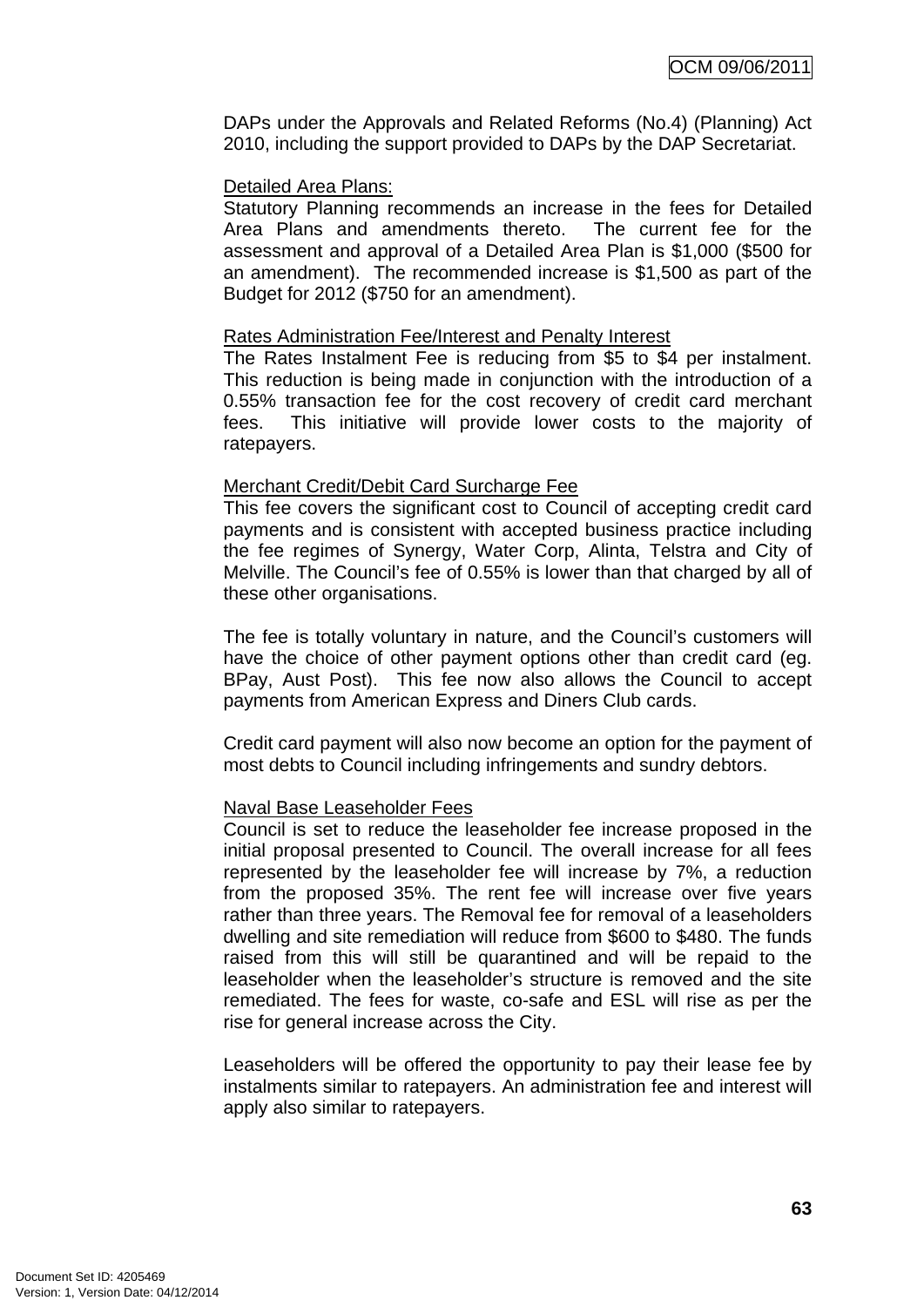### General Fees and Charges

All other fees are set to increase by approximately three percent or CPI.

#### *Capital Works:*

A budget for Capital Expenditure for 2011/12 totalling \$52.2m has been provided.

The major projects are:

- 1. Coogee Beach Surf Club \$3.6m of (\$6.5m)
- 2. GP Super Clinic, Library and IHF \$15m of (\$40m)
- 3. Emergency Services HQ \$2.5m
- 4. Botany Park \$0.7m
- 5. Operations Depot Upgrade \$1.8m of (\$7.92m)
- 6. General refurbishment \$0.5m
- 7. Beeliar Drive \$2.17m
- 8. Underground Power in Coolbellup \$1.68 of (\$2.88m)
- 9. Roads \$7.15m
- 10. Footpaths/cycle ways \$0.89m
- 11. Waste Disposal \$3.43m
- 12. Parks \$3.5m
- 13. Plant and equipment \$3.85m (new and replacement)

Capital Income and Grants

| <b>Land Sales</b>                     |        |
|---------------------------------------|--------|
| <b>Grandpre Crescent Development</b>  | \$3.5m |
| <b>Other Miscellaneous Land Sales</b> | \$2.2m |

| Federal Government - Emergency Services HQ | \$1.5m  |
|--------------------------------------------|---------|
| Various Road Grants -                      | \$1.56m |
| <b>MRWA - Beeliar Drive</b>                | \$0.50m |
| <b>Other Grants</b>                        | \$2.1m  |

#### *Carried Forward Expenditure*

A total of \$3.5m in carried forward works is being provided for in the draft budget from municipal funds. A schedule of the works with relevant amounts is provided for in the budget papers.

# *General Operating Expenditure*

All Operating expenditure for the budget has increased by 4.76% over the prior years. Areas of major increases are: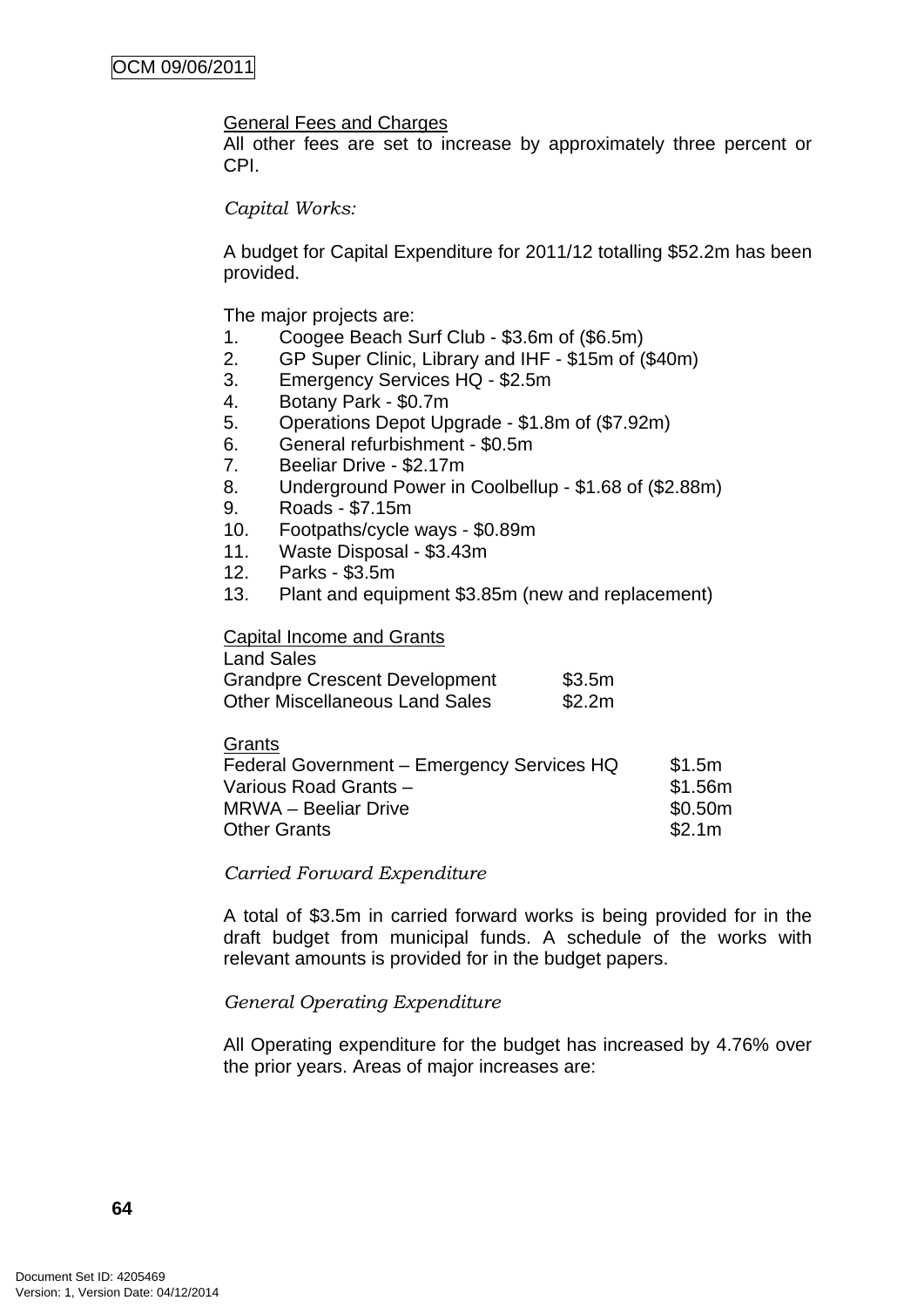### Payroll

The Council's Payroll will increase in line with the Staff Enterprise Agreement. In addition, the Council has approved the appointment of 12 new staff over the 12 months excluding staff funded by external State or Federal government grants and levies. The new appointments include the following:

Statutory Planner (p/t co-ordinator), Swimming pool Inspector, Co-safe Admin officer, Strategic Planner – Graduate, Waste Collection driver, Graphic designer, Parks Maintenance (2), Enviro & Waste Ed Officer, Facilities Projects Supports Officer, Assets/GIS Officer, Management Accountant Graduate: and

Grant Funded – Crèche workers, Early Years officer, Financial Counseling Assistant, Finance Officer + staff for the new Federal Health Communities fund initiative

### **Utilities**

The Council's electricity bill for general use and street lighting will increase by 22.8% to \$3.2m after the recent State Budget. Street Lighting will increase by 29.8%, main buildings will increase by 19.8% with small buildings going up by the general increase of 5%). Council's street lighting cost two years ago was \$1m, in 2011/12, the cost will be \$2m. Given the current projections in the State Budget it is expected the Council's electricity account will rise by some 35% to 40% over the next three years.

#### Water Charges

This item will increase by 8.5% as per the recent State Budget.

Gas charges have been budgeted to increase by 6%, but the City is waiting for a decision from the State Economic Regulator.

The only utility that has been reducing its prices is Telstra. Although the volume of calls and data usage has increased resulting from more staff and higher levels of activity as a result of being a "growth" Council.

# **Depreciation**

Council provides for depreciation on all assets. For 2011/12, Council will provide \$19.7m in depreciation. Although a non-cash charge against the operating expenditure, Council's budgeting discipline and methodology effectively cash backs the depreciation amount. This provides the free cash that goes to fund asset replacement programs and supports new asset development and purchases.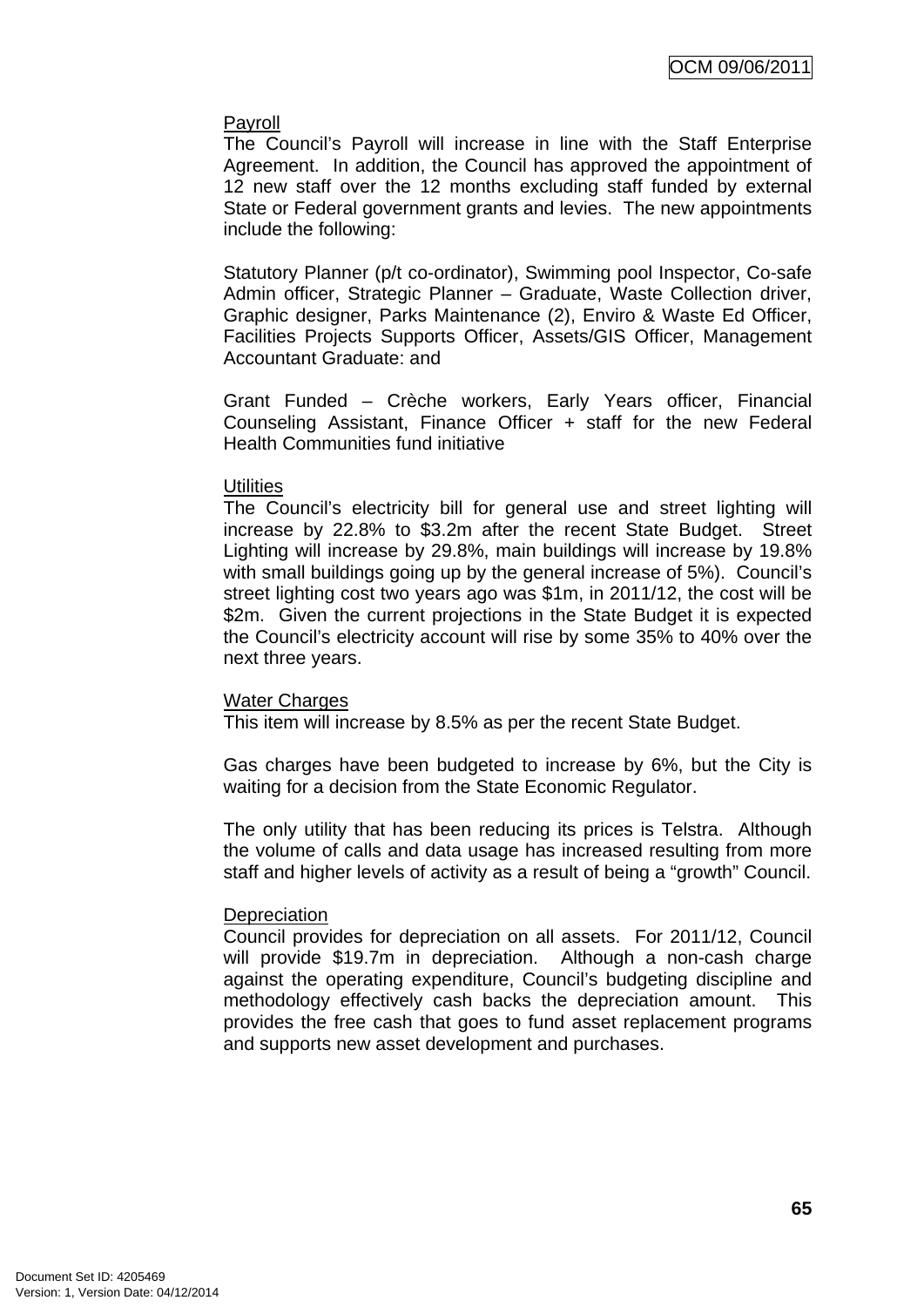# *Loan Funds*

The Council is set to borrow approximately \$9.5m to fund the following capital projects:

| Coogee Beach Surf Club - Stage 2              | \$3.5m of \$4.45m |
|-----------------------------------------------|-------------------|
| Integrated Health Facility - Cockburn Central | \$4.0m of \$16m   |
| Emergency Service HQ                          | \$1.0m            |
| Underground Power (Coolbellup)                | \$1.0m of \$3.60m |

The aim is to borrow low cost funds through the WA Treasury Corporation using the State Government's AAA credit rating.

The loan for the Emergency Service HQ at Cockburn Central will be funded by a self-supporting loan with repayment being made by the City and reimbursed annually by FESA for the principal and interest.

The loan for the integrated health facility will be repaid from the rent income of the facility.

The loan repayments for the construction of the Coogee Beach Surf Club will have to be funded by the Council's municipal fund as the facility will be leased to the Club on a peppercorn rent.

The loan for the Underground Power Project in Coolbellup will be funded by the Specified Area Rate. It will be repaid over five years by the affected ratepayers and repaid to the WA Treasury Corporation on the same basis.

#### *Reserves*

The Council will transfer \$24m from Reserves to fund Council projects whilst at the same time it will transfer \$22m to reserves from the municipal fund. A detailed list of all reserve transfers is included in the budget papers. Overall the Council will have approximately \$40m in reserves, which will substantially be used to fund Council's capital works program over the next two years.

#### *New Reserves*

#### Naval Base Site Remediation Reserve

A new reserve will be established for the purposes of future removal of leasehold dwellings at Reserve 24308, Naval Base. All funds raised are to be accounted for on a property lease by lease basis and not who paid the actual payment at the time of the payment. The funds raised per lease will be reimbursed to the leaseholders at the time of the dwelling being removed and the ground rehabilitated to its prior status.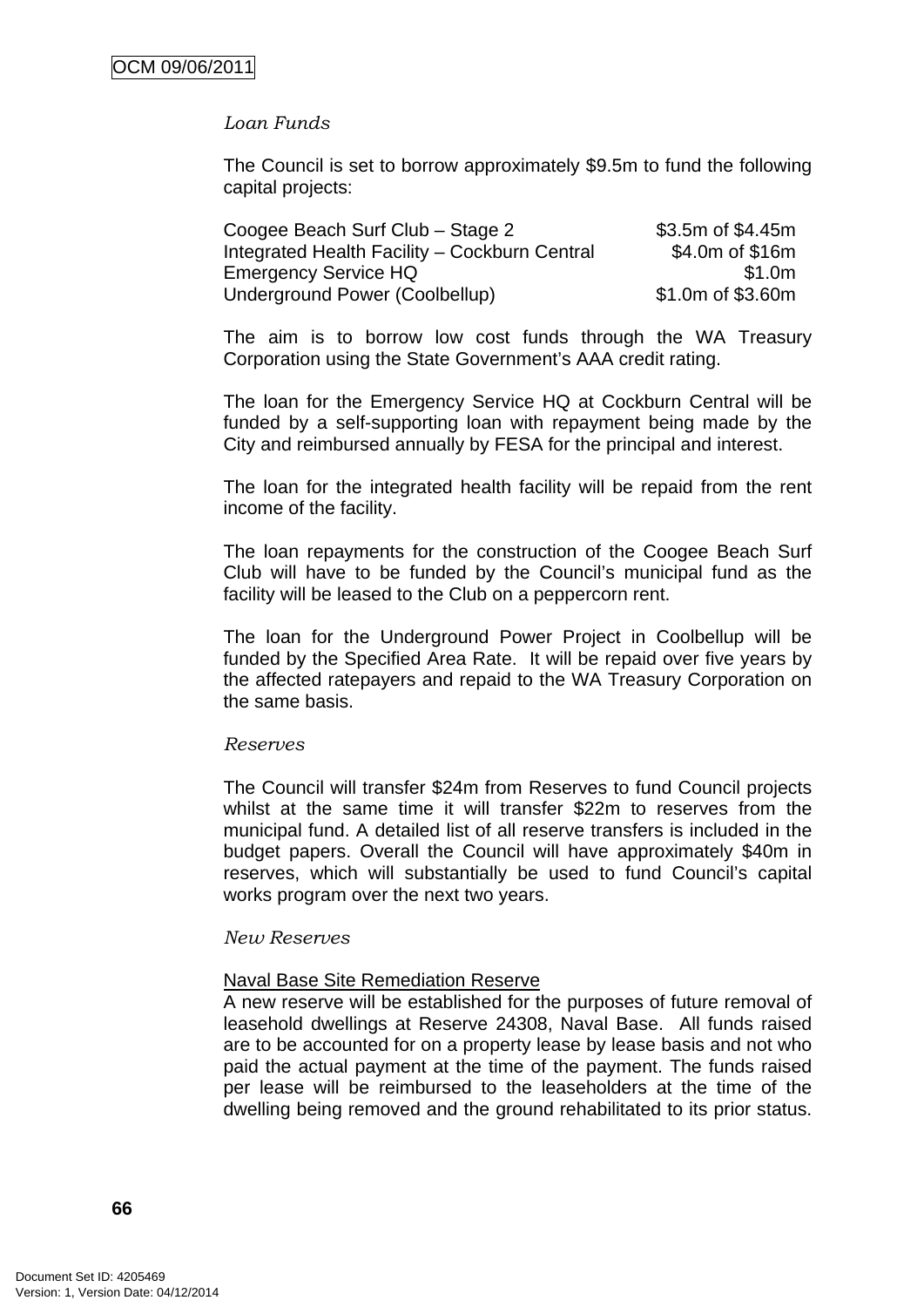Accumulated interest will be paid to the relevant leaseholder at the time of removal.

# *Proposed Surplus for 2011/12*

The proposed budget is predicated on the principle of a balanced budget. That is the net position of the Income Statement, Capital Income and Expenditure, reserve movements will result in all funds generated for the financial year being used/allocated in the financial year. Any surplus for the 2010/11 Financial Year will be placed in the Community Infrastructure Reserve as per Council's Budget Management Policy to reduce the reliance on debt funding for affected community infrastructure projects.

# **Strategic Plan/Policy Implications**

#### **Governance Excellence**

• To conduct Council business in open public forums and to manage Council affairs by employing publicly accountable practices.

# **Budget/Financial Implications**

The Budget provides funds for Council's activities in 2011/12. The above recommendation adopts the Budget for 2011/12.

# **Legal Implications**

Section 6.2 of the Local Government Act 1995 requires Council to prepare an annual budget.

Section 6.36 of the Local Government Act 1995 requires the Council to advertise the differential rates proposed in the budget attachments. The Council advertised the differential rates in the West Australian newspaper on Friday 29 April 2011. At the same time the Objects and Reasons to support the differential rates were placed in the Library and on the Council's website. Comments were invited from interested parties. At the date of this report no comments were received.

# **Community Consultation**

N/A

# **Attachment(s)**

- 1. Municipal Budget for 2011/12 and associated Schedules.
- 2. Annual Business Plan 2011/12.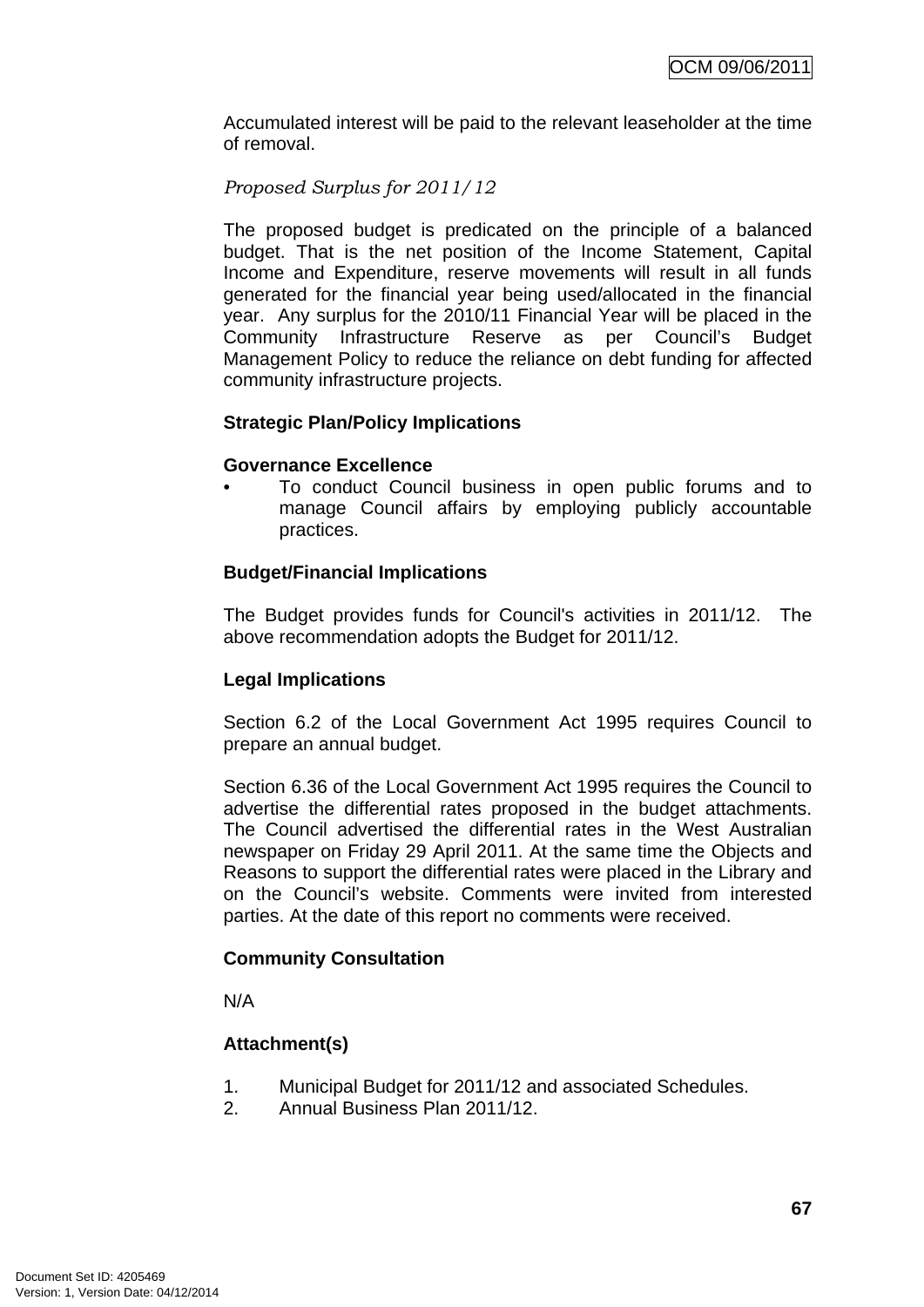# **Advice to Proponent(s)/Submissioners**

N/A

**Implications of Section 3.18(3) Local Government Act, 1995**

Nil.

# **16. ENGINEERING AND WORKS DIVISION ISSUES**

Nil

# **17. COMMUNITY SERVICES DIVISION ISSUES**

Nil

# **18. EXECUTIVE DIVISION ISSUES**

Nil

# **19. MOTIONS OF WHICH PREVIOUS NOTICE HAS BEEN GIVEN**

**19.1 (OCM 9/6/2011) - NOTICE TO REVOKE SUB-RECOMMENDATION (2) OF PREVIOUS COUNCIL DECISION - 12 NOVEMBER 2009 (MINUTE NO.4093) (CC/C/001; FS/P/003) (D GREEN) (ATTACH)** 

**RECOMMENDATION** That Council receive the report.

**COUNCIL DECISION** 

# **Background**

By letter dated 19 May 2011, Clr Reeve-Fowkes submitted a Notice of revocation of the following Council decision made on 12 November 2009: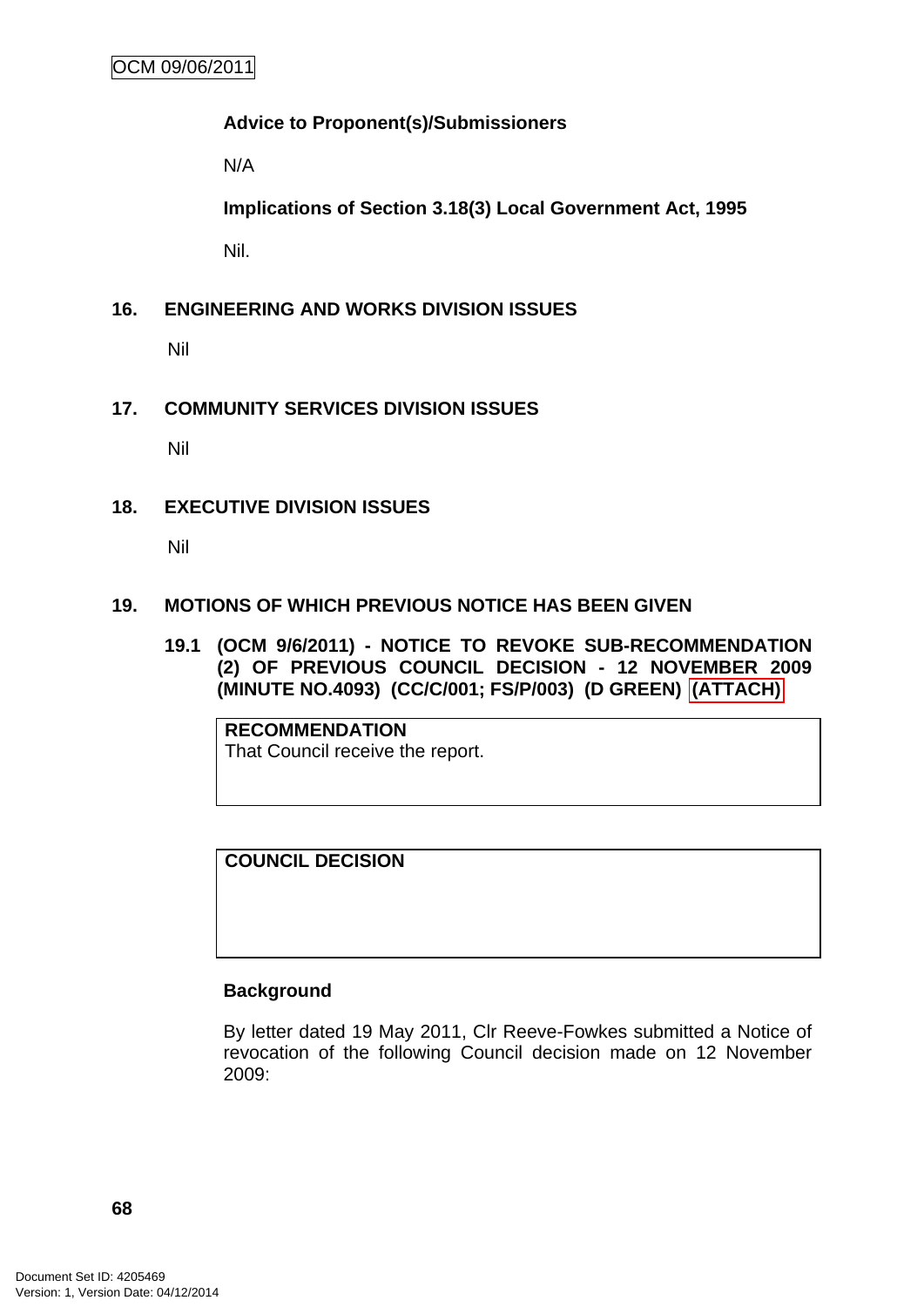## *13.9 (Minute No.4093) (OCM 12/11/2009) – Council Committees*

*(2) not establish any other committees pursuant to Sec. 5.8 of the Local Government Act, 1995.*

This resolution related specifically to a motion which was considered by Council to establish a DAPPS Committee and a Financial Management Committee and was subsequently defeated by Council.

A copy of the statutory notice is attached. In accordance with the notice, should the revocation be successful, it is the intention of Clr Reeve-Fowkes to move to establish a Committee to specifically attend to items of Delegated Authority, Policy and Position Statements, previously known as 'DAPPS', and to subsequently appoint membership of the Committee, should the motion to establish it be carried.

## **Submission**

N/A

#### **Report**

This matter has been the subject of previous reports to Council, most recently on 11 March 2010 and prior to that on 14 May and 12 November, 2009 respectively.

The reports which accompanied these items are attached, identifying Council's current position and providing the information upon which the Council decision is based. Of specific importance is the finding of a Department of Local Government Probity Audit, which identified the rationalising of the Council Meeting Structure as being required – a process which has resulted in the system currently adopted by Council.

Minutes of the Council meetings at which this issue has been previously considered are attached.

It is considered important to distinguish the difference between the strategic and administrative emphasis of the matters which would be presented to a DAPPS Committee.

Primarily, the items related to policy, position statement or delegated authority documents are routine in nature and would rarely, if ever, warrant additional scrutiny prior to being presented to a Council meeting. Therefore, should a DAPPS Committee be established to oversee these documents prior to consideration by Council, it would be necessary for officers to conform with a forward timetable to ensure that necessary schedules for the preparation of agenda items were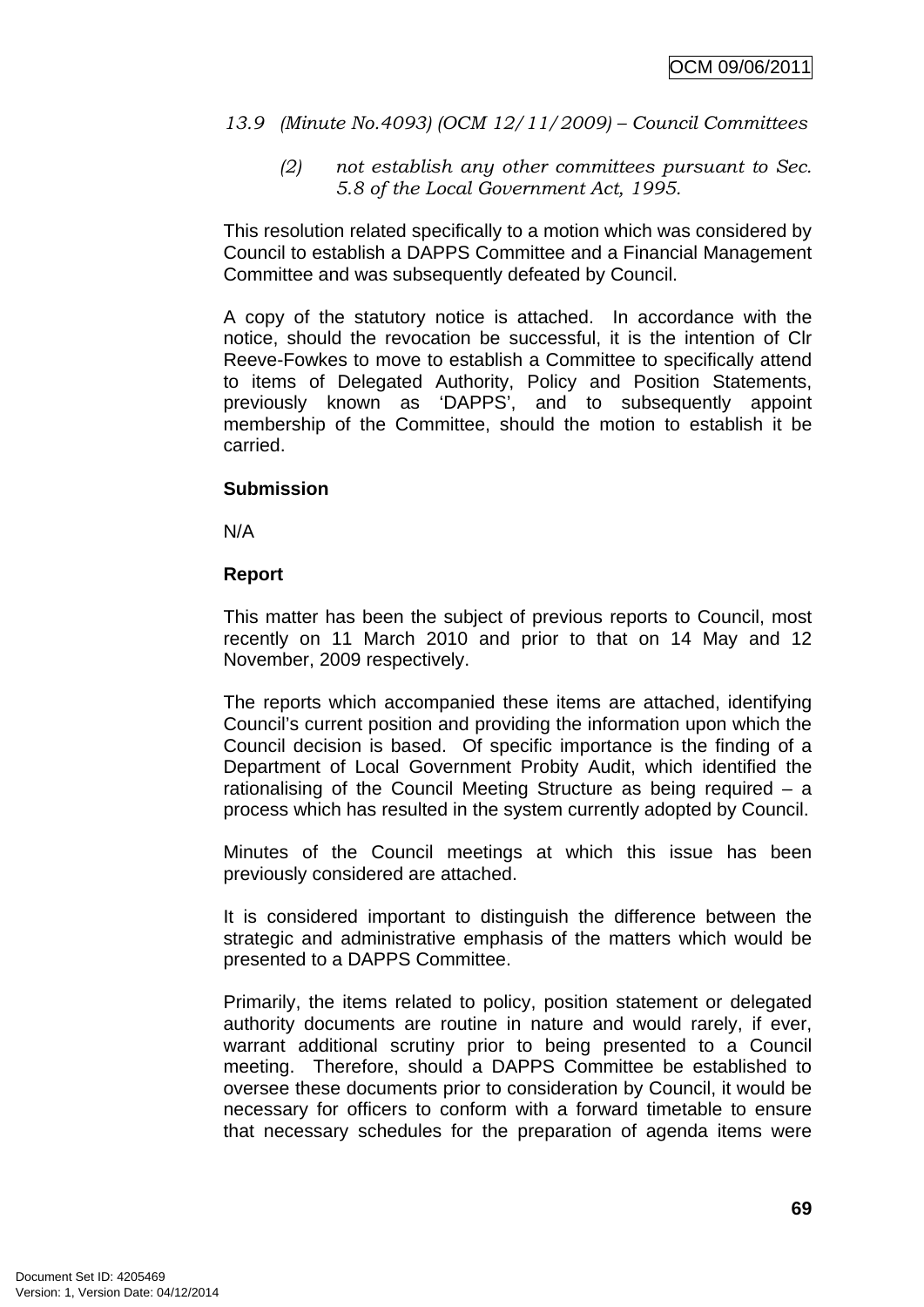met. Effectively, agenda items close 20 days in advance of the Council Meeting to ensure they are subject to executive approval and briefed to Elected Members, before being available for public access 6 days prior to the Meeting. Consequently, a DAPPS Committee Meeting would be required to be held at least a week before that to enable a separate item to be prepared for the Council agenda for the purposes of adopting the Committee Minutes.

The Agenda for the Committee Meeting is required to close 13 days prior to the Meeting, again to enable sufficient time for items to be scrutinised by the executive before being presented to the Committee. Accordingly, it would be necessary for officers to prepare items for a Committee meeting under such a regime. This assumes that there is no formal time set for conducting Committee meetings, which could extend this period if that were the case.

Given these matters are generally not of any greater significance than other matters presented to Council, it is considered an unnecessary time delay in the process of decision-making by Council on such issues. This would be particularly noticeable if an item was to miss one meeting cycle and then be required to wait a period of 3 to 4 months until the next scheduled meeting.

In addition to the time inefficiencies generated by such a system, the additional materials required to produce Committee Agendas and Minutes is a duplication of resources and contradicts Council stated commitment to sustainability and waste reduction objectives.

Since the Council resolution of March 2010, the following ancillary information is provided for consideration.

23 various 'DAPPS' reports have been presented to Council for consideration.

Of these, 16 were adopted 'en-bloc' by Council without discussion, 5 were adopted with amendments, one withdrawn and subsequently adopted in its original form and one not adopted and deferred.

The one deferred item relates to policy SC5 'Corporate Strategic Planning Process' which was deferred to a workshop for the matter to be more closely monitored by Elected Members. Accordingly, this Policy remains in its current status until the matter is reconsidered by Council.

Clearly, this information suggests that the current process of presenting these items directly for Council consideration is acceptable and does not result in any adverse outcomes from the subsequent decisions made by Council.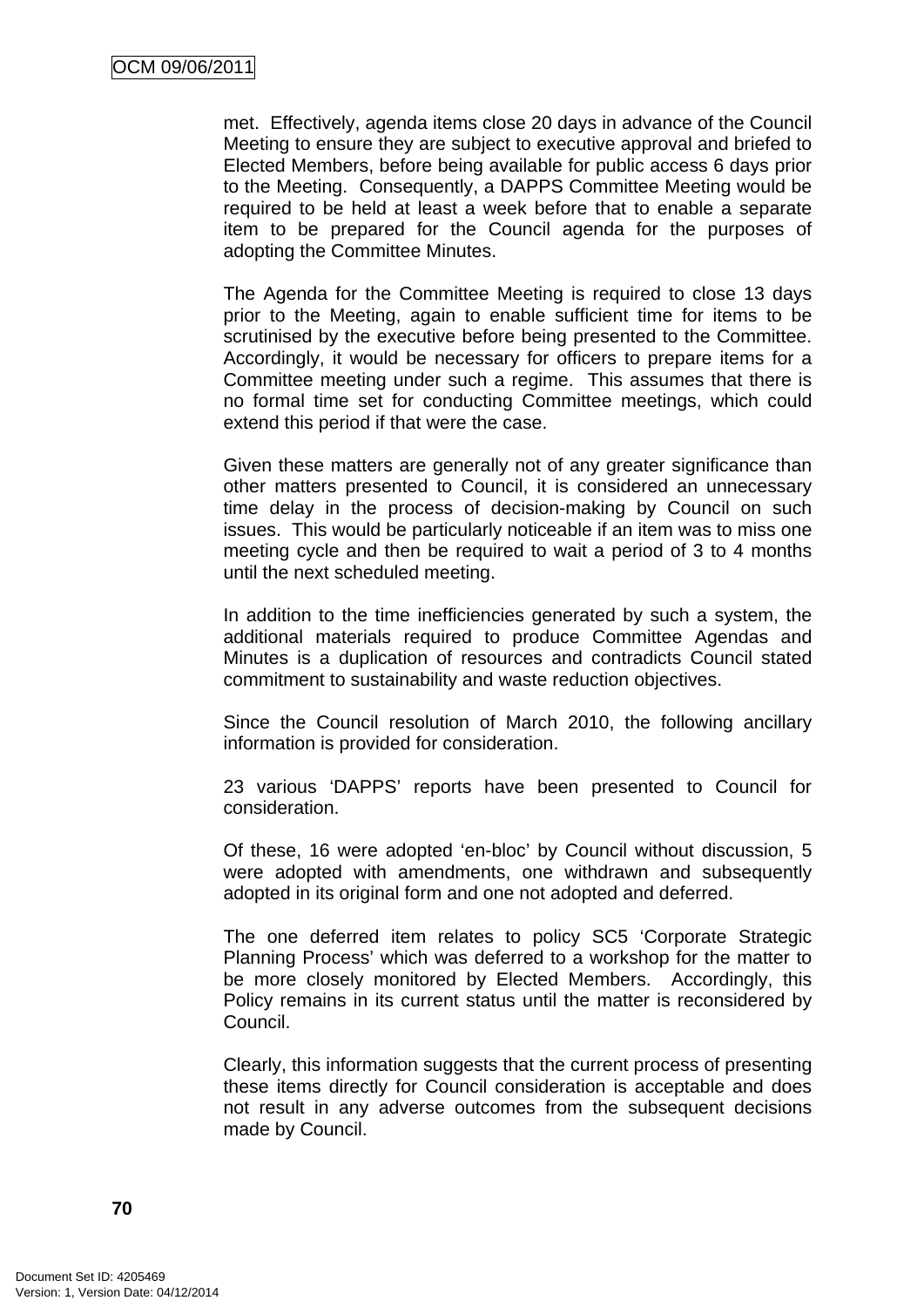As suggested in the previous reports on this matter, the referral of Council business for prior examination through a Committee system is superfluous and an unnecessary duplication of resources.

Accordingly, any proposal to redirect matters which can be more expeditiously handled by being directly submitted to Council, is not supported on the basis of administrative inefficiencies which would occur as a result.

However, should the revocation motion be ssuccessful and Council subsequently resolves to introduce a DAPPS committees, the following factors should be considered:

- The establishment of Committees requires an absolute majority decision of Council (Sec. 5.8).
- Any Councillor wishing to be a member of one or more Committees is entitled to be appointed to at least one (Sec. 5.10(2)).
- All membership appointments are to be resolved by an absolute majority of Council decision (Se. 5.10(1)(a)).
- Should the Mayor wish to be a member of any Committee which could have a Council member appointed to it, then the appointment of the Mayor to any such committees is mandatory (Sec. 5.10(4)).
- Committee meetings are only required to be open to the public if given delegated powers by an absolute majority decision of Council (Sec. 5.16(1)).

## **Strategic Plan/Policy Implications**

#### **Governance Excellence**

• To conduct Council business in open public forums and to manage Council affairs by employing publicly accountable practices.

#### **Budget/Financial Implications**

Additional costs will be incurred by Council in the production of Committee Agendas and Minutes.

## **Legal Implications**

Secs.5.8, 5.10 and 5.16 of the Local Government Act, 1995, refer.

Regulation 10 of the Local Government (Administration) Regulations, Clauses 4.10, 16.3, 16.4 and 16.12 of the City of Cockburn's Local Law relating to Standing Orders, refer.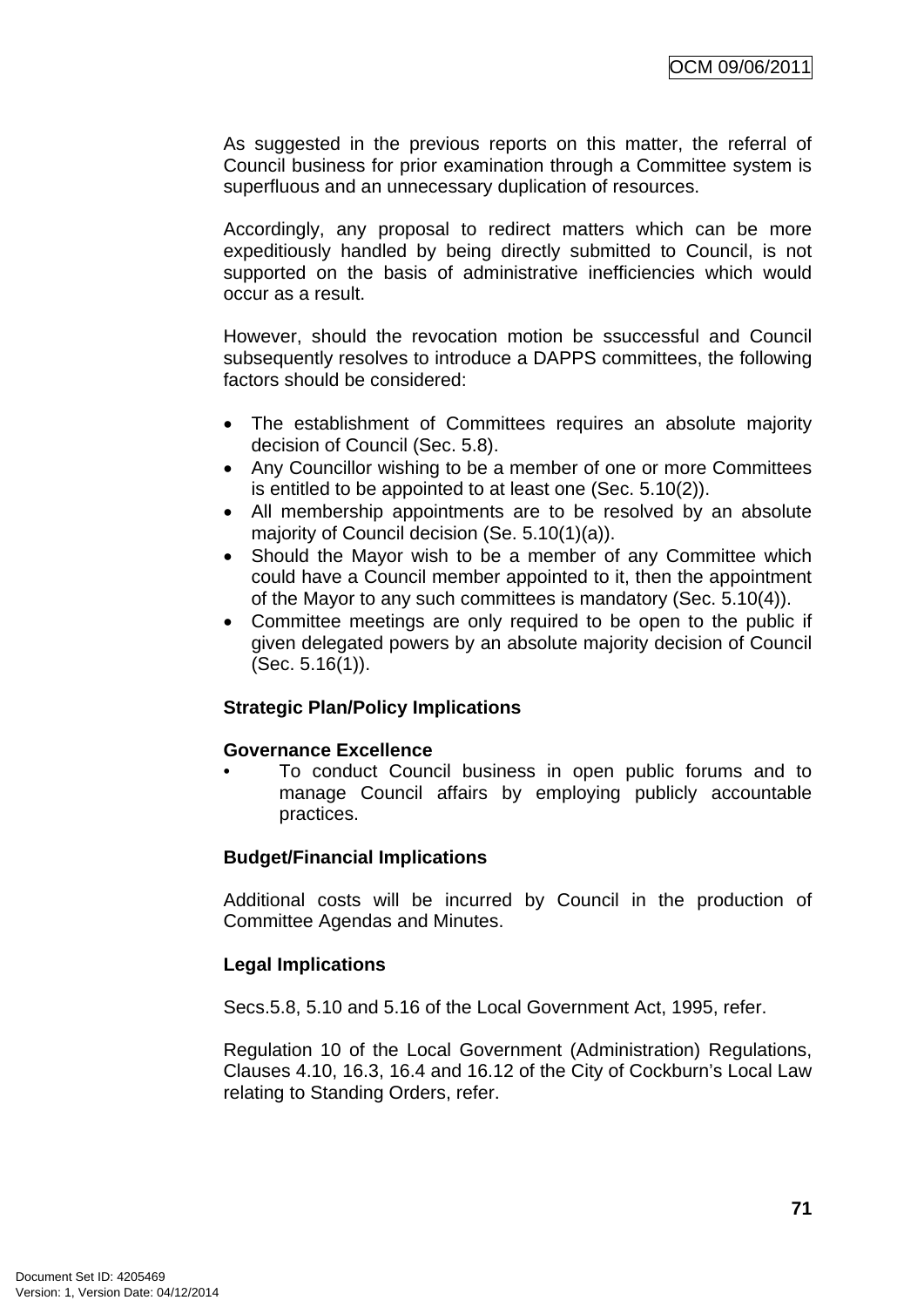## **Community Consultation**

N/A

## **Attachment(s)**

- 1. Copy of Statutory Notice of Revocation
- 2. Extract of Minutes of the Ordinary Council Meeting 11 March 2010 – Minute No.4201.
- 3. Extract of Minutes of the Ordinary Council Meeting 12 November 2009 – Minute No.4093.
- 4. Extract of Minutes of the Ordinary Council Meeting 14 May 2009 – Minute No.3941.
- 5. Extract from Department of Local Government Probity Audit Report 'Meeting Structure and Process'.
- 6. Flowchart of Agenda Item Preparation Timeframes Committee vs Council direct.

## **Advice to Proponent(s)/Submissioners**

N/A

**Implications of Section 3.18(3) Local Government Act, 1995**

Nil

- **20. NOTICES OF MOTION GIVEN AT THE MEETING FOR CONSIDERATION AT NEXT MEETING**
- **21. NEW BUSINESS OF AN URGENT NATURE INTRODUCED BY COUNCILLORS OR OFFICERS**
- **22. MATTERS TO BE NOTED FOR INVESTIGATION, WITHOUT DEBATE**
- **23. CONFIDENTIAL BUSINESS**

# **24 (OCM 9/6/2011) - RESOLUTION OF COMPLIANCE (SECTION 3.18(3), LOCAL GOVERNMENT ACT 1995)**

## **RECOMMENDATION**

That Council is satisfied that resolutions carried at this Meeting and applicable to items concerning Council provided services and facilities, are:-

(1) integrated and co-ordinated, so far as practicable, with any provided